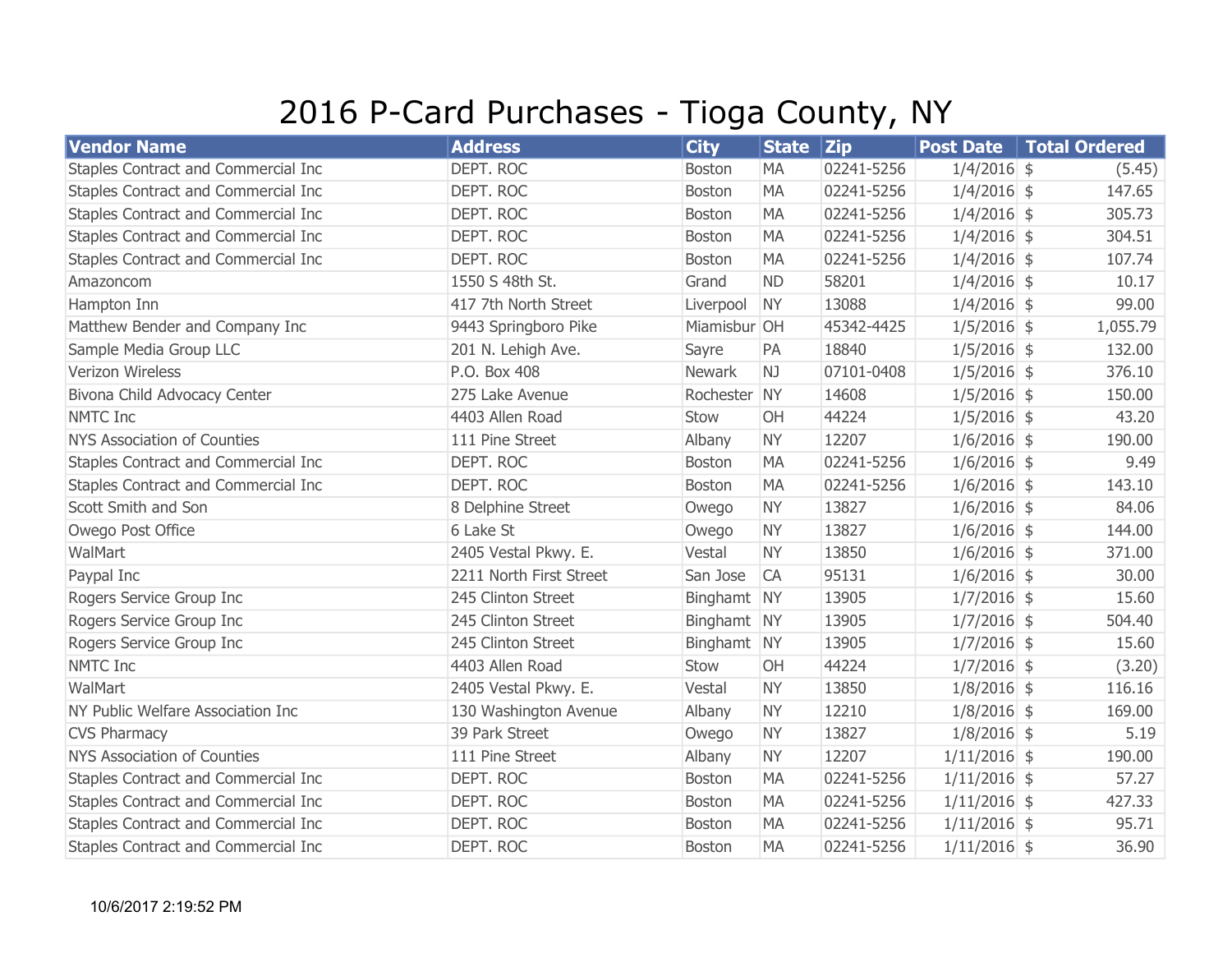| Staples Contract and Commercial Inc | DEPT. ROC                    | <b>Boston</b> | <b>MA</b> | 02241-5256 | $1/11/2016$ \$ | 55.00    |
|-------------------------------------|------------------------------|---------------|-----------|------------|----------------|----------|
| Owego Post Office                   | 6 Lake St                    | Owego         | <b>NY</b> | 13827      | $1/11/2016$ \$ | 9.72     |
| WalMart                             | 2405 Vestal Pkwy. E.         | Vestal        | <b>NY</b> | 13850      | $1/11/2016$ \$ | 149.53   |
| NY Public Welfare Association Inc   | 130 Washington Avenue        | Albany        | <b>NY</b> | 12210      | $1/11/2016$ \$ | (44.00)  |
| Amazoncom                           | 1550 S 48th St.              | Grand         | <b>ND</b> | 58201      | $1/11/2016$ \$ | 47.59    |
| Amazoncom                           | 1550 S 48th St.              | Grand         | <b>ND</b> | 58201      | $1/11/2016$ \$ | 45.94    |
| <b>GE Capital</b>                   | P.O. Box 6423333             | Pittsburgh PA |           | 15264-2333 | $1/11/2016$ \$ | 81.80    |
| <b>Dunkin Donuts</b>                | 3000 Vestal Parkway East     | Vestal        | <b>NY</b> | 13850      | $1/11/2016$ \$ | 31.97    |
| <b>CNY Power Sports LLC</b>         | 3871 US Route 11             | Cortland      | <b>NY</b> | 13045      | $1/11/2016$ \$ | 121.95   |
| Home Central                        | 151 Central Avenue           | Owego         | <b>NY</b> | 13827      | $1/12/2016$ \$ | 57.50    |
| Ahwaga Paint and Coatings           | 9-11 Lake St.                | Owego         | <b>NY</b> | 13827      | $1/12/2016$ \$ | 230.75   |
| Amazoncom                           | 1550 S 48th St.              | Grand         | <b>ND</b> | 58201      | $1/12/2016$ \$ | 440.49   |
| Staples Contract and Commercial Inc | DEPT. ROC                    | <b>Boston</b> | <b>MA</b> | 02241-5256 | $1/14/2016$ \$ | 322.86   |
| United Health Services Inc          | P.O. Box 5214                | Binghamt NY   |           | 13902      | $1/14/2016$ \$ | 1,550.89 |
| <b>GE Capital</b>                   | P.O. Box 6423333             | Pittsburgh PA |           | 15264-2333 | $1/14/2016$ \$ | (4.09)   |
| Facebook Inc                        | 1601 Willow Road             | Menlo         | CA        | 94025      | $1/14/2016$ \$ | 15.65    |
| Staples Contract and Commercial Inc | DEPT. ROC                    | <b>Boston</b> | <b>MA</b> | 02241-5256 | $1/15/2016$ \$ | 128.40   |
| Ramada Inn                          | 1305 Buckley Road            | Syracuse      | <b>NY</b> | 13212      | $1/15/2016$ \$ | 270.90   |
| Sensory Goods                       | 15508 West Bell Rd. #101-245 | Surprise      | <b>AZ</b> | 85374      | $1/15/2016$ \$ | 95.48    |
| Staples Contract and Commercial Inc | DEPT. ROC                    | <b>Boston</b> | <b>MA</b> | 02241-5256 | $1/18/2016$ \$ | 83.87    |
| Staples Contract and Commercial Inc | DEPT. ROC                    | Boston        | <b>MA</b> | 02241-5256 | $1/18/2016$ \$ | 121.58   |
| Scott Smith and Son                 | 8 Delphine Street            | Owego         | <b>NY</b> | 13827      | $1/18/2016$ \$ | 9.24     |
| Albany Hotel TRS LLC                | 40 Lodge Street              | Albany        | <b>NY</b> | 12207      | $1/18/2016$ \$ | 630.09   |
| Citrix Systems Inc                  | P.O. Box 931686              | Atlanta       | GA        | 31193-1186 | $1/19/2016$ \$ | 49.00    |
| Sample Media Group LLC              | 201 N. Lehigh Ave.           | Sayre         | PA        | 18840      | $1/20/2016$ \$ | 30.38    |
| Verizon                             | PO Box 15124                 | Albany        | <b>NY</b> | 12212-5124 | $1/21/2016$ \$ | 935.81   |
| Lowes                               | P.O. Box 530954              | Atlanta       | GA        | 30353-0954 | $1/21/2016$ \$ | 70.30    |
| <b>CDW Government Inc</b>           | 75 Remittance Drive          | Chicago       | IL        | 60675-1515 | $1/21/2016$ \$ | 176.00   |
| Staples Contract and Commercial Inc | DEPT. ROC                    | <b>Boston</b> | <b>MA</b> | 02241-5256 | $1/22/2016$ \$ | 300.93   |
| Staples Contract and Commercial Inc | DEPT. ROC                    | Boston        | <b>MA</b> | 02241-5256 | $1/22/2016$ \$ | 94.50    |
| Verizon                             | PO Box 15124                 | Albany        | <b>NY</b> | 12212-5124 | $1/22/2016$ \$ | 2,223.35 |
| Lowes                               | P.O. Box 530954              | Atlanta       | GA        | 30353-0954 | $1/22/2016$ \$ | 57.00    |
| Price Chopper Operating Co Inc      | 501 Duanesburg Road          | Schenecta NY  |           | 12306      | $1/22/2016$ \$ | 32.24    |
| Matthew Bender and Company Inc      | 9443 Springboro Pike         | Miamisbur OH  |           | 45342-4425 | $1/25/2016$ \$ | 277.14   |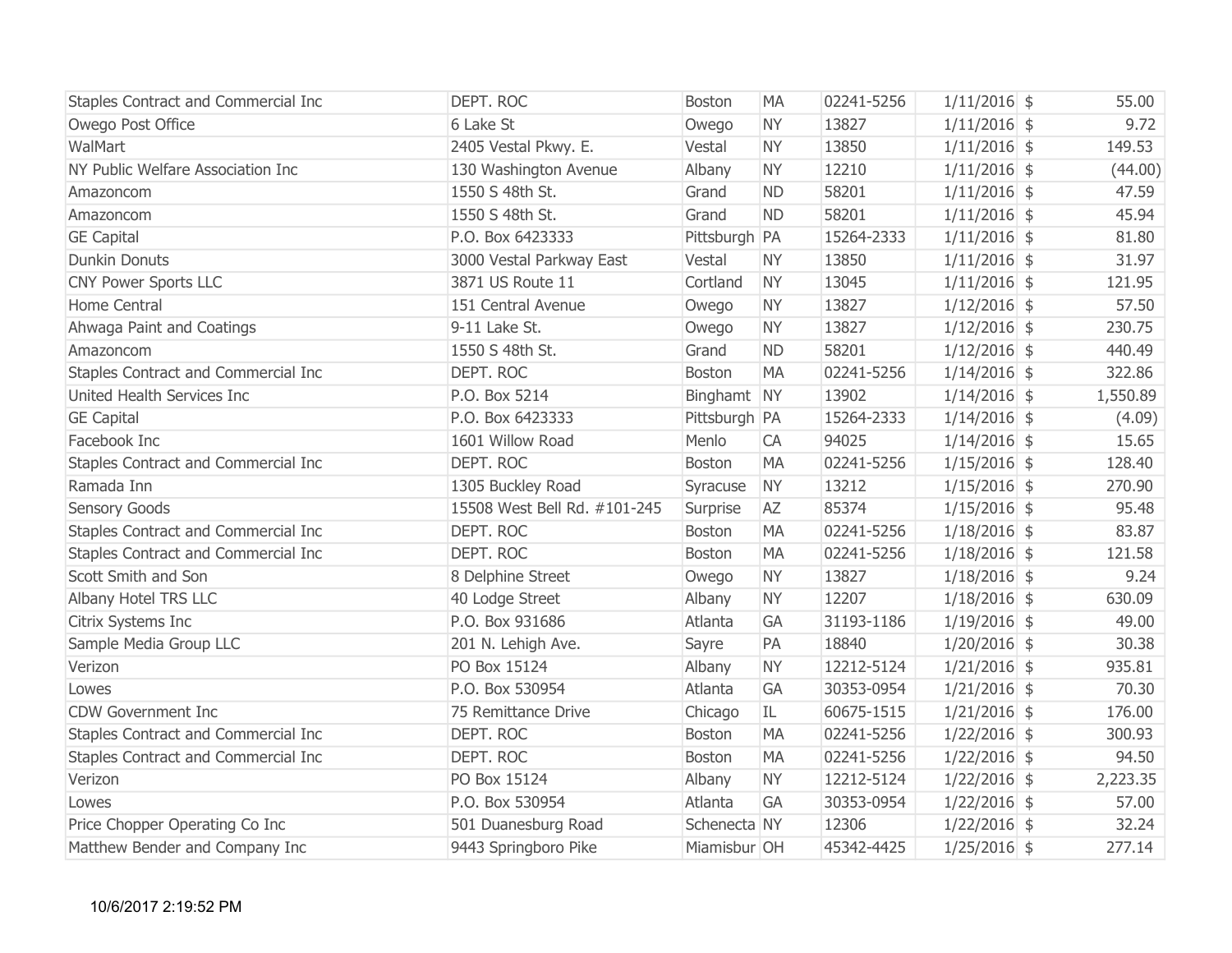| Staples Contract and Commercial Inc  | DEPT. ROC                | <b>Boston</b> | <b>MA</b> | 02241-5256 | $1/25/2016$ \$ | (213.76) |
|--------------------------------------|--------------------------|---------------|-----------|------------|----------------|----------|
| Staples Contract and Commercial Inc  | DEPT. ROC                | Boston        | <b>MA</b> | 02241-5256 | $1/25/2016$ \$ | 40.14    |
| Home Central                         | 151 Central Avenue       | Owego         | <b>NY</b> | 13827      | $1/25/2016$ \$ | 32.70    |
| Amazoncom                            | 1550 S 48th St.          | Grand         | <b>ND</b> | 58201      | $1/25/2016$ \$ | 114.98   |
| NYS Emergency Management Association | R. L. Sprague, Treasurer | <b>Bath</b>   | <b>NY</b> | 14810      | $1/25/2016$ \$ | 50.00    |
| <b>Stamps</b>                        | 1990 E. Grand Avenue     | E1            | <b>CA</b> | 90245      | $1/25/2016$ \$ | 15.99    |
| WalMart                              | 2405 Vestal Pkwy. E.     | Vestal        | <b>NY</b> | 13850      | $1/26/2016$ \$ | 42.69    |
| Staples Contract and Commercial Inc  | DEPT. ROC                | <b>Boston</b> | <b>MA</b> | 02241-5256 | $1/27/2016$ \$ | 113.72   |
| First Colonie Company                | 660 Albany Shaker Road   | Albany        | <b>NY</b> | 12211      | $1/27/2016$ \$ | 610.00   |
| Tioga Co Chamber of Commerce         | 80 North Avenue          | Owego         | <b>NY</b> | 13827      | $1/27/2016$ \$ | 30.00    |
| Amazoncom                            | 1550 S 48th St.          | Grand         | <b>ND</b> | 58201      | $1/27/2016$ \$ | 676.26   |
| <b>B</b> and H Foto and Electronics  | P.O. Box 3032            | New York NY   |           | 10116-3032 | $1/27/2016$ \$ | 186.50   |
| Emmi Commerce Park Dev Co            | 275 Elwood Davis Road    | Liverpool     | <b>NY</b> | 13088      | $1/27/2016$ \$ |          |
| Staples Contract and Commercial Inc  | DEPT. ROC                | <b>Boston</b> | <b>MA</b> | 02241-5256 | $1/28/2016$ \$ | 133.92   |
| Staples Contract and Commercial Inc  | DEPT. ROC                | Boston        | <b>MA</b> | 02241-5256 | $1/28/2016$ \$ | 156.00   |
| Sample Media Group LLC               | 201 N. Lehigh Ave.       | Sayre         | PA        | 18840      | $1/28/2016$ \$ | 67.13    |
| WalMart                              | 2405 Vestal Pkwy. E.     | Vestal        | <b>NY</b> | 13850      | $1/28/2016$ \$ | 9.92     |
| <b>Dicks Sporting Goods</b>          | 200 Industry Drive       | Pittsburgh PA |           | 15245      | $1/28/2016$ \$ | 750.94   |
| <b>CNY Power Sports LLC</b>          | 3871 US Route 11         | Cortland      | <b>NY</b> | 13045      | $1/28/2016$ \$ | 39.71    |
| Shuttle Plus LLC                     | 1 Dunwoody Park S        | Atlanta       | GA        | 30338      | $1/28/2016$ \$ | 65.00    |
| <b>BrightMarket LLC</b>              | 8 East Figueroa Street   | Santa         | CA        | 93101      | $1/28/2016$ \$ | 199.95   |
| Staples Contract and Commercial Inc  | DEPT. ROC                | Boston        | <b>MA</b> | 02241-5256 | $1/29/2016$ \$ | 511.71   |
| <b>Albany Marriott</b>               | 189 Wolf Rd              | Albany        | <b>NY</b> | 12205      | $1/29/2016$ \$ | 218.73   |
| AT and T Mobility II LLC             | P.O. Box 6463            | Carol         | IL        | 60197-6463 | $1/29/2016$ \$ | 20.00    |
| Amazoncom                            | 1550 S 48th St.          | Grand         | <b>ND</b> | 58201      | $1/29/2016$ \$ | 36.20    |
| Facebook Inc                         | 1601 Willow Road         | Menlo         | <b>CA</b> | 94025      | $1/29/2016$ \$ | 10.00    |
| Staples Contract and Commercial Inc  | DEPT. ROC                | Boston        | <b>MA</b> | 02241-5256 | $2/1/2016$ \$  | 2,095.76 |
| Home Central                         | 151 Central Avenue       | Owego         | <b>NY</b> | 13827      | $2/1/2016$ \$  | 44.01    |
| Owego Post Office                    | 6 Lake St                | Owego         | <b>NY</b> | 13827      | $2/1/2016$ \$  | 10.95    |
| WalMart                              | 2405 Vestal Pkwy. E.     | Vestal        | <b>NY</b> | 13850      | $2/1/2016$ \$  | 57.50    |
| First Colonie Company                | 660 Albany Shaker Road   | Albany        | <b>NY</b> | 12211      | $2/1/2016$ \$  | 19.40    |
| <b>Quill Corporation</b>             | P.O. Box 37600           | Philadelph PA |           | 19101-0600 | $2/1/2016$ \$  | 62.62    |
| Albany Marriott                      | 189 Wolf Rd              | Albany        | <b>NY</b> | 12205      | $2/1/2016$ \$  | 615.27   |
| <b>Albany Marriott</b>               | 189 Wolf Rd              | Albany        | <b>NY</b> | 12205      | $2/1/2016$ \$  | 615.27   |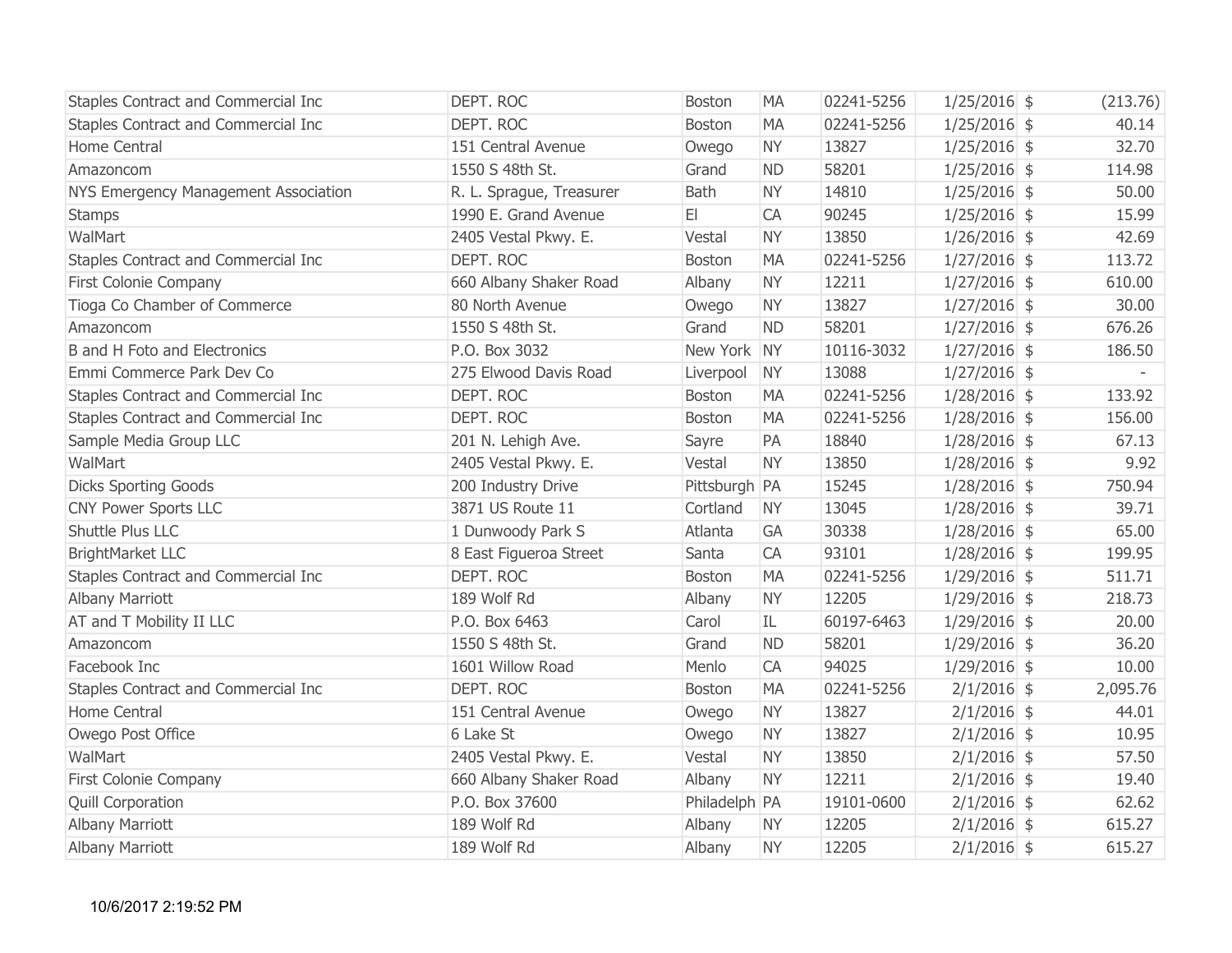| <b>Time Warner Cable</b>                         | P.O. Box 70872               | Charlotte     | NC        | 28272-0872 | $2/1/2016$ \$ | 39.13    |
|--------------------------------------------------|------------------------------|---------------|-----------|------------|---------------|----------|
| <b>Best Buy</b>                                  | Attn.: Mike Schwartz-Logist. | Richfield     | <b>MN</b> | 55423-3645 | $2/1/2016$ \$ | 399.14   |
| Go Daddy Software Inc                            | 14455 N Hayden Road          | Scottsdale AZ |           | 85260      | $2/1/2016$ \$ | 749.97   |
| Redwood Toxicology Lab Inc                       | P.O. Box 5680                | Santa         | <b>CA</b> | 95402      | $2/1/2016$ \$ | 249.50   |
| Alvah Bushnell Company                           | 519 E Chelten Avenue         | Philadelph PA |           | 19144      | $2/1/2016$ \$ | 16.99    |
| <b>Waverly Pudgies Pizza</b>                     | 1 Garfield Street            | Waverly       | <b>NY</b> | 14892      | $2/1/2016$ \$ | 24.82    |
| ARC Hospitality Portfolio I TRS Holdco LLC       | 10 Ulenski Drive             | Albany        | <b>NY</b> | 12205      | $2/1/2016$ \$ | 116.10   |
| Cleverbridge Inc                                 | 360 N. Michigan Ave.         | Chicago       | IL        | 60601-3814 | $2/1/2016$ \$ | 26.95    |
| US Postal Service Owego                          | Postmaster Owego             | Owego         | <b>NY</b> | 13827      | $2/2/2016$ \$ | 302.65   |
| Amazoncom                                        | 1550 S 48th St.              | Grand         | <b>ND</b> | 58201      | $2/2/2016$ \$ | 39.90    |
| Hollenbeck Food Inc                              | 17 N Main Street             | <b>Newark</b> | <b>NY</b> | 13811      | $2/2/2016$ \$ | 25.00    |
| Staples Contract and Commercial Inc              | DEPT. ROC                    | Boston        | <b>MA</b> | 02241-5256 | $2/3/2016$ \$ | 475.26   |
| Staples Contract and Commercial Inc              | DEPT. ROC                    | <b>Boston</b> | <b>MA</b> | 02241-5256 | $2/3/2016$ \$ | 55.06    |
| Scott Smith and Son                              | 8 Delphine Street            | Owego         | <b>NY</b> | 13827      | $2/3/2016$ \$ | 88.32    |
| Staples Contract and Commercial Inc              | DEPT. ROC                    | <b>Boston</b> | <b>MA</b> | 02241-5256 | $2/4/2016$ \$ | 16.58    |
| Verizon Wireless                                 | <b>PO Box 408</b>            | Newark        | NJ        | 07101-0408 | $2/4/2016$ \$ | 2,472.86 |
| First Colonie Company                            | 660 Albany Shaker Road       | Albany        | <b>NY</b> | 12211      | $2/4/2016$ \$ | 327.00   |
| Gannett CNY Newspapers                           | P.O. Box 822802              | Philadelph PA |           | 19182-2808 | $2/4/2016$ \$ | 420.04   |
| <b>TW Telecom</b>                                | P.O. Box 172567              | Denver        | <b>CO</b> | 80217-2567 | $2/4/2016$ \$ | 3,237.73 |
| Moniker Online Services LLC                      | 20 SW 27th Avenue            | Pompano FL    |           | 33069      | $2/4/2016$ \$ | 9.99     |
| Paypal Inc                                       | 2211 North First Street      | San Jose      | <b>CA</b> | 95131      | $2/4/2016$ \$ | 30.00    |
| <b>NMTC Inc</b>                                  | 4403 Allen Road              | Stow          | OH        | 44224      | $2/4/2016$ \$ | 40.00    |
| Matthew Bender and Company Inc                   | 9443 Springboro Pike         | Miamisbur OH  |           | 45342-4425 | $2/5/2016$ \$ | 1,087.36 |
| First Colonie Company                            | 660 Albany Shaker Road       | Albany        | <b>NY</b> | 12211      | $2/5/2016$ \$ | 644.00   |
| <b>Quill Corporation</b>                         | P.O. Box 37600               | Philadelph PA |           | 19101-0600 | $2/5/2016$ \$ | (4.64)   |
| Rogers Service Group Inc                         | 245 Clinton Street           | Binghamt NY   |           | 13905      | $2/5/2016$ \$ | 15.60    |
| Rogers Service Group Inc                         | 245 Clinton Street           | Binghamt NY   |           | 13905      | $2/5/2016$ \$ | 531.44   |
| Rogers Service Group Inc                         | 245 Clinton Street           | Binghamt NY   |           | 13905      | $2/5/2016$ \$ | 15.60    |
| Amazoncom                                        | 1550 S 48th St.              | Grand         | <b>ND</b> | 58201      | $2/5/2016$ \$ | 56.55    |
| Renaissance Atlanta Waverly Hotel and Convention | 2450 Galleria Parkway        | Atlanta       | <b>GA</b> | 30339      | $2/5/2016$ \$ | 519.52   |
| Staples Contract and Commercial Inc              | DEPT. ROC                    | <b>Boston</b> | <b>MA</b> | 02241-5256 | $2/8/2016$ \$ | 19.77    |
| Staples Contract and Commercial Inc              | DEPT. ROC                    | <b>Boston</b> | <b>MA</b> | 02241-5256 | $2/8/2016$ \$ | 665.36   |
| Pitney Bowes Inc                                 | P.O. Box 371896              | Pittsburgh PA |           | 15250-7896 | $2/8/2016$ \$ | 135.14   |
| Owego Post Office                                | 6 Lake St                    | Owego         | <b>NY</b> | 13827      | $2/8/2016$ \$ | 20.80    |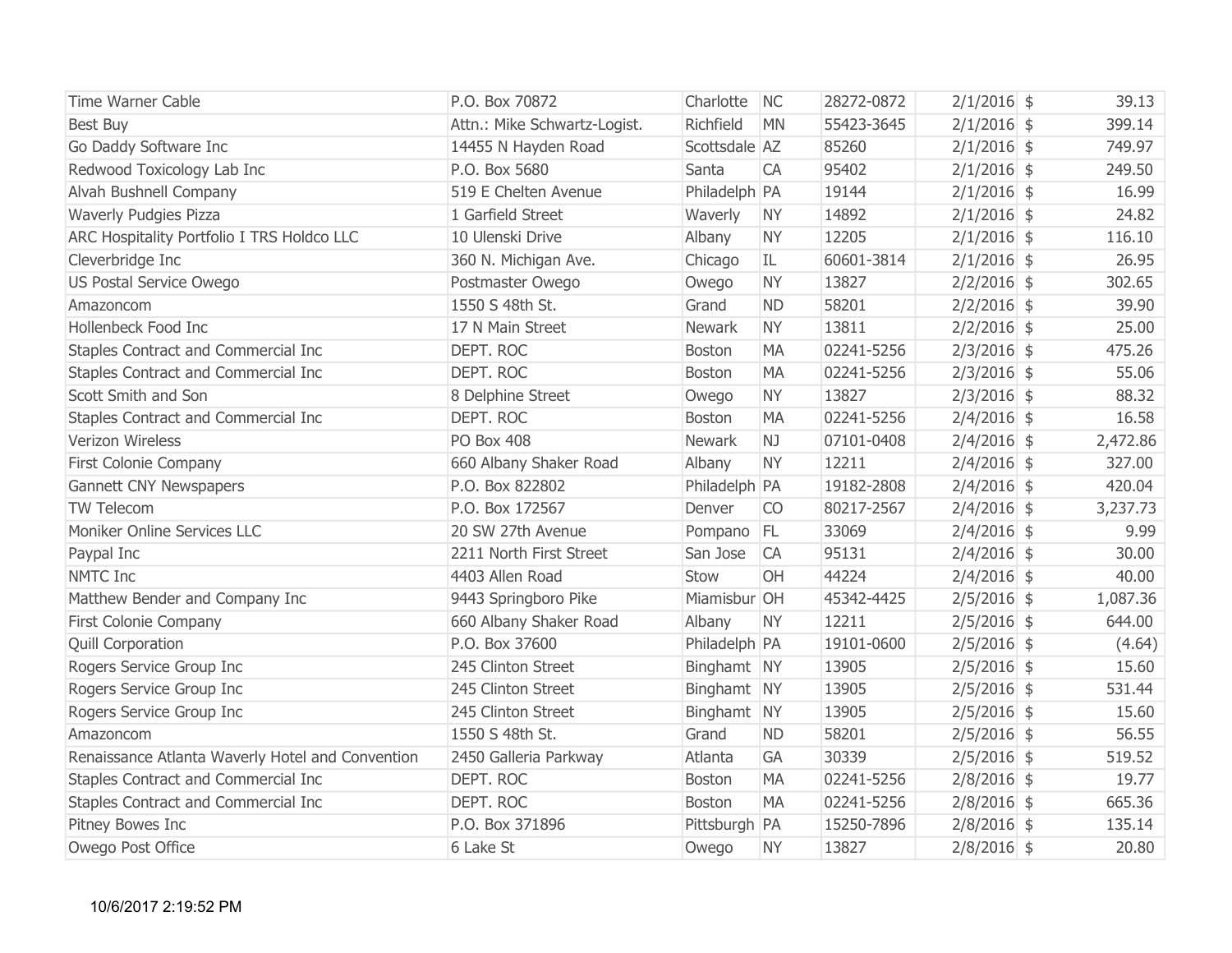| Premier Biotech Inc                 | P.O. Box 160                       | Hopkins       | <b>MN</b> | 55343      | $2/8/2016$ \$  | 751.94   |
|-------------------------------------|------------------------------------|---------------|-----------|------------|----------------|----------|
| Thompson Publishing Group           | <b>Subscription Service Center</b> | Tampa         | FL.       | 33623-6185 | $2/9/2016$ \$  | 429.00   |
| Amazoncom                           | 1550 S 48th St.                    | Grand         | <b>ND</b> | 58201      | $2/9/2016$ \$  | 168.44   |
| <b>CDW Government Inc</b>           | 75 Remittance Drive                | Chicago       | IL        | 60675-1515 | $2/9/2016$ \$  | 100.93   |
| <b>CVS Pharmacy</b>                 | 39 Park Street                     | Owego         | <b>NY</b> | 13827      | $2/9/2016$ \$  | 59.98    |
| Staples Contract and Commercial Inc | DEPT. ROC                          | <b>Boston</b> | <b>MA</b> | 02241-5256 | $2/10/2016$ \$ | 64.88    |
| NYS Office of General Services      | Attn Cashier                       | Albany        | <b>NY</b> | 12220-0117 | $2/10/2016$ \$ | 375.00   |
| Partners In Safety Inc              | 800 North Street                   | Middletow NY  |           | 10940      | $2/10/2016$ \$ | 817.00   |
| Broome Co Bar Association           | 53 Chenango Street                 | Binghamt NY   |           | 13901      | $2/10/2016$ \$ | 170.00   |
| 4imprint Inc                        | 101 Commerce Street                | Oshkosh       | WI        | 54901      | $2/10/2016$ \$ | 424.98   |
| Sober Camel LLC                     | 5753 Hwy 85 North 2912             | Crestview FL  |           | 32536      | $2/10/2016$ \$ | 173.02   |
| Valley Flower Shoppe                | 201 Broad Street                   | Waverly       | <b>NY</b> | 14892      | $2/10/2016$ \$ | 66.91    |
| Home Central                        | 151 Central Avenue                 | Owego         | <b>NY</b> | 13827      | $2/11/2016$ \$ | 28.98    |
| Owego Post Office                   | 6 Lake St                          | Owego         | <b>NY</b> | 13827      | $2/11/2016$ \$ | 114.75   |
| <b>Albany Marriott</b>              | 189 Wolf Rd                        | Albany        | <b>NY</b> | 12205      | $2/11/2016$ \$ | (23.66)  |
| Fedex                               | P.O. Box 371461                    | Pittsburgh PA |           | 15250-7461 | $2/11/2016$ \$ | 11.75    |
| Lowes                               | P.O. Box 530954                    | Atlanta       | GA        | 30353-0954 | $2/11/2016$ \$ | 35.00    |
| Paypal Inc                          | 2211 North First Street            | San Jose      | <b>CA</b> | 95131      | $2/11/2016$ \$ | 722.00   |
| WalMart                             | 2405 Vestal Pkwy. E.               | Vestal        | <b>NY</b> | 13850      | $2/12/2016$ \$ | 112.97   |
| Facebook Inc                        | 1601 Willow Road                   | Menlo         | CA        | 94025      | $2/12/2016$ \$ | 10.00    |
| Staples Contract and Commercial Inc | DEPT. ROC                          | <b>Boston</b> | <b>MA</b> | 02241-5256 | $2/15/2016$ \$ | 72.41    |
| Staples Contract and Commercial Inc | DEPT. ROC                          | <b>Boston</b> | <b>MA</b> | 02241-5256 | $2/15/2016$ \$ | 156.64   |
| Lowes                               | P.O. Box 530954                    | Atlanta       | GA        | 30353-0954 | $2/15/2016$ \$ | 1,009.34 |
| Amazoncom                           | 1550 S 48th St.                    | Grand         | <b>ND</b> | 58201      | $2/15/2016$ \$ | 103.40   |
| Channing Bete Company Inc           | P.O. Box 3538                      | South         | <b>MA</b> | 01373-3538 | $2/16/2016$ \$ | 1,421.91 |
| Staples Contract and Commercial Inc | DEPT. ROC                          | Boston        | <b>MA</b> | 02241-5256 | $2/18/2016$ \$ | 42.04    |
| Staples Contract and Commercial Inc | DEPT. ROC                          | <b>Boston</b> | <b>MA</b> | 02241-5256 | $2/18/2016$ \$ | 94.66    |
| <b>CDW Government Inc</b>           | 75 Remittance Drive                | Chicago       | IL        | 60675-1515 | $2/18/2016$ \$ | 163.72   |
| Paypal Inc                          | 2211 North First Street            | San Jose      | <b>CA</b> | 95131      | $2/18/2016$ \$ | 228.00   |
| Full Control Network Inc            | 14400 College Blvd.                | Lenexa        | <b>KS</b> | 66215      | $2/18/2016$ \$ | 637.20   |
| Staples Contract and Commercial Inc | DEPT. ROC                          | <b>Boston</b> | <b>MA</b> | 02241-5256 | $2/19/2016$ \$ | 13.30    |
| Rogers Service Group Inc            | 245 Clinton Street                 | Binghamt NY   |           | 13905      | $2/19/2016$ \$ | 15.60    |
| Price Chopper Operating Co Inc      | 501 Duanesburg Road                | Schenecta NY  |           | 12306      | $2/19/2016$ \$ | 35.80    |
| Citrix Online LLC                   | 7414 Hollister Avenue              | Goleta        | CA        | 93117      | $2/19/2016$ \$ | 49.00    |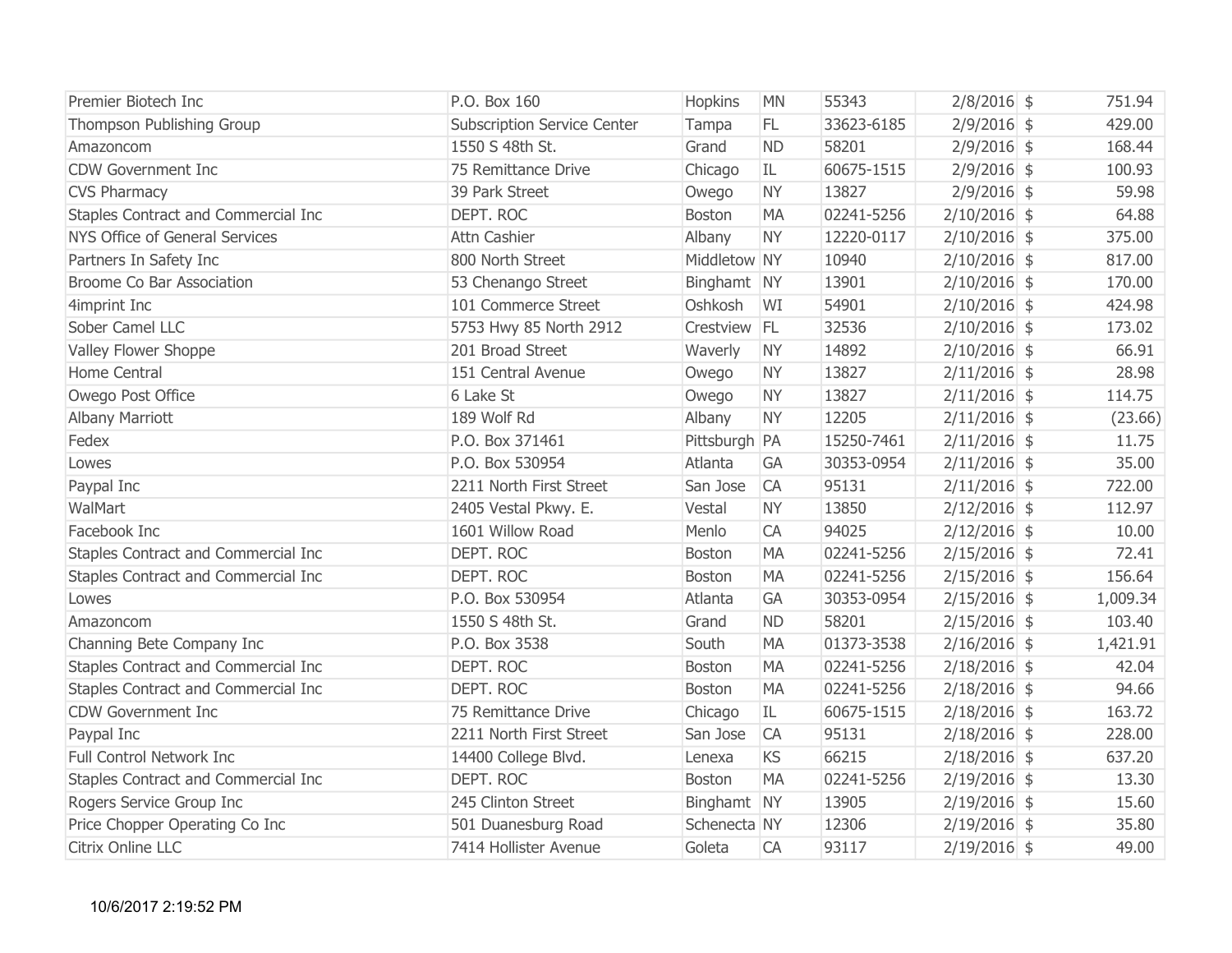| Staples Contract and Commercial Inc    | DEPT. ROC                        | <b>Boston</b> | <b>MA</b> | 02241-5256 | $2/22/2016$ \$ | 1,183.74 |
|----------------------------------------|----------------------------------|---------------|-----------|------------|----------------|----------|
| Staples Contract and Commercial Inc    | DEPT. ROC                        | Boston        | <b>MA</b> | 02241-5256 | $2/22/2016$ \$ | 101.86   |
| <b>WalMart</b>                         | 2405 Vestal Pkwy. E.             | Vestal        | <b>NY</b> | 13850      | $2/22/2016$ \$ | (8.40)   |
| Williams Business Machines LLC         | 135 Ridge Road                   | Vestal        | <b>NY</b> | 13850      | $2/22/2016$ \$ | 99.90    |
| Amazoncom                              | 1550 S 48th St.                  | Grand         | <b>ND</b> | 58201      | $2/22/2016$ \$ | 28.21    |
| Amazoncom                              | 1550 S 48th St.                  | Grand         | <b>ND</b> | 58201      | $2/22/2016$ \$ | 103.40   |
| Garmin International Inc               | 1200 E. 151st Street             | Olathe        | <b>KS</b> | 66062      | $2/22/2016$ \$ | 53.99    |
| Lowes                                  | P.O. Box 530954                  | Atlanta       | GA        | 30353-0954 | $2/23/2016$ \$ | 694.40   |
| <b>Stamps</b>                          | 1990 E. Grand Avenue             | E             | <b>CA</b> | 90245      | $2/23/2016$ \$ | 15.99    |
| Owego Post Office                      | 6 Lake St                        | Owego         | <b>NY</b> | 13827      | $2/24/2016$ \$ | 5.33     |
| Ahwaga Paint and Coatings              | 9-11 Lake St.                    | Owego         | <b>NY</b> | 13827      | $2/24/2016$ \$ | 141.24   |
| <b>CDW Government Inc</b>              | 75 Remittance Drive              | Chicago       | IL        | 60675-1515 | $2/24/2016$ \$ | 159.02   |
| Harbor Freight Tools USA Inc           | 26541 Agoura Road                | Calabasas CA  |           | 91302      | $2/24/2016$ \$ | 10.79    |
| Vistaprint NV                          | Hudsonweg 8, 5928 LW             | Venlo         |           |            | $2/24/2016$ \$ | 97.55    |
| Valley Flower Shoppe                   | 201 Broad Street                 | Waverly       | <b>NY</b> | 14892      | $2/24/2016$ \$ | (4.96)   |
| Albany Hotel Associates LP             | 1389 Washington Avenue           | Albany        | <b>NY</b> | 12206      | $2/24/2016$ \$ | 107.10   |
| Staples Contract and Commercial Inc    | DEPT. ROC                        | Boston        | <b>MA</b> | 02241-5256 | $2/25/2016$ \$ | 107.75   |
| Staples Contract and Commercial Inc    | DEPT. ROC                        | <b>Boston</b> | <b>MA</b> | 02241-5256 | $2/25/2016$ \$ | 128.44   |
| Staples Contract and Commercial Inc    | DEPT. ROC                        | <b>Boston</b> | <b>MA</b> | 02241-5256 | $2/25/2016$ \$ | 219.69   |
| Newegg Inc                             | 9997 Rose Hills Road             | Whittier      | <b>CA</b> | 90601      | $2/25/2016$ \$ | 119.99   |
| Staples Contract and Commercial Inc    | DEPT. ROC                        | Boston        | <b>MA</b> | 02241-5256 | $2/26/2016$ \$ | 1,028.99 |
| Staples Contract and Commercial Inc    | DEPT. ROC                        | Boston        | <b>MA</b> | 02241-5256 | $2/26/2016$ \$ | 332.10   |
| Fedex Kinkos Office and Print Services | P.O. Box 672085                  | <b>Dallas</b> | <b>TX</b> | 75267-2085 | $2/26/2016$ \$ | 599.75   |
| Alvah Bushnell Company                 | 519 E Chelten Avenue             | Philadelph PA |           | 19144      | $2/26/2016$ \$ | 9.99     |
| Verizon Wireless                       | PO Box 408                       | Newark        | NJ        | 07101-0408 | $2/29/2016$ \$ | 2,808.84 |
| AT and T Corp                          | P.O. Box 5094                    | Carol         | IL        | 60197-5094 | $2/29/2016$ \$ | 20.00    |
| TW Telecom                             | P.O. Box 172567                  | Denver        | <b>CO</b> | 80217-2567 | $2/29/2016$ \$ | 3,775.12 |
| <b>Waverly Pudgies Pizza</b>           | 1 Garfield Street                | Waverly       | <b>NY</b> | 14892      | $2/29/2016$ \$ | 26.43    |
| <b>Tramz Hotels</b>                    | 776 Mountain Boulevard           | Watchung NJ   |           | 07069      | $2/29/2016$ \$ | 69.00    |
| <b>DeCuffas Restaurant</b>             | 6594 Thompson Road               | Syracuse      | <b>NY</b> | 13206      | $2/29/2016$ \$ | 22.00    |
| Garmin International Inc               | 1200 E. 151st Street             | Olathe        | <b>KS</b> | 66062      | $2/29/2016$ \$ | (4.00)   |
| Verizon                                | <b>Exception Processing Unit</b> | Menands       | <b>NY</b> | 12204-0001 | $3/1/2016$ \$  | 590.55   |
| <b>Time Warner Cable</b>               | P.O. Box 70872                   | Charlotte     | <b>NC</b> | 28272-0872 | $3/1/2016$ \$  | 39.14    |
| Verizon                                | P.O. Box 4820                    | Trenton       | NJ        | 08650-4820 | $3/1/2016$ \$  | 1,243.46 |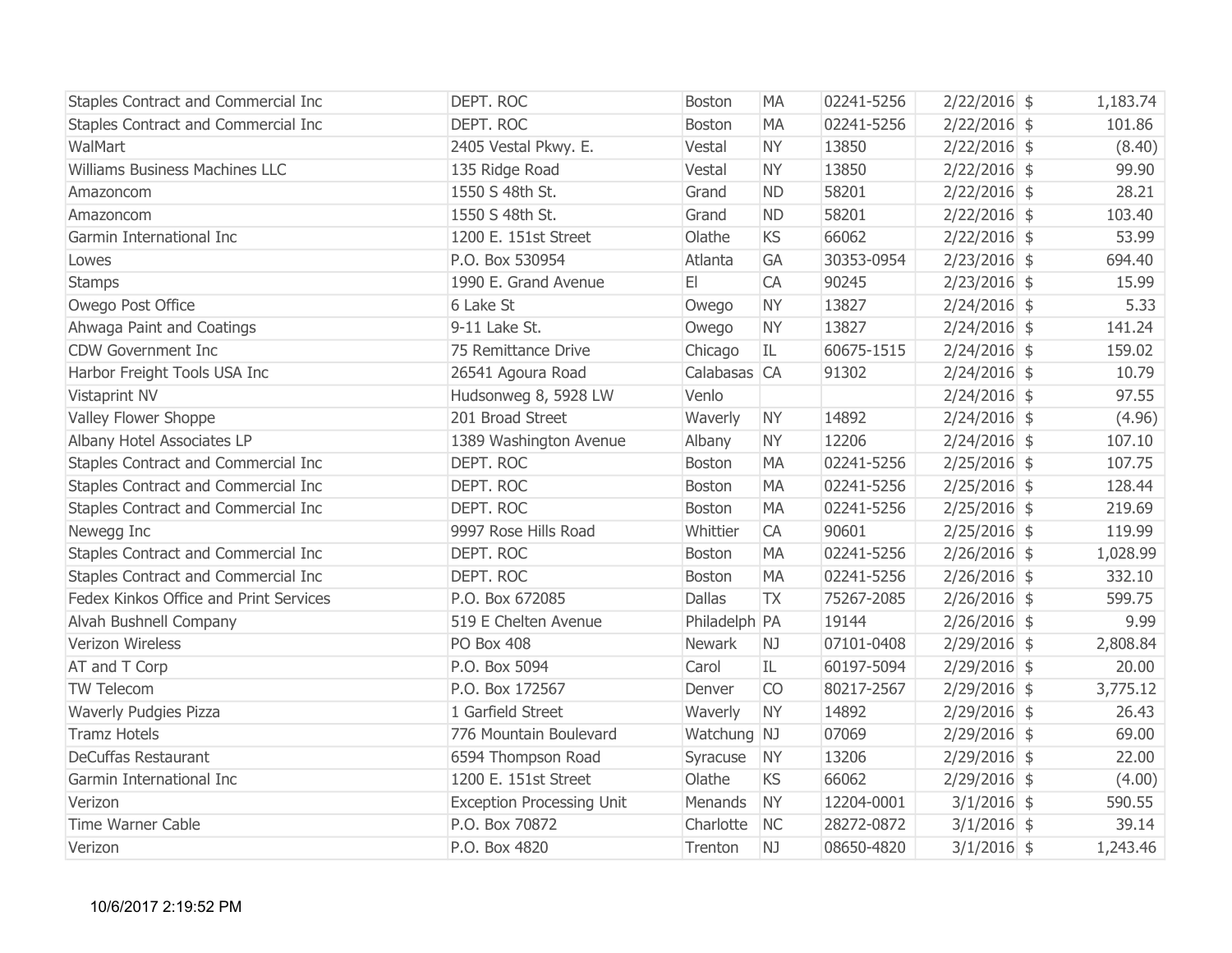| Staples Contract and Commercial Inc            | DEPT. ROC                | <b>Boston</b>  | <b>MA</b> | 02241-5256 | $3/2/2016$ \$  | 1,116.11 |
|------------------------------------------------|--------------------------|----------------|-----------|------------|----------------|----------|
| Staples Contract and Commercial Inc            | DEPT. ROC                | Boston         | <b>MA</b> | 02241-5256 | $3/2/2016$ \$  | 9.79     |
| Staples Contract and Commercial Inc            | DEPT. ROC                | <b>Boston</b>  | <b>MA</b> | 02241-5256 | $3/2/2016$ \$  | 172.83   |
| Moore Medical LLC                              | P.O. Box 99718           | Chicago        | IL        | 60696      | $3/2/2016$ \$  | 97.12    |
| <b>Stamps</b>                                  | 1990 E. Grand Avenue     | E              | <b>CA</b> | 90245      | $3/2/2016$ \$  | 50.00    |
| Scott Smith and Son                            | 8 Delphine Street        | Owego          | <b>NY</b> | 13827      | $3/3/2016$ \$  | 49.68    |
| <b>NYS Sheriffs Association</b>                | 27 Elk Street            | Albany         | <b>NY</b> | 12207      | $3/3/2016$ \$  | 55.00    |
| Lowes                                          | P.O. Box 530954          | Atlanta        | GA        | 30353-0954 | $3/3/2016$ \$  | (51.44)  |
| <b>CVS Pharmacy</b>                            | 39 Park Street           | Owego          | <b>NY</b> | 13827      | $3/4/2016$ \$  | 5.19     |
| American Planning Assn NY Upstate Chapter      | C/O Mike Long            | Auburn         | <b>NY</b> | 13201      | $3/4/2016$ \$  | 10.00    |
| James Publishing Inc                           | P.O. Box 25202           | Santa Ana CA   |           | 92799-5202 | $3/4/2016$ \$  | 144.00   |
| Paypal Inc                                     | 2211 North First Street  | San Jose       | <b>CA</b> | 95131      | $3/4/2016$ \$  | 30.00    |
| Matthew Bender and Company Inc                 | 9443 Springboro Pike     | Miamisbur OH   |           | 45342-4425 | $3/7/2016$ \$  | 1,087.36 |
| Staples Contract and Commercial Inc            | DEPT. ROC                | Boston         | <b>MA</b> | 02241-5256 | $3/7/2016$ \$  | 180.00   |
| Valu Home Centers Inc                          | 45 S. Rossler Ave.       | <b>Buffalo</b> | <b>NY</b> | 14206-3417 | $3/7/2016$ \$  | 109.85   |
| Original Italian Pizza Rest                    | 25 Lake Street           | Owego          | <b>NY</b> | 13827      | $3/7/2016$ \$  | 41.98    |
| Rogers Service Group Inc                       | 245 Clinton Street       | Binghamt NY    |           | 13905      | $3/7/2016$ \$  | 15.60    |
| Rogers Service Group Inc                       | 245 Clinton Street       | Binghamt NY    |           | 13905      | $3/7/2016$ \$  | 531.44   |
| Rogers Service Group Inc                       | 245 Clinton Street       | Binghamt NY    |           | 13905      | $3/7/2016$ \$  | 15.60    |
| S2 Albany Hotel Leasee                         | 300 Broadway             | Albany         | <b>NY</b> | 12207      | $3/7/2016$ \$  | 1,150.00 |
| <b>Dunkin Donuts</b>                           | 3000 Vestal Parkway East | Vestal         | <b>NY</b> | 13850      | $3/7/2016$ \$  | 31.97    |
| <b>Waverly Pudgies Pizza</b>                   | 1 Garfield Street        | Waverly        | <b>NY</b> | 14892      | $3/7/2016$ \$  | 18.98    |
| NMTC Inc                                       | 4403 Allen Road          | Stow           | OH        | 44224      | $3/7/2016$ \$  | 43.20    |
| Recycle Away LLC                               | 45 Flat Street           | Brattlebor VT  |           | 05301      | $3/7/2016$ \$  | 368.89   |
| Bivona Child Advocacy Center                   | 275 Lake Avenue          | Rochester NY   |           | 14608      | $3/8/2016$ \$  | 150.00   |
| NMTC Inc                                       | 4403 Allen Road          | Stow           | OH        | 44224      | $3/8/2016$ \$  | (3.20)   |
| Staples Contract and Commercial Inc            | DEPT. ROC                | <b>Boston</b>  | <b>MA</b> | 02241-5256 | $3/9/2016$ \$  | 264.22   |
| Lowes                                          | P.O. Box 530954          | Atlanta        | GA        | 30353-0954 | $3/9/2016$ \$  | 1,806.40 |
| Fairfield Inn                                  | 124 Troy Rd.             | East           | <b>NY</b> | 12061      | $3/9/2016$ \$  | 387.00   |
| 123Signup Association Management Solutions Inc | 2480 North First Street  | San Jose       | <b>CA</b> | 95131      | $3/9/2016$ \$  | 200.00   |
| Premier Biotech Inc                            | P.O. Box 160             | Hopkins        | <b>MN</b> | 55343      | $3/9/2016$ \$  | 551.46   |
| Recycle Away LLC                               | 45 Flat Street           | Brattlebor VT  |           | 05301      | $3/9/2016$ \$  | (368.89) |
| S2 Albany Hotel Leasee                         | 300 Broadway             | Albany         | <b>NY</b> | 12207      | $3/10/2016$ \$ | 230.00   |
| Sample Media MSK Inc                           | 116 Main Street          | Towanda        | PA        | 18848      | $3/10/2016$ \$ | 10.71    |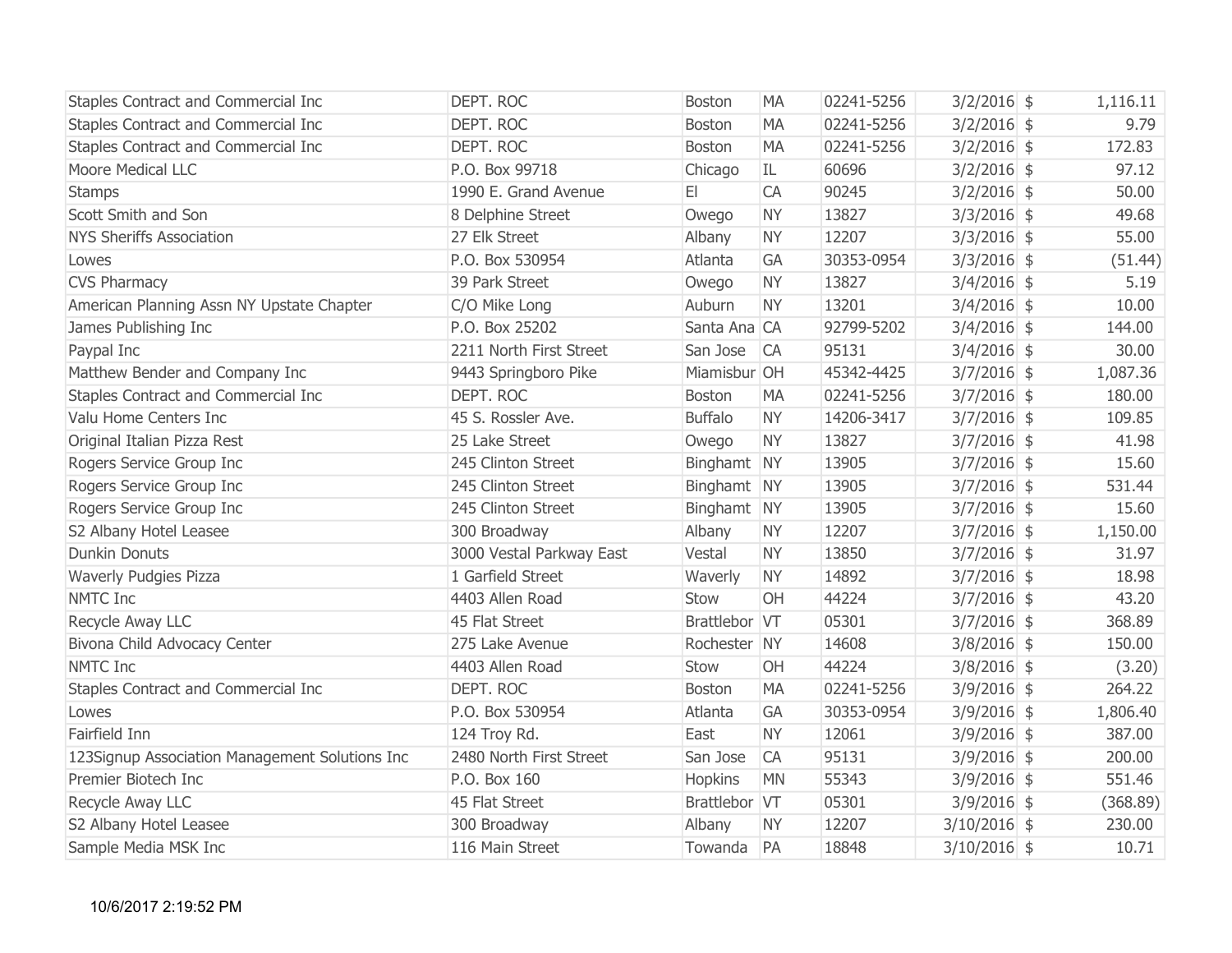| Staples Contract and Commercial Inc | DEPT. ROC                        | <b>Boston</b> | <b>MA</b> | 02241-5256 | $3/11/2016$ \$ | 283.07   |
|-------------------------------------|----------------------------------|---------------|-----------|------------|----------------|----------|
| Staples Contract and Commercial Inc | DEPT. ROC                        | <b>Boston</b> | <b>MA</b> | 02241-5256 | $3/11/2016$ \$ | 446.21   |
| Staples Contract and Commercial Inc | DEPT. ROC                        | Boston        | <b>MA</b> | 02241-5256 | $3/14/2016$ \$ | 20.39    |
| Staples Contract and Commercial Inc | DEPT. ROC                        | Boston        | <b>MA</b> | 02241-5256 | $3/14/2016$ \$ | 1,273.55 |
| Staples Contract and Commercial Inc | DEPT. ROC                        | Boston        | <b>MA</b> | 02241-5256 | $3/14/2016$ \$ | 123.13   |
| Staples Contract and Commercial Inc | DEPT. ROC                        | Boston        | <b>MA</b> | 02241-5256 | $3/14/2016$ \$ | 48.89    |
| WalMart                             | 2405 Vestal Pkwy. E.             | Vestal        | <b>NY</b> | 13850      | $3/14/2016$ \$ | 108.54   |
| First Colonie Company               | 660 Albany Shaker Road           | Albany        | <b>NY</b> | 12211      | $3/14/2016$ \$ | 246.10   |
| Facebook Inc                        | 1601 Willow Road                 | Menlo         | CA        | 94025      | $3/14/2016$ \$ | 10.00    |
| S2 Albany Hotel Leasee              | 300 Broadway                     | Albany        | <b>NY</b> | 12207      | $3/14/2016$ \$ | 920.00   |
| Springhill Suites By Marriott       | 8 California Avenue              | Colonie       | <b>NY</b> | 12205      | $3/14/2016$ \$ | 172.50   |
| Lowes                               | P.O. Box 530954                  | Atlanta       | GA        | 30353-0954 | $3/15/2016$ \$ | 1,898.69 |
| Staples Contract and Commercial Inc | DEPT. ROC                        | Boston        | <b>MA</b> | 02241-5256 | $3/16/2016$ \$ | 256.02   |
| Amazoncom                           | 1550 S 48th St.                  | Grand         | <b>ND</b> | 58201      | $3/16/2016$ \$ | (55.12)  |
| Survey Monkey Inc                   | 285 Hamilton Avenue              | Palo Alto     | <b>CA</b> | 94301      | $3/16/2016$ \$ | 204.00   |
| Staples Contract and Commercial Inc | DEPT. ROC                        | Boston        | <b>MA</b> | 02241-5256 | $3/17/2016$ \$ | 60.79    |
| Staples Contract and Commercial Inc | DEPT. ROC                        | Boston        | <b>MA</b> | 02241-5256 | $3/17/2016$ \$ | (88.48)  |
| Amazoncom                           | 1550 S 48th St.                  | Grand         | <b>ND</b> | 58201      | $3/17/2016$ \$ | 51.60    |
| <b>GE Capital</b>                   | P.O. Box 6423333                 | Pittsburgh PA |           | 15264-2333 | $3/17/2016$ \$ | 220.50   |
| Paypal Inc                          | 2211 North First Street          | San Jose      | CA        | 95131      | $3/17/2016$ \$ | 55.00    |
| Scott Smith and Son                 | 8 Delphine Street                | Owego         | <b>NY</b> | 13827      | $3/18/2016$ \$ | 12.38    |
| <b>GE Capital</b>                   | P.O. Box 6423333                 | Pittsburgh PA |           | 15264-2333 | $3/18/2016$ \$ | (16.31)  |
| Price Chopper Operating Co Inc      | 501 Duanesburg Road              | Schenecta NY  |           | 12306      | $3/18/2016$ \$ | 39.67    |
| Paypal Inc                          | 2211 North First Street          | San Jose      | CA        | 95131      | $3/18/2016$ \$ | 55.00    |
| Mirabito Holdings Inc               | 49 Court St - The Metrocenter    | Binghamt NY   |           | 13902      | $3/18/2016$ \$ | 21.00    |
| Staples Contract and Commercial Inc | DEPT. ROC                        | Boston        | <b>MA</b> | 02241-5256 | $3/21/2016$ \$ | 92.37    |
| Staples Contract and Commercial Inc | DEPT. ROC                        | <b>Boston</b> | <b>MA</b> | 02241-5256 | $3/21/2016$ \$ | 555.00   |
| Albany Parking Authority            | 25 Orange Street                 | Albany        | <b>NY</b> | 12207      | $3/21/2016$ \$ | 2.50     |
| Verizon                             | <b>Exception Processing Unit</b> | Menands       | <b>NY</b> | 12204-0001 | $3/21/2016$ \$ | 560.57   |
| Verizon                             | P.O. Box 4820                    | Trenton       | NJ        | 08650-4820 | $3/21/2016$ \$ | 1,243.46 |
| Clarion Hotel Century House         | 997 New Loudon Rd.               | Latham        | <b>NY</b> | 12110      | $3/21/2016$ \$ | 98.00    |
| James Ross                          | 1551 Upper North Ave.            | Owego         | <b>NY</b> | 13827      | $3/21/2016$ \$ | 55.75    |
| S2 Albany Hotel Leasee              | 300 Broadway                     | Albany        | <b>NY</b> | 12207      | $3/21/2016$ \$ | 1,150.00 |
| Citrix Online LLC                   | 7414 Hollister Avenue            | Goleta        | CA        | 93117      | $3/21/2016$ \$ | 49.00    |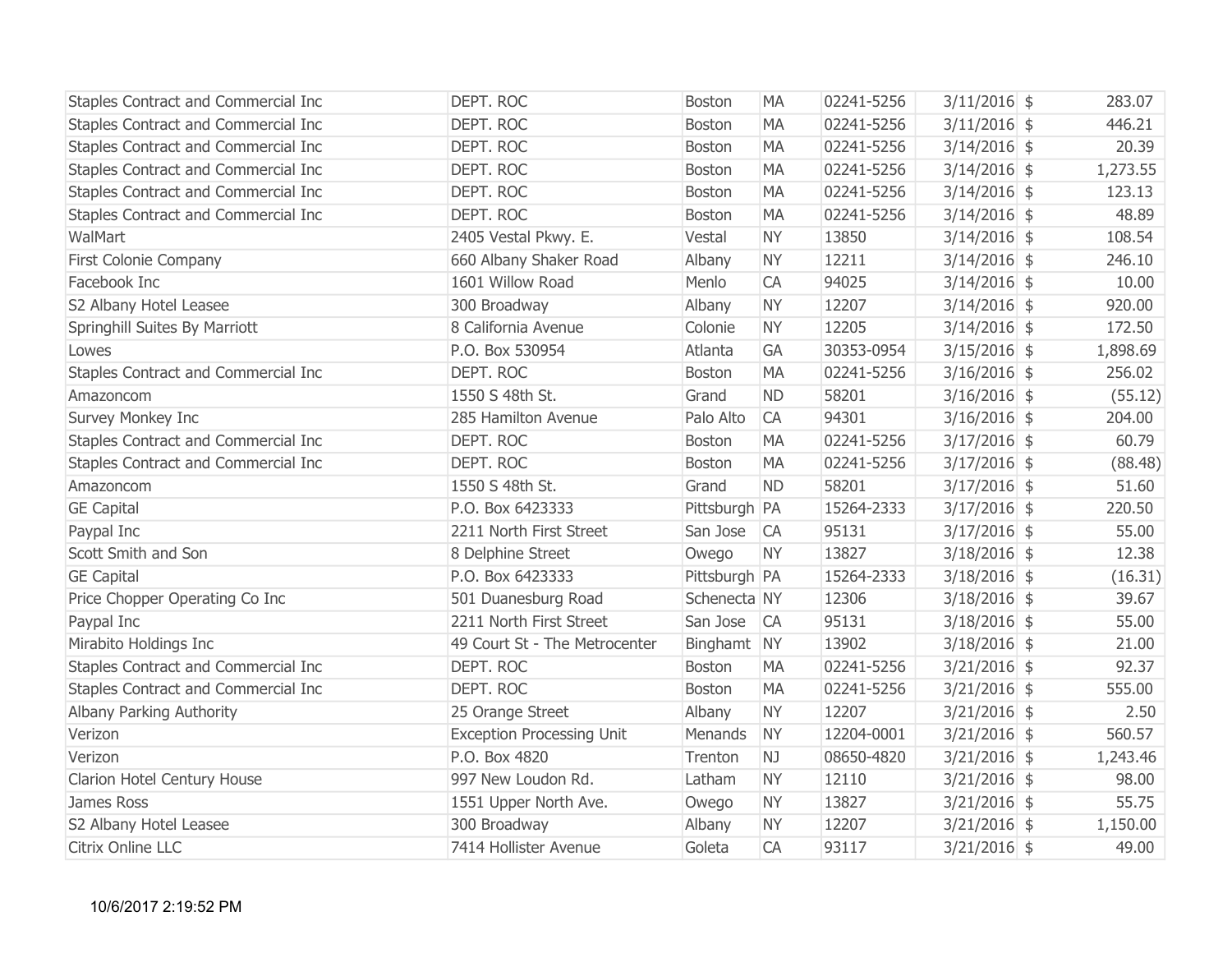| Subway RLW Inc                                    | 588 Jones Road                   | Vestal        | <b>NY</b>      | 13850      | $3/21/2016$ \$ | 109.05   |
|---------------------------------------------------|----------------------------------|---------------|----------------|------------|----------------|----------|
| <b>Dunkin Donuts</b>                              | 3000 Vestal Parkway East         | Vestal        | <b>NY</b>      | 13850      | $3/21/2016$ \$ | 14.64    |
| Verizon Wireless                                  | P.O. Box 408                     | <b>Newark</b> | N <sub>J</sub> | 07101-0408 | $3/22/2016$ \$ | 2,457.66 |
| <b>Gannett CNY Newspapers</b>                     | P.O. Box 822802                  | Philadelph PA |                | 19182-2808 | $3/22/2016$ \$ | 205.98   |
| First Colonie Company                             | 660 Albany Shaker Road           | Albany        | <b>NY</b>      | 12211      | $3/23/2016$ \$ | (16.10)  |
| <b>AT Acquisitions</b>                            | 8401 102nd Street                | Pleasant      | WI             | 53158      | $3/23/2016$ \$ | 151.19   |
| Verizon                                           | <b>Exception Processing Unit</b> | Menands       | <b>NY</b>      | 12204-0001 | $3/23/2016$ \$ | 1.97     |
| Paypal Inc                                        | 2211 North First Street          | San Jose      | <b>CA</b>      | 95131      | $3/23/2016$ \$ | 85.00    |
| <b>Stamps</b>                                     | 1990 E. Grand Avenue             | E             | <b>CA</b>      | 90245      | $3/23/2016$ \$ | 15.99    |
| Staples Contract and Commercial Inc               | DEPT. ROC                        | <b>Boston</b> | <b>MA</b>      | 02241-5256 | $3/24/2016$ \$ | 118.30   |
| Original Italian Pizza Rest                       | 25 Lake Street                   | Owego         | <b>NY</b>      | 13827      | $3/24/2016$ \$ | 18.73    |
| Wal Mart Stores Inc                               | 2405 Vestal Parkway E            | Vestal        | <b>NY</b>      | 13850      | $3/24/2016$ \$ | 89.56    |
| Partners In Safety Inc                            | 800 North Street                 | Middletow NY  |                | 10940      | $3/24/2016$ \$ | 150.00   |
| Sentinel Offender Services LLC                    | 201 Technology Drive             | Irvine        | <b>CA</b>      | 92618-2424 | $3/25/2016$ \$ | 190.75   |
| 360trainingcom Inc                                | 13801 Burnet Rd Ste 100          | Austin        | <b>TX</b>      | 78727      | $3/25/2016$ \$ | 79.00    |
| 189 Nails LLC                                     | 13 Lake Street                   | Owego         | <b>NY</b>      | 13827      | $3/25/2016$ \$ | 19.54    |
| <b>Dicks Sporting Goods</b>                       | 200 Industry Drive               | Pittsburgh PA |                | 15245      | $3/28/2016$ \$ | 9.99     |
| <b>CVS Pharmacy</b>                               | 39 Park Street                   | Owego         | <b>NY</b>      | 13827      | $3/28/2016$ \$ | 18.78    |
| <b>Gannett CNY Newspapers</b>                     | P.O. Box 822802                  | Philadelph PA |                | 19182-2808 | $3/28/2016$ \$ | 203.76   |
| Hampton Inn                                       | 417 7th North Street             | Liverpool     | <b>NY</b>      | 13088      | $3/28/2016$ \$ | 230.00   |
| WalMart                                           | 2405 Vestal Pkwy. E.             | Vestal        | <b>NY</b>      | 13850      | $3/28/2016$ \$ | 336.70   |
| Matthew Bender and Company Inc                    | 9443 Springboro Pike             | Miamisbur OH  |                | 45342-4425 | $3/29/2016$ \$ | 664.23   |
| Sample Media Group LLC                            | 201 N. Lehigh Ave.               | Sayre         | PA             | 18840      | $3/29/2016$ \$ | 95.00    |
| <b>NYS Bar Association</b>                        | One Elk Street                   | Albany        | <b>NY</b>      | 12207      | $3/29/2016$ \$ | 55.03    |
| Prevent Child Abuse New York                      | 33 Elk St. 2nd Floor             | Albany        | <b>NY</b>      | 12207      | $3/29/2016$ \$ | 395.00   |
| <b>NYS Defenders Association</b>                  | 194 Washington Ave.              | Albany        | <b>NY</b>      | 12210-2314 | $3/29/2016$ \$ | 130.00   |
| WalMart                                           | 2405 Vestal Pkwy. E.             | Vestal        | <b>NY</b>      | 13850      | $3/29/2016$ \$ | 139.80   |
| <b>Time Warner Cable</b>                          | P.O. Box 70872                   | Charlotte     | <b>NC</b>      | 28272-0872 | $3/30/2016$ \$ | 39.14    |
| <b>Gannett CNY Newspapers</b>                     | P.O. Box 822802                  | Philadelph PA |                | 19182-2808 | $3/30/2016$ \$ | 102.00   |
| Center for Holistic and Integrative Mental Health | 307 N. Main Street               | Athens        | PA             | 18810      | $3/30/2016$ \$ | 25.00    |
| Home Central                                      | 151 Central Avenue               | Owego         | <b>NY</b>      | 13827      | $3/31/2016$ \$ | 20.98    |
| All Star Sports                                   | 4 Delphine St.                   | Owego         | <b>NY</b>      | 13827      | $3/31/2016$ \$ | 1,398.00 |
| All State International Inc                       | One Commerce Dr.                 | Cranford      | NJ             | 07016-3571 | $3/31/2016$ \$ | 50.39    |
| 4imprint Inc                                      | 101 Commerce Street              | Oshkosh       | WI             | 54901      | $3/31/2016$ \$ | 1,267.72 |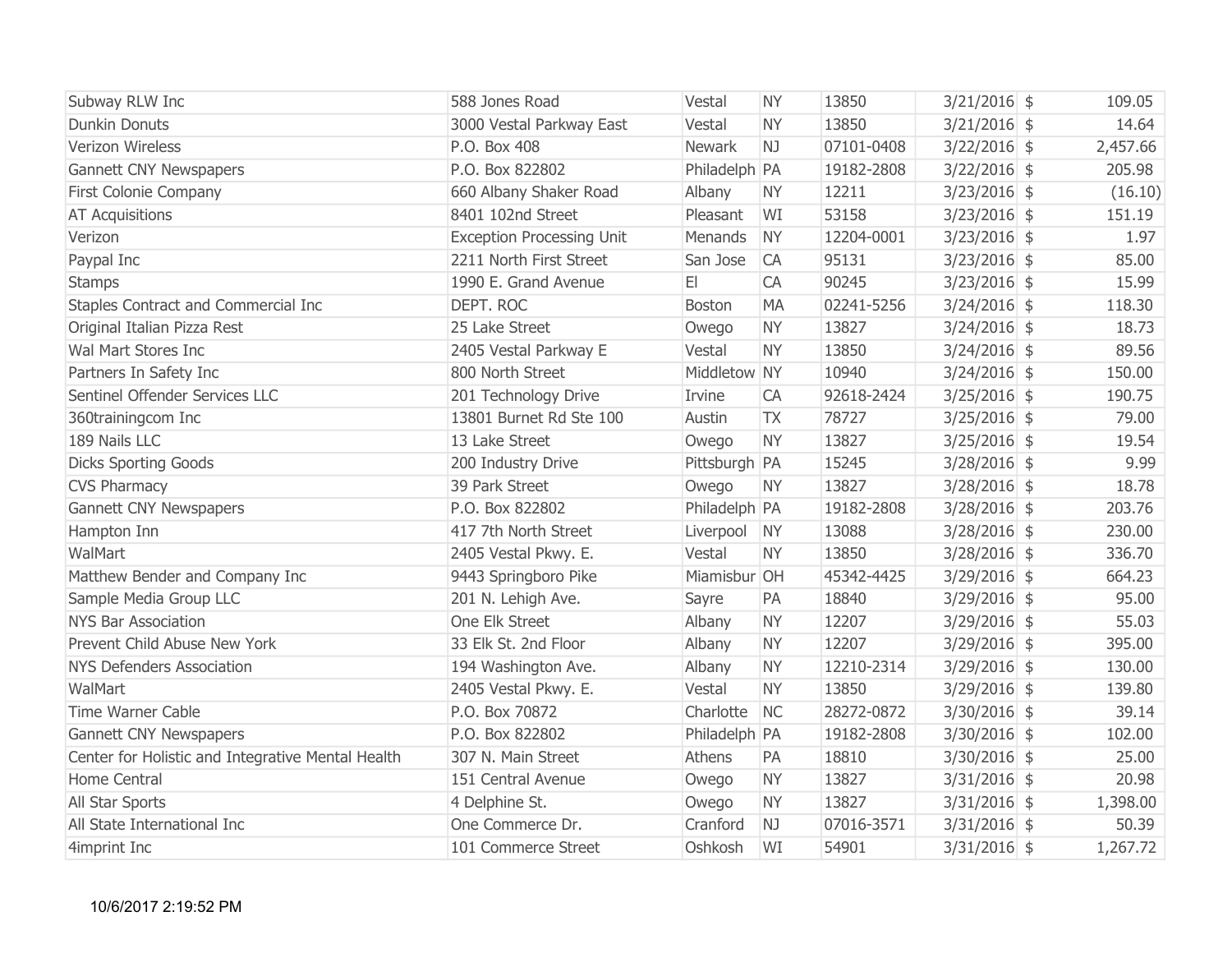| Staples Contract and Commercial Inc | DEPT. ROC               | <b>Boston</b>  | <b>MA</b> | 02241-5256 | $4/1/2016$ \$ | 383.23   |
|-------------------------------------|-------------------------|----------------|-----------|------------|---------------|----------|
| Staples Contract and Commercial Inc | DEPT. ROC               | Boston         | <b>MA</b> | 02241-5256 | $4/1/2016$ \$ | 199.14   |
| Staples Contract and Commercial Inc | DEPT. ROC               | <b>Boston</b>  | <b>MA</b> | 02241-5256 | $4/1/2016$ \$ | 1,087.48 |
| Staples Contract and Commercial Inc | DEPT. ROC               | <b>Boston</b>  | <b>MA</b> | 02241-5256 | $4/1/2016$ \$ | 55.13    |
| Staples Contract and Commercial Inc | DEPT. ROC               | <b>Boston</b>  | <b>MA</b> | 02241-5256 | $4/1/2016$ \$ | 98.31    |
| Galls Inc                           | 24296 Network Place     | Chicago        | IL        | 60673-1224 | $4/1/2016$ \$ | 65.54    |
| <b>GE Capital</b>                   | P.O. Box 6423333        | Pittsburgh PA  |           | 15264-2333 | $4/1/2016$ \$ | 45.10    |
| Staples Contract and Commercial Inc | DEPT. ROC               | <b>Boston</b>  | <b>MA</b> | 02241-5256 | $4/4/2016$ \$ | 73.30    |
| Staples Contract and Commercial Inc | DEPT. ROC               | <b>Boston</b>  | <b>MA</b> | 02241-5256 | $4/4/2016$ \$ | 52.17    |
| Home Central                        | 151 Central Avenue      | Owego          | <b>NY</b> | 13827      | $4/4/2016$ \$ | 1.82     |
| Scott Smith and Son                 | 8 Delphine Street       | Owego          | <b>NY</b> | 13827      | $4/4/2016$ \$ | 128.25   |
| Valu Home Centers Inc               | 45 S. Rossler Ave.      | <b>Buffalo</b> | <b>NY</b> | 14206-3417 | $4/4/2016$ \$ | 65.91    |
| <b>CDW Government Inc.</b>          | 75 Remittance Drive     | Chicago        | IL        | 60675-1515 | $4/4/2016$ \$ | 179.68   |
| Eventbrite Inc                      | 651 Brannan Street      | San            | CA        | 94107      | $4/4/2016$ \$ | 49.00    |
| Redwood Toxicology Lab Inc          | P.O. Box 5680           | Santa          | CA        | 95402      | $4/4/2016$ \$ | 205.50   |
| <b>BJP Management LLC</b>           | 160 Holiday Way         | Schoharie NY   |           | 12157      | $4/4/2016$ \$ | 207.00   |
| Matthew Bender and Company Inc      | 9443 Springboro Pike    | Miamisbur OH   |           | 45342-4425 | $4/5/2016$ \$ | 1,087.36 |
| <b>NMTC Inc</b>                     | 4403 Allen Road         | Stow           | OH        | 44224      | $4/5/2016$ \$ | 43.20    |
| Staples Contract and Commercial Inc | DEPT. ROC               | <b>Boston</b>  | <b>MA</b> | 02241-5256 | $4/6/2016$ \$ | 20.78    |
| Rogers Service Group Inc            | 245 Clinton Street      | Binghamt NY    |           | 13905      | $4/6/2016$ \$ | 15.60    |
| Rogers Service Group Inc            | 245 Clinton Street      | Binghamt NY    |           | 13905      | $4/6/2016$ \$ | 15.60    |
| James Ross                          | 1551 Upper North Ave.   | Owego          | <b>NY</b> | 13827      | $4/6/2016$ \$ | 46.25    |
| Moniker Online Services LLC         | 20 SW 27th Avenue       | Pompano        | FL.       | 33069      | $4/6/2016$ \$ | 8.50     |
| <b>Crest Hill Suites</b>            | 1415 Washington Avenue  | Albany         | <b>NY</b> | 12206      | $4/6/2016$ \$ | 2,040.00 |
| Paypal Inc                          | 2211 North First Street | San Jose       | <b>CA</b> | 95131      | $4/6/2016$ \$ | 30.00    |
| Safe Ride News Publications LLC     | P.O. Box 38             | Edmonds        | <b>WA</b> | 98020      | $4/6/2016$ \$ | 436.50   |
| <b>Tops PT LLC</b>                  | 1145 Route 17C          | Owego          | <b>NY</b> | 13827      | $4/6/2016$ \$ | 28.21    |
| JetBlue Airways                     | 118-29 Queens Bldvd     | Forest         | <b>NY</b> | 11375      | $4/6/2016$ \$ | 618.20   |
| Staples Contract and Commercial Inc | DEPT. ROC               | <b>Boston</b>  | <b>MA</b> | 02241-5256 | $4/7/2016$ \$ | 10.99    |
| Staples Contract and Commercial Inc | DEPT. ROC               | <b>Boston</b>  | <b>MA</b> | 02241-5256 | $4/7/2016$ \$ | 73.89    |
| Staples Contract and Commercial Inc | DEPT. ROC               | <b>Boston</b>  | <b>MA</b> | 02241-5256 | $4/7/2016$ \$ | 175.14   |
| Moniker Online Services LLC         | 20 SW 27th Avenue       | Pompano        | FL.       | 33069      | $4/7/2016$ \$ | 23.38    |
| Southwest Airlines Co               | 2702 Love Field Drive   | <b>Dallas</b>  | <b>TX</b> | 75235      | $4/7/2016$ \$ | 941.20   |
| Staples Contract and Commercial Inc | DEPT. ROC               | <b>Boston</b>  | <b>MA</b> | 02241-5256 | $4/8/2016$ \$ | 17.39    |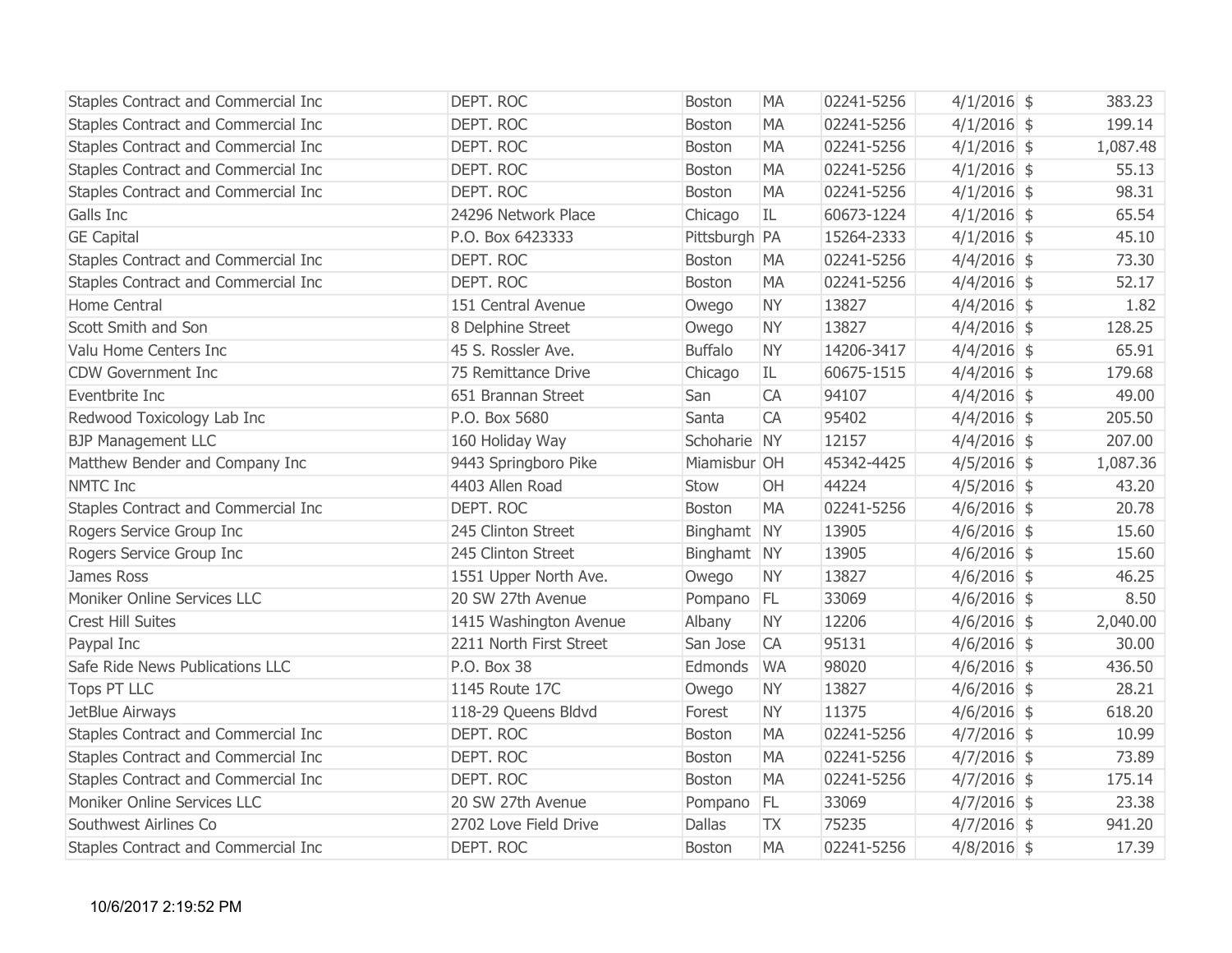| Staples Contract and Commercial Inc        | DEPT. ROC                   | <b>Boston</b>    | <b>MA</b> | 02241-5256 | $4/8/2016$ \$  | 214.22     |
|--------------------------------------------|-----------------------------|------------------|-----------|------------|----------------|------------|
| Genesee Grande Hotel                       | 1060 E Genesee Street       | Syracuse         | <b>NY</b> | 13210      | $4/8/2016$ \$  | 272.64     |
| Rogers Service Group Inc                   | 245 Clinton Street          | Binghamt NY      |           | 13905      | $4/8/2016$ \$  | 531.44     |
| <b>CDW Government Inc</b>                  | 75 Remittance Drive         | Chicago          | IL        | 60675-1515 | $4/8/2016$ \$  | 245.60     |
| <b>Hoosick Hotel LLC</b>                   | 235 Hoosick Street          | Troy             | <b>NY</b> | 12180      | $4/8/2016$ \$  | 107.00     |
| NYS Thruway Authority                      | P.O. Box 15185              | Albany           | <b>NY</b> | 12212-5185 | $4/8/2016$ \$  | 25.00      |
| Premier Biotech Inc                        | P.O. Box 160                | Hopkins          | <b>MN</b> | 55343      | $4/8/2016$ \$  | 551.33     |
| Coldiron Fuel Inc                          | 2000 College Ave            | Elmira           | <b>NY</b> | 14901      | $4/8/2016$ \$  | 72.50      |
| Staples Contract and Commercial Inc        | DEPT. ROC                   | Boston           | <b>MA</b> | 02241-5256 | $4/11/2016$ \$ | 54.78      |
| Staples Contract and Commercial Inc        | DEPT. ROC                   | <b>Boston</b>    | <b>MA</b> | 02241-5256 | $4/11/2016$ \$ | 22.92      |
| MorphoTrust USA LLC                        | 296 Concord Road, Suite 300 | <b>Billerica</b> | <b>MA</b> | 01821      | $4/11/2016$ \$ | 102.00     |
| <b>Crest Hill Suites</b>                   | 1415 Washington Avenue      | Albany           | <b>NY</b> | 12206      | $4/11/2016$ \$ | (1,020.00) |
| <b>BJP Management LLC</b>                  | 160 Holiday Way             | Schoharie NY     |           | 12157      | $4/11/2016$ \$ | 69.00      |
| Wal Mart Stores Inc                        | 2405 Vestal Parkway E       | Vestal           | <b>NY</b> | 13850      | $4/12/2016$ \$ | 684.30     |
| Rite Aid Corporation                       | P.O. Box 630767             | Cincinnati OH    |           | 45263-0767 | $4/12/2016$ \$ | 8.99       |
| Scott Smith and Son                        | 8 Delphine Street           | Owego            | <b>NY</b> | 13827      | $4/13/2016$ \$ | 7.43       |
| <b>NYS Bar Association</b>                 | One Elk Street              | Albany           | <b>NY</b> | 12207      | $4/13/2016$ \$ | (4.08)     |
| Wal Mart Stores Inc                        | 2405 Vestal Parkway E       | Vestal           | <b>NY</b> | 13850      | $4/13/2016$ \$ | 180.79     |
| Evenflo Co Inc                             | P.O. Box 392497             | Pittsburgh PA    |           | 15251-9497 | $4/13/2016$ \$ | 3,223.52   |
| Villa Roma Resort and Conference Center    | 356 Villa Roma Road         | Callicoon NY     |           | 12723      | $4/13/2016$ \$ | 100.00     |
| Vistaprint NV                              | Hudsonweg 8, 5928 LW        | Venlo            |           |            | $4/13/2016$ \$ | 324.98     |
| NMTC Inc                                   | 4403 Allen Road             | Stow             | OH        | 44224      | $4/13/2016$ \$ | (3.20)     |
| Display Gifts Inc                          | 1618 Sullivan Ave #520      | Daly City        | <b>CA</b> | 94015      | $4/13/2016$ \$ | 51.95      |
| Staples Contract and Commercial Inc        | DEPT. ROC                   | Boston           | <b>MA</b> | 02241-5256 | $4/14/2016$ \$ | 106.61     |
| Albany Hotel Associates LP                 | 1389 Washington Avenue      | Albany           | <b>NY</b> | 12206      | $4/14/2016$ \$ | 115.00     |
| Education Training and Research Associates | 100 Enterprise Way          | Scotts           | CA        | 95066      | $4/14/2016$ \$ | 59.98      |
| <b>NYS Association of Counties</b>         | 111 Pine Street             | Albany           | <b>NY</b> | 12207      | $4/15/2016$ \$ | 480.00     |
| Staples Contract and Commercial Inc        | DEPT. ROC                   | <b>Boston</b>    | <b>MA</b> | 02241-5256 | $4/15/2016$ \$ | 27.69      |
| Staples Contract and Commercial Inc        | DEPT. ROC                   | Boston           | <b>MA</b> | 02241-5256 | $4/15/2016$ \$ | 11.26      |
| <b>Moore Medical LLC</b>                   | P.O. Box 99718              | Chicago          | IL        | 60696      | $4/15/2016$ \$ | 111.87     |
| Albany Marriott                            | 189 Wolf Rd                 | Albany           | <b>NY</b> | 12205      | $4/15/2016$ \$ | 309.84     |
| <b>NYS Thruway Authority</b>               | P.O. Box 15185              | Albany           | <b>NY</b> | 12212-5185 | $4/15/2016$ \$ | 50.00      |
| Albany Hotel Associates LP                 | 1389 Washington Avenue      | Albany           | <b>NY</b> | 12206      | $4/15/2016$ \$ | 115.00     |
| Staples Contract and Commercial Inc        | DEPT. ROC                   | <b>Boston</b>    | <b>MA</b> | 02241-5256 | $4/18/2016$ \$ | 268.64     |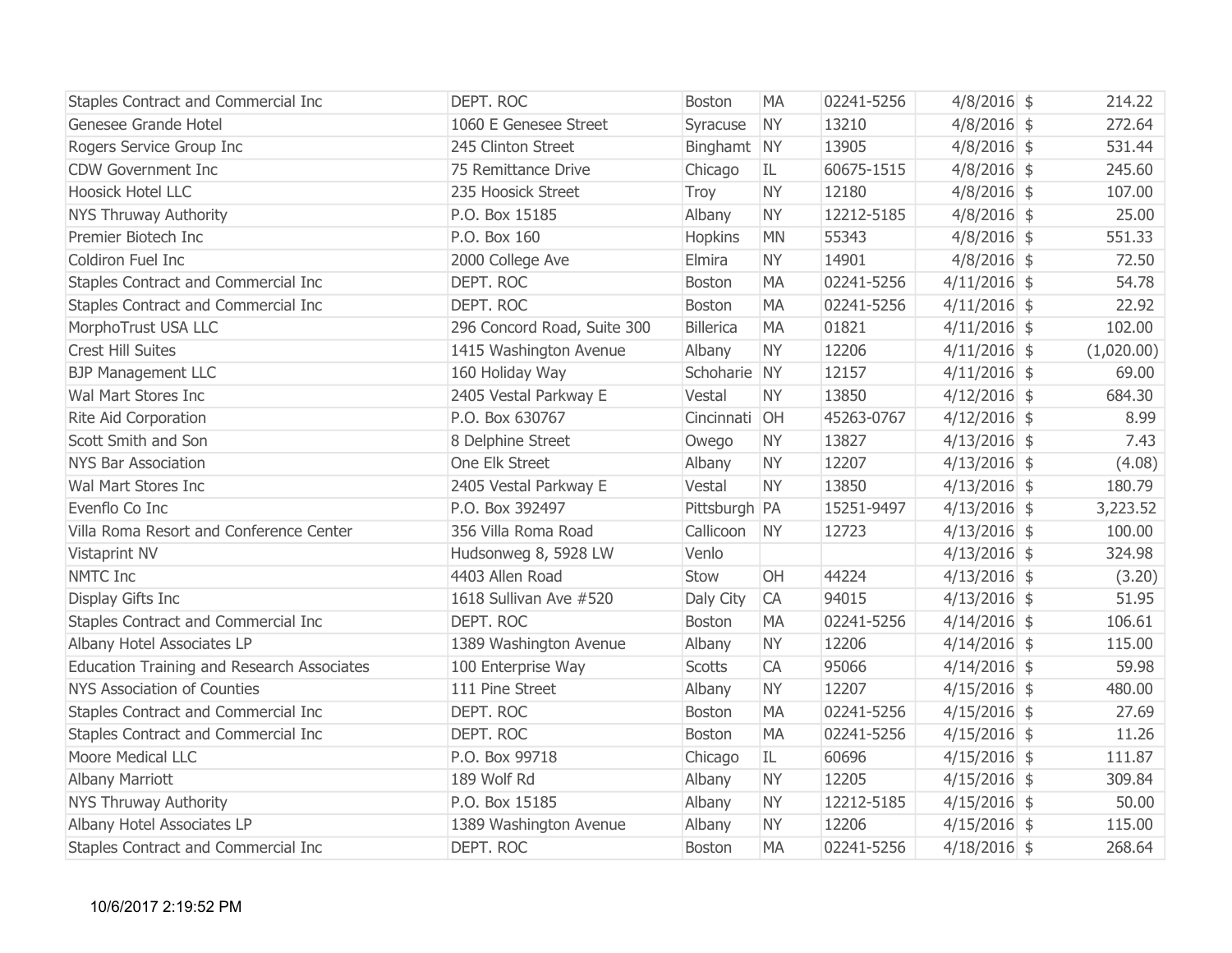| Franziska Racker Centers Inc                  | 3226 Wilkins Road                | Ithaca        | <b>NY</b> | 14850      | $4/18/2016$ \$ | 15.00    |
|-----------------------------------------------|----------------------------------|---------------|-----------|------------|----------------|----------|
| Sheraton University Inn                       | 801 University Ave.              | Syracuse      | <b>NY</b> | 13210-0801 | $4/18/2016$ \$ | 600.00   |
| Sentinel Offender Services LLC                | 201 Technology Drive             | Irvine        | <b>CA</b> | 92618-2424 | $4/18/2016$ \$ | 207.70   |
| Citrix Online LLC                             | 7414 Hollister Avenue            | Goleta        | <b>CA</b> | 93117      | $4/19/2016$ \$ | 49.00    |
| <b>Quill Corporation</b>                      | P.O. Box 37600                   | Philadelph PA |           | 19101-0600 | $4/20/2016$ \$ | 58.28    |
| <b>TW Telecom</b>                             | P.O. Box 172567                  | Denver        | <b>CO</b> | 80217-2567 | $4/20/2016$ \$ | 3,361.79 |
| New England Motor Freight Inc                 | PO Box 6031                      | Elizabeth     | NJ        | 07207      | $4/20/2016$ \$ | 215.98   |
| Staples Contract and Commercial Inc           | DEPT. ROC                        | <b>Boston</b> | <b>MA</b> | 02241-5256 | $4/21/2016$ \$ | 35.60    |
| Staples Contract and Commercial Inc           | DEPT. ROC                        | <b>Boston</b> | <b>MA</b> | 02241-5256 | $4/21/2016$ \$ | 1,128.31 |
| <b>Marios Pizza</b>                           | 51 Fox Street                    | Owego         | <b>NY</b> | 13827      | $4/21/2016$ \$ | 108.45   |
| Verizon                                       | <b>Exception Processing Unit</b> | Menands       | <b>NY</b> | 12204-0001 | $4/21/2016$ \$ | 1,829.75 |
| Lowes                                         | P.O. Box 530954                  | Atlanta       | GA        | 30353-0954 | $4/21/2016$ \$ | 2,388.84 |
| Verizon Wireless                              | P.O. Box 408                     | Newark        | NJ        | 07101-0408 | $4/21/2016$ \$ | 2,856.19 |
| Oriental Trading Company Inc                  | 4206 South 108 Street            | Omaha         | <b>NE</b> | 68137-1233 | $4/21/2016$ \$ | 198.56   |
| Home Depot                                    | P.O. Box 9055                    | Des           | IA        | 50368-9055 | $4/21/2016$ \$ | 525.60   |
| Greyhound Lines Inc                           | 350 North St. Paul Street        | <b>Dallas</b> | <b>TX</b> | 75201      | $4/21/2016$ \$ | 159.50   |
| The Webstaurant Store Inc                     | 2205 Old Philadelphia Pike       | Lancaster     | PA        | 17602      | $4/21/2016$ \$ | 95.32    |
| <b>BRE Select Hotels Properties LLC</b>       | 125 South Broadway               | Saratoga      | <b>NY</b> | 12866      | $4/21/2016$ \$ | 247.44   |
| Staples Contract and Commercial Inc           | DEPT. ROC                        | <b>Boston</b> | <b>MA</b> | 02241-5256 | $4/22/2016$ \$ | 41.70    |
| Price Chopper Operating Co Inc                | 501 Duanesburg Road              | Schenecta NY  |           | 12306      | $4/22/2016$ \$ | 45.64    |
| Syracuse Univ Hotel and Conference Center LLC | 801 University Avenue            | Syracuse      | <b>NY</b> | 13210      | $4/22/2016$ \$ | 280.00   |
| <b>BJP Management LLC</b>                     | 160 Holiday Way                  | Schoharie NY  |           | 12157      | $4/22/2016$ \$ | 83.00    |
| Staples Contract and Commercial Inc           | DEPT. ROC                        | Boston        | <b>MA</b> | 02241-5256 | $4/25/2016$ \$ | 25.39    |
| Turf Western Ave Inc                          | 1442 Western Avenue              | Albany        | <b>NY</b> | 12203      | $4/25/2016$ \$ | 230.00   |
| Yahoo                                         | <b>Custodian of Records</b>      | Sunnyvale CA  |           | 94089      | $4/25/2016$ \$ | 40.00    |
| <b>Shelness Productions</b>                   | 1520 Martin Street               | Winston-      | <b>NC</b> | 27103      | $4/25/2016$ \$ | 106.54   |
| <b>Stamps</b>                                 | 1990 E. Grand Avenue             | E1            | <b>CA</b> | 90245      | $4/25/2016$ \$ | 15.99    |
| <b>BJP Management LLC</b>                     | 160 Holiday Way                  | Schoharie NY  |           | 12157      | $4/25/2016$ \$ | 166.00   |
| Verisma Systems Inc                           | P.O. Box 556                     | Pueblo        | <b>CO</b> | 81002      | $4/26/2016$ \$ | 23.72    |
| Family Dollar Inc                             | P.O. Box 1017                    | Charlotte     | <b>NC</b> | 28201-1017 | $4/26/2016$ \$ | 67.01    |
| Marios Pizza                                  | 51 Fox Street                    | Owego         | <b>NY</b> | 13827      | $4/27/2016$ \$ | 399.00   |
| Staples Contract and Commercial Inc           | DEPT. ROC                        | Boston        | <b>MA</b> | 02241-5256 | $4/28/2016$ \$ | 131.49   |
| Staples Contract and Commercial Inc           | DEPT. ROC                        | <b>Boston</b> | <b>MA</b> | 02241-5256 | $4/28/2016$ \$ | 54.33    |
| <b>NYS Bar Association</b>                    | One Elk Street                   | Albany        | <b>NY</b> | 12207      | $4/28/2016$ \$ | 75.00    |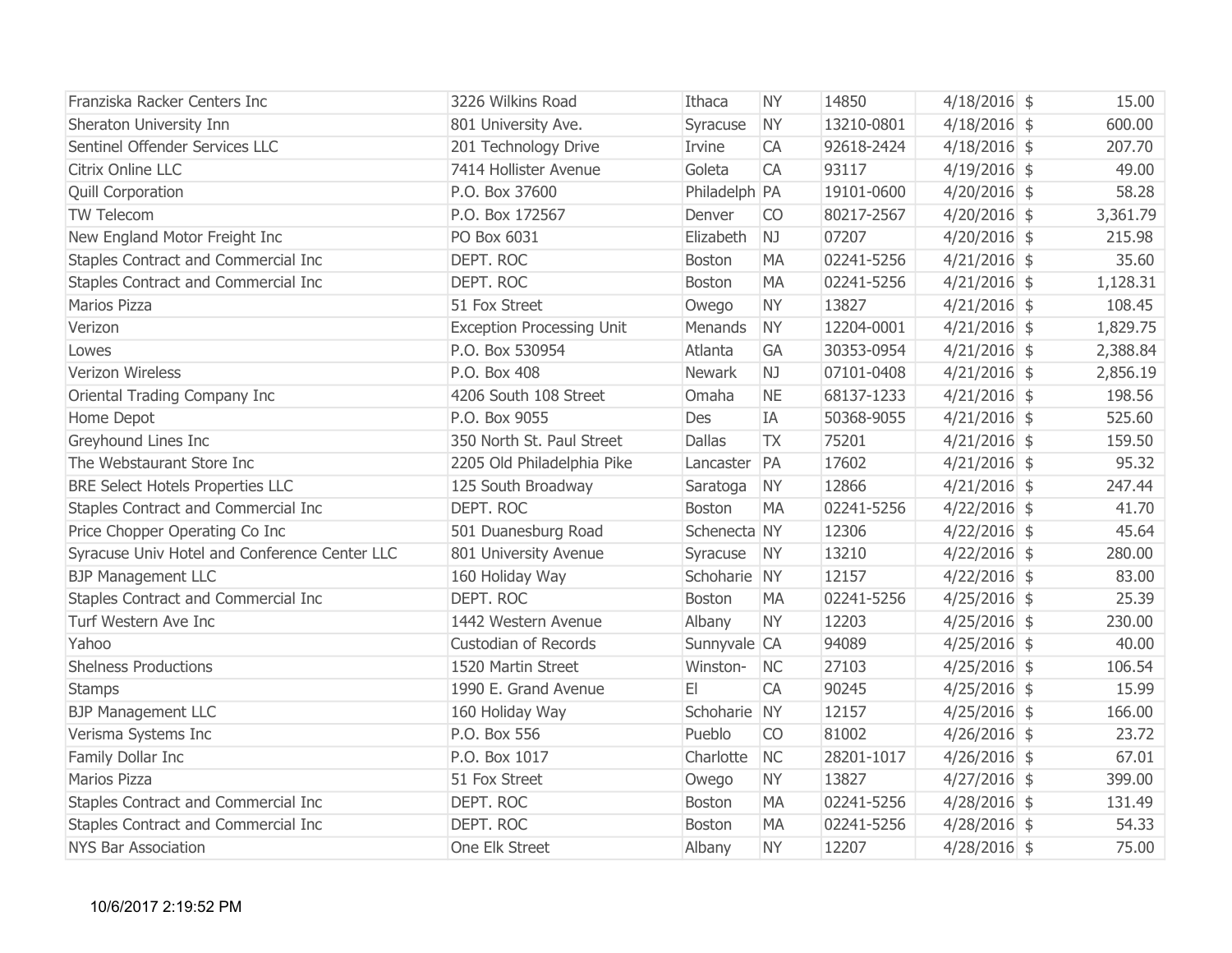| Turf Western Ave Inc                | 1442 Western Avenue      | Albany        | <b>NY</b> | 12203      | $4/28/2016$ \$ | 230.00   |
|-------------------------------------|--------------------------|---------------|-----------|------------|----------------|----------|
| Go Daddy Software Inc               | 14455 N Hayden Road      | Scottsdale AZ |           | 85260      | $4/28/2016$ \$ | 517.88   |
| <b>Dunkin Donuts</b>                | 3000 Vestal Parkway East | Vestal        | <b>NY</b> | 13850      | $4/28/2016$ \$ | 79.93    |
| Alvah Bushnell Company              | 519 E Chelten Avenue     | Philadelph PA |           | 19144      | $4/28/2016$ \$ | 9.99     |
| Staples Contract and Commercial Inc | DEPT. ROC                | <b>Boston</b> | <b>MA</b> | 02241-5256 | $4/29/2016$ \$ | (73.30)  |
| Safe Kids Worldwide                 | C/O PES                  | New York NY   |           | 10115      | $4/29/2016$ \$ | 85.00    |
| Redwood Toxicology Lab Inc          | P.O. Box 5680            | Santa         | CA        | 95402      | $4/29/2016$ \$ | 156.25   |
| Staples Contract and Commercial Inc | DEPT. ROC                | <b>Boston</b> | <b>MA</b> | 02241-5256 | $5/2/2016$ \$  | 130.32   |
| <b>Albany Marriott</b>              | 189 Wolf Rd              | Albany        | <b>NY</b> | 12205      | $5/2/2016$ \$  | (37.84)  |
| Sheraton University Inn             | 801 University Ave.      | Syracuse      | <b>NY</b> | 13210-0801 | $5/2/2016$ \$  | 400.00   |
| Hyatt Regency of Rochester          | 125 E Main Street        | Rochester NY  |           | 14604      | $5/2/2016$ \$  | 404.00   |
| <b>CVS Pharmacy</b>                 | 39 Park Street           | Owego         | <b>NY</b> | 13827      | $5/2/2016$ \$  | 59.98    |
| Time Warner Cable                   | P.O. Box 70872           | Charlotte     | <b>NC</b> | 28272-0872 | $5/2/2016$ \$  | 39.14    |
| Vistaprint NV                       | Hudsonweg 8, 5928 LW     | Venlo         |           |            | $5/3/2016$ \$  | 157.67   |
| Scott Smith and Son                 | 8 Delphine Street        | Owego         | <b>NY</b> | 13827      | $5/4/2016$ \$  | 90.52    |
| Go Daddy Software Inc               | 14455 N Hayden Road      | Scottsdale AZ |           | 85260      | $5/4/2016$ \$  | (517.88) |
| Paypal Inc                          | 2211 North First Street  | San Jose      | <b>CA</b> | 95131      | $5/4/2016$ \$  | 30.00    |
| NMTC Inc                            | 4403 Allen Road          | Stow          | OH        | 44224      | $5/4/2016$ \$  | 43.20    |
| Home Central                        | 151 Central Avenue       | Owego         | <b>NY</b> | 13827      | $5/5/2016$ \$  | 6.64     |
| Rogers Service Group Inc            | 245 Clinton Street       | Binghamt NY   |           | 13905      | $5/5/2016$ \$  | 15.60    |
| Rogers Service Group Inc            | 245 Clinton Street       | Binghamt NY   |           | 13905      | $5/5/2016$ \$  | 500.24   |
| Rogers Service Group Inc            | 245 Clinton Street       | Binghamt NY   |           | 13905      | $5/5/2016$ \$  | 15.60    |
| <b>Dunkin Donuts</b>                | 3000 Vestal Parkway East | Vestal        | <b>NY</b> | 13850      | $5/5/2016$ \$  | 15.99    |
| Matthew Bender and Company Inc      | 9443 Springboro Pike     | Miamisbur OH  |           | 45342-4425 | $5/6/2016$ \$  | 1,087.36 |
| Staples Contract and Commercial Inc | DEPT. ROC                | <b>Boston</b> | <b>MA</b> | 02241-5256 | $5/6/2016$ \$  | 62.33    |
| Scott Smith and Son                 | 8 Delphine Street        | Owego         | <b>NY</b> | 13827      | $5/6/2016$ \$  | 7.38     |
| <b>NYS Bar Association</b>          | One Elk Street           | Albany        | <b>NY</b> | 12207      | $5/6/2016$ \$  | 195.00   |
| Scoville Meno Auto Plaza            | 839 State Route 17C      | Owego         | <b>NY</b> | 13827      | $5/6/2016$ \$  | 8.77     |
| Staples Contract and Commercial Inc | DEPT. ROC                | <b>Boston</b> | <b>MA</b> | 02241-5256 | $5/9/2016$ \$  | 38.27    |
| Staples Contract and Commercial Inc | DEPT. ROC                | <b>Boston</b> | <b>MA</b> | 02241-5256 | $5/9/2016$ \$  | 887.61   |
| Albany Marriott                     | 189 Wolf Rd              | Albany        | <b>NY</b> | 12205      | $5/9/2016$ \$  | 262.20   |
| Radisson Inn                        | 175 Jefferson Rd         | Rochester NY  |           | 14623      | $5/9/2016$ \$  | 182.00   |
| <b>Hotel Utica</b>                  | 102 Layfayette Street    | <b>Utica</b>  | <b>NY</b> | 13502      | $5/9/2016$ \$  | 166.00   |
| Allen Datagraph Systems Inc         | 56 Kendall Pond Road     | Derry         | <b>NH</b> | 03038      | $5/9/2016$ \$  | 1,121.00 |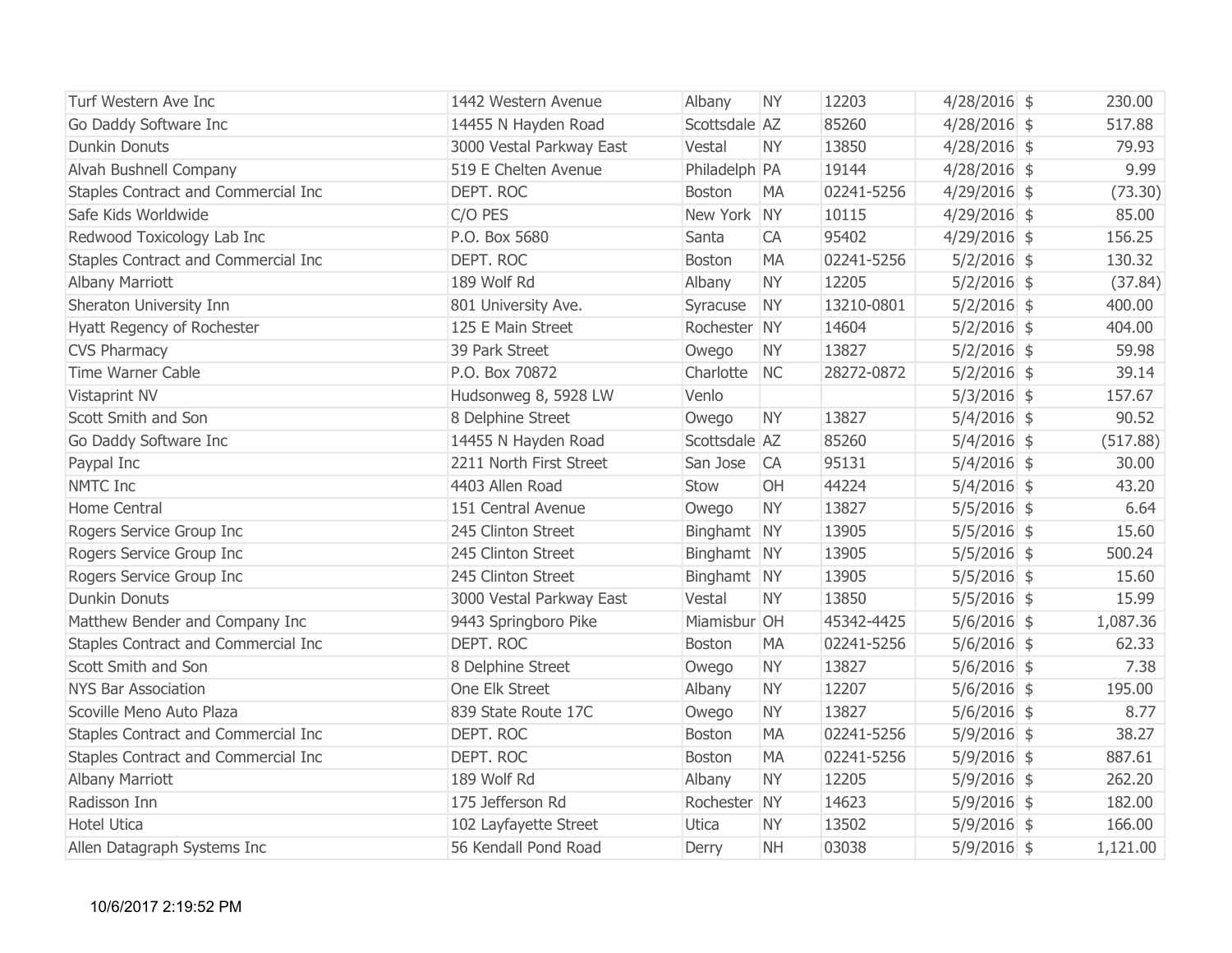| Premier Biotech Inc                       | P.O. Box 160                 | Hopkins       | <b>MN</b> | 55343      | $5/9/2016$ \$  | 551.33   |
|-------------------------------------------|------------------------------|---------------|-----------|------------|----------------|----------|
| Plastic Display Company                   | 12407 Slauson Ave.           | Whittier      | <b>CA</b> | 90606      | $5/9/2016$ \$  | 48.73    |
| Uniquest Hospitality LLC                  | 100 Corporate Pkwy           |               |           | 14226      | $5/9/2016$ \$  | 10.00    |
| Uniquest Hospitality LLC                  | 100 Corporate Pkwy           |               |           | 14226      | $5/9/2016$ \$  | 10.00    |
| Orbitz                                    | Citigroup Center             | Chicago       | IL        | 60290      | $5/9/2016$ \$  | 500.20   |
| <b>NYS Association of Counties</b>        | 111 Pine Street              | Albany        | <b>NY</b> | 12207      | $5/10/2016$ \$ | (135.00) |
| State of New York                         | Office of Executive Director | Albany        | <b>NY</b> | 12205-2604 | $5/10/2016$ \$ | 10.00    |
| American Probation and Parole Association | P.O. Box 11910               | Lexington KY  |           | 40578-1910 | $5/10/2016$ \$ | 50.00    |
| Staples Contract and Commercial Inc       | DEPT. ROC                    | Boston        | <b>MA</b> | 02241-5256 | $5/11/2016$ \$ | 138.94   |
| <b>CDW Government Inc</b>                 | 75 Remittance Drive          | Chicago       | IL.       | 60675-1515 | $5/11/2016$ \$ | 15.24    |
| <b>Broome Co Bar Association</b>          | 53 Chenango Street           | Binghamt NY   |           | 13901      | $5/11/2016$ \$ | 175.00   |
| <b>Broome Co Bar Association</b>          | 53 Chenango Street           | Binghamt NY   |           | 13901      | $5/11/2016$ \$ | 155.00   |
| Staples Contract and Commercial Inc       | DEPT. ROC                    | <b>Boston</b> | <b>MA</b> | 02241-5256 | $5/12/2016$ \$ | 36.57    |
| Staples Contract and Commercial Inc       | DEPT. ROC                    | <b>Boston</b> | <b>MA</b> | 02241-5256 | $5/12/2016$ \$ | 282.98   |
| Home Central                              | 151 Central Avenue           | Owego         | <b>NY</b> | 13827      | $5/12/2016$ \$ | 87.88    |
| New York Safety Program Inc               | 8302 5th Avenue              | Brooklyn      | <b>NY</b> | 11209-4511 | $5/12/2016$ \$ | 480.00   |
| <b>Broome Co Bar Association</b>          | 53 Chenango Street           | Binghamt NY   |           | 13901      | $5/12/2016$ \$ | 100.00   |
| Paypal Inc                                | 2211 North First Street      | San Jose      | <b>CA</b> | 95131      | $5/12/2016$ \$ | 249.00   |
| NMTC Inc                                  | 4403 Allen Road              | Stow          | OH        | 44224      | $5/12/2016$ \$ | (3.20)   |
| Staples Contract and Commercial Inc       | DEPT. ROC                    | <b>Boston</b> | <b>MA</b> | 02241-5256 | $5/13/2016$ \$ | 129.37   |
| Staples Contract and Commercial Inc       | DEPT. ROC                    | <b>Boston</b> | <b>MA</b> | 02241-5256 | $5/13/2016$ \$ | 227.98   |
| Home Central                              | 151 Central Avenue           | Owego         | <b>NY</b> | 13827      | $5/13/2016$ \$ | 76.55    |
| US Postal Service Owego                   | Postmaster Owego             | Owego         | <b>NY</b> | 13827      | $5/13/2016$ \$ | 290.25   |
| <b>US Postal Service</b>                  | 6 Lake Street                | Owego         | <b>NY</b> | 13827      | $5/13/2016$ \$ | 47.00    |
| Amazoncom                                 | 1550 S 48th St.              | Grand         | <b>ND</b> | 58201      | $5/13/2016$ \$ | 109.99   |
| Amazoncom                                 | 1550 S 48th St.              | Grand         | <b>ND</b> | 58201      | $5/13/2016$ \$ | 201.49   |
| Sentinel Offender Services LLC            | 201 Technology Drive         | Irvine        | <b>CA</b> | 92618-2424 | $5/13/2016$ \$ | 201.00   |
| <b>High Hotels Ltd</b>                    | 1853 William Penn Way        | Lancaster     | PA        | 17601      | $5/13/2016$ \$ | 106.00   |
| Staples Contract and Commercial Inc       | DEPT. ROC                    | Boston        | <b>MA</b> | 02241-5256 | $5/16/2016$ \$ | 93.60    |
| First Colonie Company                     | 660 Albany Shaker Road       | Albany        | <b>NY</b> | 12211      | $5/16/2016$ \$ | 971.21   |
| Wal Mart Stores Inc                       | 2405 Vestal Parkway E        | Vestal        | <b>NY</b> | 13850      | $5/16/2016$ \$ | 48.59    |
| Amazoncom                                 | 1550 S 48th St.              | Grand         | <b>ND</b> | 58201      | $5/16/2016$ \$ | 117.89   |
| G and S Broadwell Inc                     | 26 East First Street         | Oswego        | <b>NY</b> | 13126      | $5/16/2016$ \$ | 399.00   |
| Vistaprint NV                             | Hudsonweg 8, 5928 LW         | Venlo         |           |            | $5/16/2016$ \$ | (3.61)   |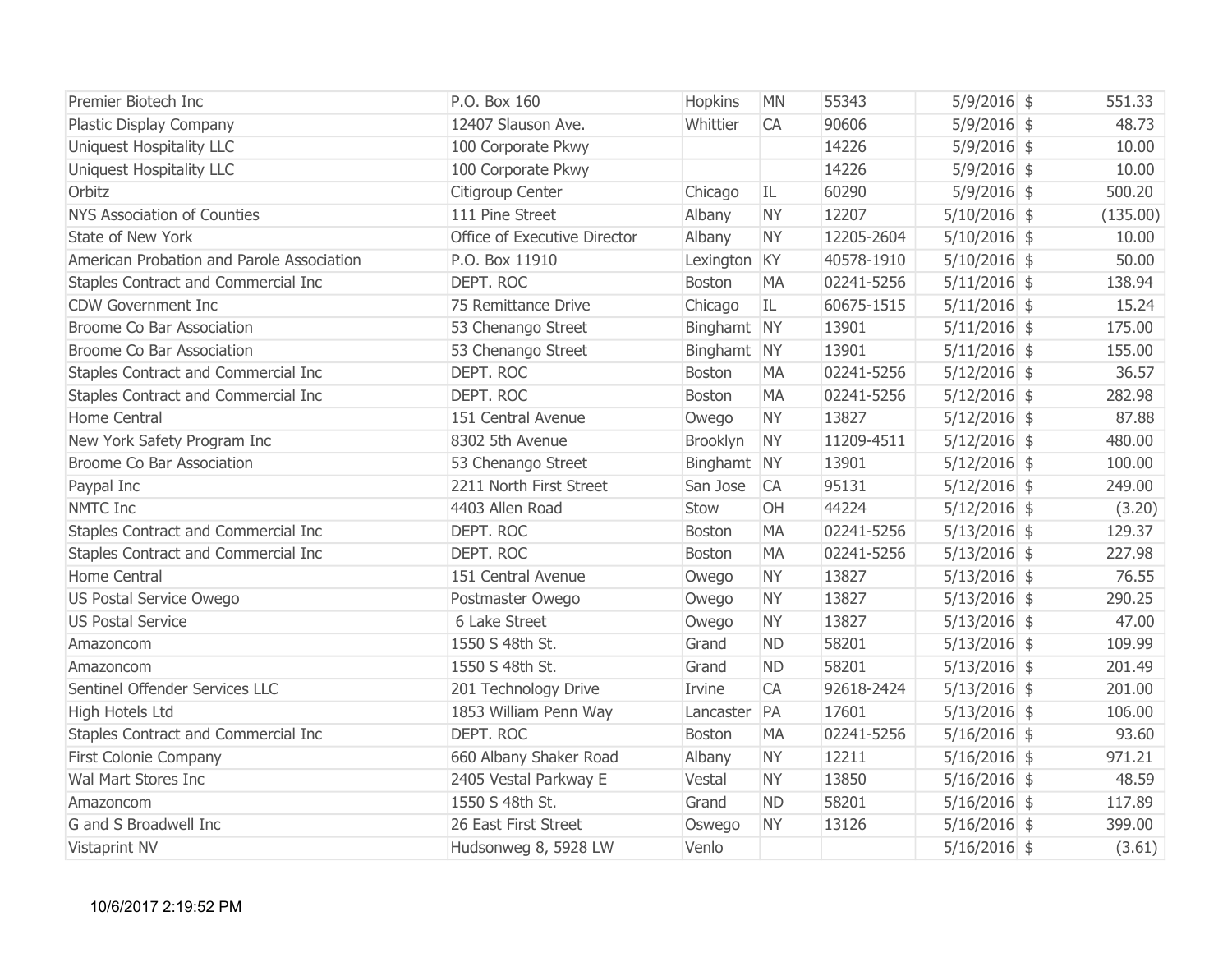| Orbitz                               | Citigroup Center                 | Chicago       | IL        | 60290      | $5/16/2016$ \$ | 25.00    |
|--------------------------------------|----------------------------------|---------------|-----------|------------|----------------|----------|
| Northern Tier Hospitality LLC        | 255 Spring Street                | Sayre         | PA        | 18840      | $5/16/2016$ \$ | 249.00   |
| American Airlines Inc                | 4333 Amon Carter Blvd            | Ft Worth      | <b>TX</b> | 76155      | $5/16/2016$ \$ | 200.00   |
| Canon USA Inc                        | C/O Canon Financial Services     | Chicago       | IL        | 60693-0149 | $5/17/2016$ \$ | 2,180.63 |
| TW Telecom                           | P.O. Box 172567                  | Denver        | <b>CO</b> | 80217-2567 | $5/17/2016$ \$ | 3,304.84 |
| Broome Obstetrics and Gynecology PC  | 161 Riverside Drive              | Binghamt NY   |           | 13905      | $5/17/2016$ \$ | 50.00    |
| Staples Contract and Commercial Inc  | DEPT. ROC                        | <b>Boston</b> | <b>MA</b> | 02241-5256 | $5/18/2016$ \$ | 91.15    |
| Verizon                              | <b>Exception Processing Unit</b> | Menands       | <b>NY</b> | 12204-0001 | $5/18/2016$ \$ | 587.05   |
| Verizon Wireless                     | P.O. Box 408                     | Newark        | NJ        | 07101-0408 | $5/18/2016$ \$ | 2,771.11 |
| Verizon                              | P.O. Box 4820                    | Trenton       | NJ        | 08650-4820 | $5/18/2016$ \$ | 1,240.39 |
| RFID Technologies of Florida         | PO Box 1120                      | Goldenrod FL  |           | 32733      | $5/18/2016$ \$ | 241.98   |
| Staples Contract and Commercial Inc  | DEPT. ROC                        | <b>Boston</b> | <b>MA</b> | 02241-5256 | $5/19/2016$ \$ | 295.89   |
| NYS Office of General Services       | Attn Cashier                     | Albany        | <b>NY</b> | 12220-0117 | $5/19/2016$ \$ | 375.00   |
| <b>NPELRA</b>                        | 1012 South Coast Highway         | Oceanside CA  |           | 92054      | $5/19/2016$ \$ | 49.00    |
| Deluxe Business Checks and Solutions | P.O. Box 742572                  | Cincinnati OH |           | 45274-2572 | $5/19/2016$ \$ | 357.55   |
| Citrix Online LLC                    | 7414 Hollister Avenue            | Goleta        | CA        | 93117      | $5/19/2016$ \$ | 49.00    |
| <b>NYSPHA</b>                        | Attn.: Membership                | Albany        | <b>NY</b> | 12203      | $5/20/2016$ \$ | 160.00   |
| <b>GE Capital</b>                    | P.O. Box 6423333                 | Pittsburgh PA |           | 15264-2333 | $5/20/2016$ \$ | 55.08    |
| Price Chopper Operating Co Inc       | 501 Duanesburg Road              | Schenecta NY  |           | 12306      | $5/20/2016$ \$ | 30.10    |
| One Wish LLC                         | 23945 Mercantile Road            | Beachwoo OH   |           | 44122      | $5/20/2016$ \$ | 68.10    |
| Staples Contract and Commercial Inc  | DEPT. ROC                        | <b>Boston</b> | <b>MA</b> | 02241-5256 | $5/23/2016$ \$ | 277.88   |
| <b>Quill Corporation</b>             | P.O. Box 37600                   | Philadelph PA |           | 19101-0600 | $5/23/2016$ \$ | (4.32)   |
| Tioga Gardens Inc                    | 2217 State Rte 17C               | Owego         | <b>NY</b> | 13827      | $5/23/2016$ \$ | 287.84   |
| Fairfield Inn                        | 124 Troy Rd.                     | East          | <b>NY</b> | 12061      | $5/23/2016$ \$ | 107.00   |
| 205 Wolf Holdings LLC                | 205 Wolf Road                    | Albany        | <b>NY</b> | 12205      | $5/23/2016$ \$ | 210.00   |
| <b>Stamps</b>                        | 1990 E. Grand Avenue             | EI            | <b>CA</b> | 90245      | $5/23/2016$ \$ | 15.99    |
| Subway RLW Inc                       | 588 Jones Road                   | Vestal        | <b>NY</b> | 13850      | $5/23/2016$ \$ | 117.62   |
| Sheraton University Inn              | 801 University Ave.              | Syracuse      | <b>NY</b> | 13210-0801 | $5/24/2016$ \$ | 256.00   |
| Wal Mart Stores Inc                  | 2405 Vestal Parkway E            | Vestal        | <b>NY</b> | 13850      | $5/24/2016$ \$ | 12.14    |
| Amazoncom                            | 1550 S 48th St.                  | Grand         | <b>ND</b> | 58201      | $5/24/2016$ \$ | 8.99     |
| Staples Contract and Commercial Inc  | DEPT. ROC                        | <b>Boston</b> | <b>MA</b> | 02241-5256 | $5/25/2016$ \$ | 151.34   |
| First Colonie Company                | 660 Albany Shaker Road           | Albany        | <b>NY</b> | 12211      | $5/25/2016$ \$ | 169.86   |
| Tops Inc                             | 1145 Route 17-C                  | Owego         | <b>NY</b> | 13827      | $5/25/2016$ \$ | 34.95    |
| <b>GE Capital</b>                    | P.O. Box 6423333                 | Pittsburgh PA |           | 15264-2333 | $5/25/2016$ \$ | (4.08)   |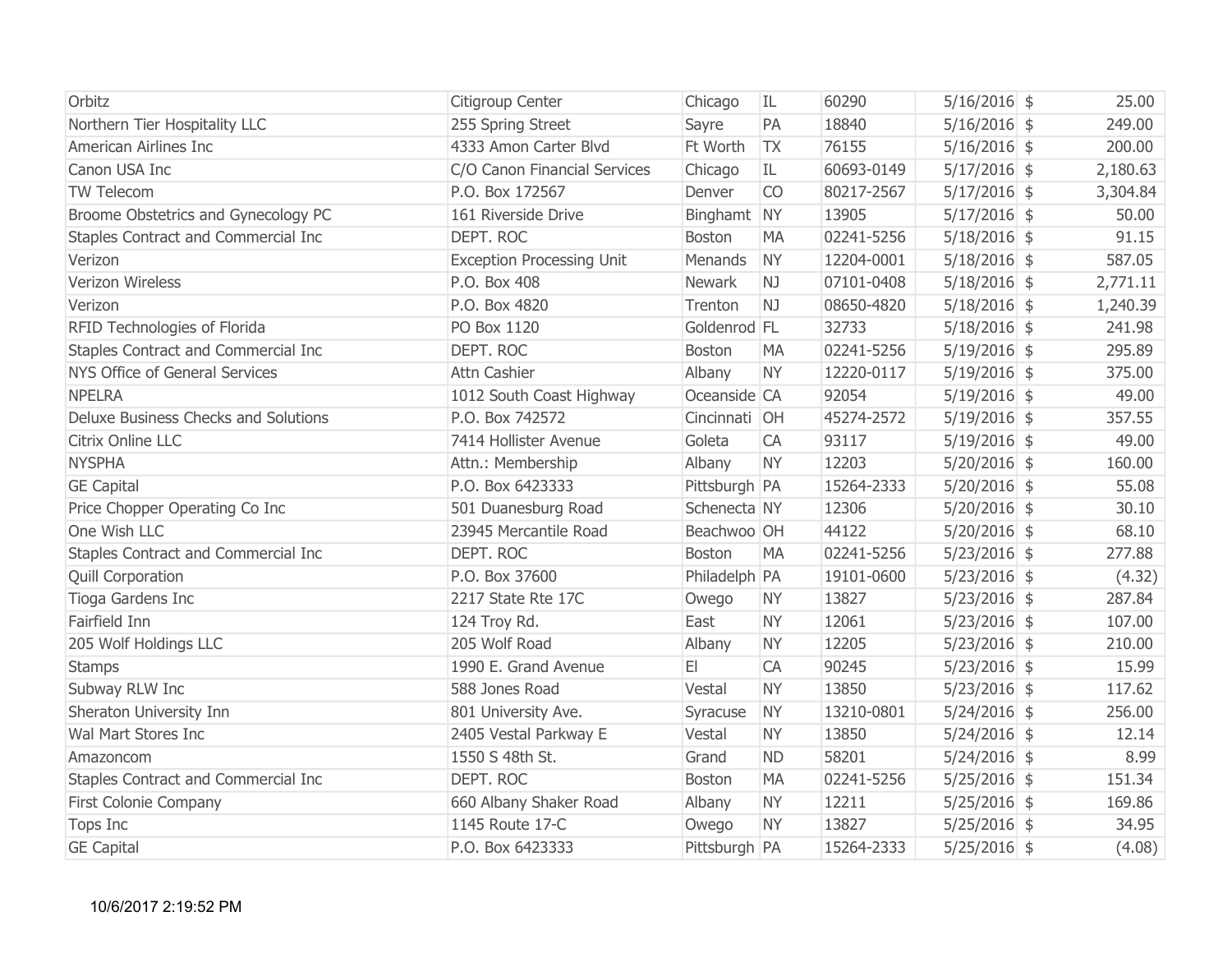| Institute For Brain Potential           | 782 Vista Grande Avenue      | Los Altos       | <b>CA</b> | 94924      | $5/25/2016$ \$ | 75.00    |
|-----------------------------------------|------------------------------|-----------------|-----------|------------|----------------|----------|
| Safe Kids Worldwide                     | C/O PES                      | New York NY     |           | 10115      | $5/26/2016$ \$ | 85.00    |
| 4imprint Inc                            | 101 Commerce Street          | Oshkosh         | WI        | 54901      | $5/26/2016$ \$ | 335.60   |
| <b>GE Capital</b>                       | P.O. Box 6423333             | Pittsburgh   PA |           | 15264-2333 | $5/27/2016$ \$ | 149.99   |
| Verisma Systems Inc                     | P.O. Box 556                 | Pueblo          | <b>CO</b> | 81002      | $5/27/2016$ \$ | 43.38    |
| <b>Dunkin Donuts</b>                    | 3000 Vestal Parkway East     | Vestal          | <b>NY</b> | 13850      | $5/27/2016$ \$ | 55.95    |
| Staples Contract and Commercial Inc     | DEPT. ROC                    | Boston          | <b>MA</b> | 02241-5256 | $5/30/2016$ \$ | 50.59    |
| Staples Contract and Commercial Inc     | DEPT. ROC                    | <b>Boston</b>   | <b>MA</b> | 02241-5256 | $5/30/2016$ \$ | 111.33   |
| Staples Contract and Commercial Inc     | DEPT. ROC                    | <b>Boston</b>   | <b>MA</b> | 02241-5256 | $5/30/2016$ \$ | 69.53    |
| <b>Albany Marriott</b>                  | 189 Wolf Rd                  | Albany          | <b>NY</b> | 12205      | $5/30/2016$ \$ | (32.20)  |
| Time Warner Cable                       | P.O. Box 70872               | Charlotte       | <b>NC</b> | 28272-0872 | $5/30/2016$ \$ | 40.43    |
| Villa Roma Resort and Conference Center | 356 Villa Roma Road          | Callicoon       | <b>NY</b> | 12723      | $5/30/2016$ \$ | (100.00) |
| Lowes                                   | P.O. Box 530954              | Atlanta         | GA        | 30353-0954 | $5/31/2016$ \$ | 2,437.04 |
| <b>US Postal Service</b>                | 6 Lake Street                | Owego           | <b>NY</b> | 13827      | $6/1/2016$ \$  | 29.00    |
| Staples Contract and Commercial Inc     | DEPT. ROC                    | <b>Boston</b>   | <b>MA</b> | 02241-5256 | $6/2/2016$ \$  | 243.63   |
| Staples Contract and Commercial Inc     | DEPT. ROC                    | <b>Boston</b>   | <b>MA</b> | 02241-5256 | $6/2/2016$ \$  | 10.34    |
| Staples Contract and Commercial Inc     | DEPT. ROC                    | Boston          | <b>MA</b> | 02241-5256 | $6/2/2016$ \$  | 18.04    |
| Intoximeters Inc                        | P.O. Box 798313              | St Louis        | <b>MO</b> | 63179-8000 | $6/2/2016$ \$  | 80.00    |
| Matthew Bender and Company Inc          | 9443 Springboro Pike         | Miamisbur OH    |           | 45342-4425 | $6/3/2016$ \$  | 1,087.36 |
| Staples Contract and Commercial Inc     | DEPT. ROC                    | <b>Boston</b>   | <b>MA</b> | 02241-5256 | $6/3/2016$ \$  | 280.32   |
| <b>Marios Pizza</b>                     | 51 Fox Street                | Owego           | <b>NY</b> | 13827      | $6/3/2016$ \$  | 183.95   |
| Canon USA Inc                           | C/O Canon Financial Services | Chicago         | IL        | 60693-0149 | $6/3/2016$ \$  | 2,816.52 |
| TW Telecom                              | P.O. Box 172567              | Denver          | <b>CO</b> | 80217-2567 | $6/3/2016$ \$  | 3,240.82 |
| <b>Environmental Education Assoc</b>    | 346 Austin Street            | <b>Buffalo</b>  | <b>NY</b> | 14207      | $6/3/2016$ \$  | 155.00   |
| <b>Trade Direct LLC</b>                 | 5348 Vegas Drive             | Las Vegas NV    |           | 89108      | $6/3/2016$ \$  | 455.29   |
| Paypal Inc                              | 2211 North First Street      | San Jose        | <b>CA</b> | 95131      | $6/3/2016$ \$  | 384.00   |
| Staples Contract and Commercial Inc     | DEPT. ROC                    | <b>Boston</b>   | <b>MA</b> | 02241-5256 | $6/6/2016$ \$  | 939.57   |
| Staples Contract and Commercial Inc     | DEPT. ROC                    | <b>Boston</b>   | MA        | 02241-5256 | $6/6/2016$ \$  | 113.10   |
| Scott Smith and Son                     | 8 Delphine Street            | Owego           | <b>NY</b> | 13827      | $6/6/2016$ \$  | 186.97   |
| All Star Sports                         | 4 Delphine St.               | Owego           | <b>NY</b> | 13827      | $6/6/2016$ \$  | 80.00    |
| <b>Thompsons Grocery</b>                | 229 North Ave.               | Owego           | <b>NY</b> | 13827      | $6/6/2016$ \$  | 82.35    |
| Turf Western Ave Inc                    | 1442 Western Avenue          | Albany          | <b>NY</b> | 12203      | $6/6/2016$ \$  | 84.50    |
| Verizon                                 | P.O. Box 4820                | Trenton         | NJ        | 08650-4820 | $6/6/2016$ \$  | 1,240.39 |
| Price Chopper Operating Co Inc          | 501 Duanesburg Road          | Schenecta NY    |           | 12306      | $6/6/2016$ \$  | 57.05    |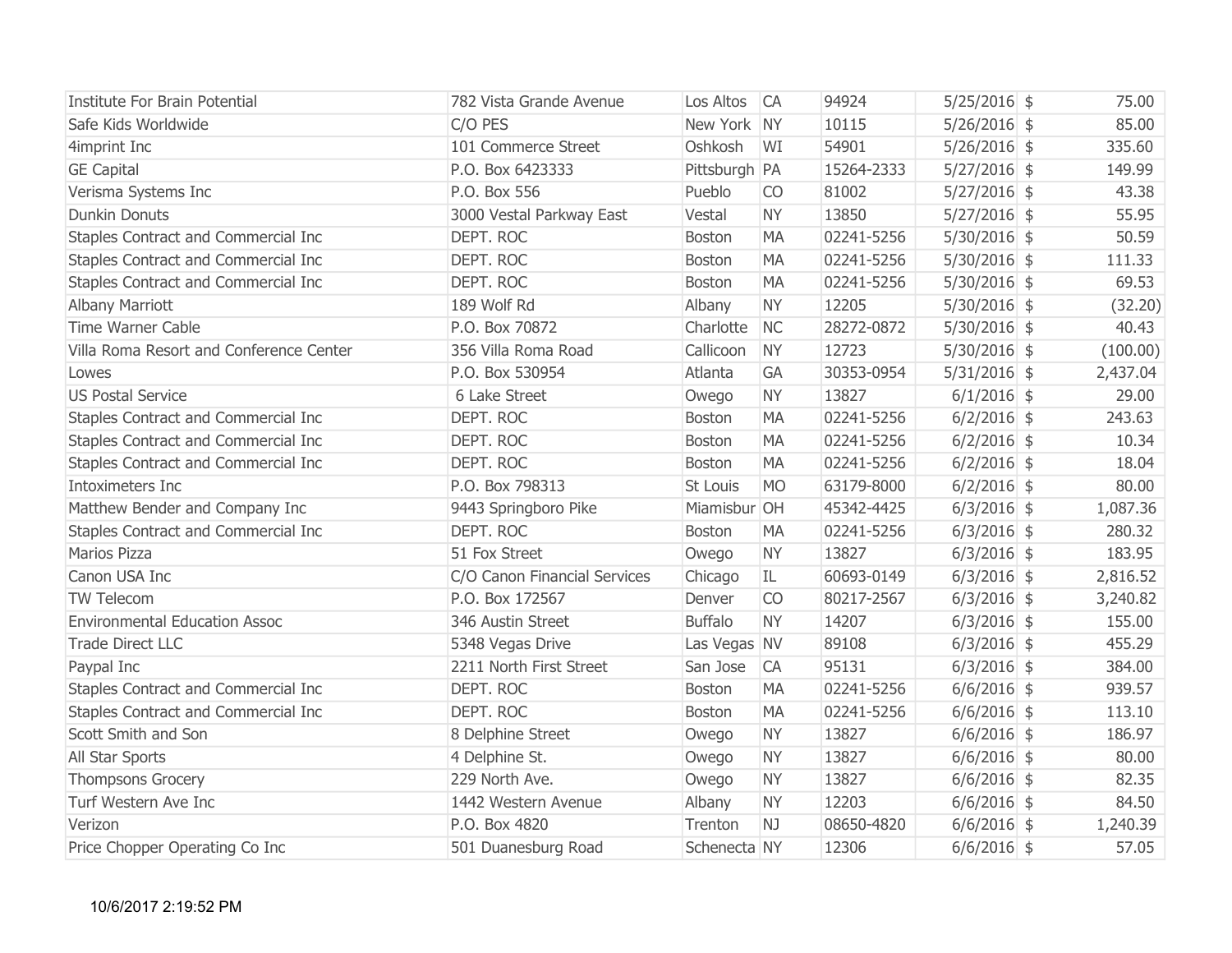| Paypal Inc                              | 2211 North First Street     | San Jose      | <b>CA</b> | 95131      | $6/6/2016$ \$  | 370.00   |  |
|-----------------------------------------|-----------------------------|---------------|-----------|------------|----------------|----------|--|
| Paypal Inc                              | 2211 North First Street     | San Jose      | <b>CA</b> | 95131      | $6/6/2016$ \$  | 30.00    |  |
| <b>Tops PT LLC</b>                      | 1145 Route 17C              | Owego         | <b>NY</b> | 13827      | $6/6/2016$ \$  | 14.97    |  |
| DW Imaging Inc                          | 216 Main Street             | Vestal        | <b>NY</b> | 13850      | $6/6/2016$ \$  | 216.00   |  |
| Miller Consultations and Elections Inc  | 4615 Danvers Dr SE          | Grand         | MI        | 49512      | $6/6/2016$ \$  | 165.43   |  |
| High Hotels Ltd                         | 1853 William Penn Way       | Lancaster     | PA        | 17601      | $6/6/2016$ \$  | 106.00   |  |
| <b>BJ's Wholesale Club</b>              | 40 Graham Road West         | Ithaca        | <b>NY</b> | 14850      | $6/6/2016$ \$  | 119.55   |  |
| <b>US Postal Service</b>                | 6 Lake Street               | Owego         | <b>NY</b> | 13827      | $6/7/2016$ \$  | 6.65     |  |
| Applied Industrial Technologies Inc     | 22510 Network Place         | Chicago       | IL.       | 60673-1225 | $6/7/2016$ \$  | 54.41    |  |
| Amazoncom                               | 1550 S 48th St.             | Grand         | <b>ND</b> | 58201      | $6/7/2016$ \$  | (154.20) |  |
| Crowne Plaza Resort and Golf Club       | 101 Olympic Drive           | Lake          | <b>NY</b> | 12946      | $6/7/2016$ \$  | 687.60   |  |
| <b>Bondib Hotels Inc</b>                | 40 Civic Center Plaza       | Poughkee NY   |           | 12601      | $6/7/2016$ \$  | 1,029.33 |  |
| Staples Contract and Commercial Inc     | DEPT. ROC                   | <b>Boston</b> | <b>MA</b> | 02241-5256 | $6/8/2016$ \$  | 138.94   |  |
| <b>NYS Election Commissioners Assoc</b> | Nancy Leven Secretary Treas | Rochester NY  |           | 14614      | $6/8/2016$ \$  | 30.00    |  |
| Rogers Service Group Inc                | 245 Clinton Street          | Binghamt NY   |           | 13905      | $6/8/2016$ \$  | 15.60    |  |
| Rogers Service Group Inc                | 245 Clinton Street          | Binghamt NY   |           | 13905      | $6/8/2016$ \$  | 500.24   |  |
| Rogers Service Group Inc                | 245 Clinton Street          | Binghamt NY   |           | 13905      | $6/8/2016$ \$  | 15.60    |  |
| Kelley Bros LLC                         | 75 Remittance Drive         | Chicago       | IL.       | 60675-6203 | $6/8/2016$ \$  | 130.00   |  |
| Staples Contract and Commercial Inc     | DEPT. ROC                   | <b>Boston</b> | <b>MA</b> | 02241-5256 | $6/9/2016$ \$  | 138.94   |  |
| Gideon Putnam Hotel                     | Hotel & Conference Center   | Saratoga      | <b>NY</b> | 12866      | $6/9/2016$ \$  | 458.40   |  |
| Pacer Service Center                    | <b>US Courts - Pacer</b>    | Philadelph PA |           | 19176-1364 | $6/9/2016$ \$  | 37.82    |  |
| <b>CDW Government Inc</b>               | 75 Remittance Drive         | Chicago       | IL.       | 60675-1515 | $6/9/2016$ \$  | 352.02   |  |
| Paypal Inc                              | 2211 North First Street     | San Jose      | <b>CA</b> | 95131      | $6/9/2016$ \$  | 185.00   |  |
| Premier Biotech Inc                     | P.O. Box 160                | Hopkins       | <b>MN</b> | 55343      | $6/9/2016$ \$  | 551.33   |  |
| NY Public Welfare Association Inc       | 130 Washington Avenue       | Albany        | <b>NY</b> | 12210      | $6/10/2016$ \$ | 366.80   |  |
| NY Public Welfare Association Inc       | 130 Washington Avenue       | Albany        | <b>NY</b> | 12210      | $6/10/2016$ \$ | 174.00   |  |
| NY Public Welfare Association Inc       | 130 Washington Avenue       | Albany        | <b>NY</b> | 12210      | $6/10/2016$ \$ | 174.00   |  |
| Hyatt Regency of Rochester              | 125 E Main Street           | Rochester NY  |           | 14604      | $6/10/2016$ \$ | 567.33   |  |
| Gideon Putnam Hotel                     | Hotel & Conference Center   | Saratoga      | <b>NY</b> | 12866      | $6/10/2016$ \$ | (458.40) |  |
| <b>CDW Government Inc</b>               | 75 Remittance Drive         | Chicago       | IL        | 60675-1515 | $6/10/2016$ \$ | 66.00    |  |
| 205 Wolf Holdings LLC                   | 205 Wolf Road               | Albany        | <b>NY</b> | 12205      | $6/10/2016$ \$ | 115.00   |  |
| Staples Contract and Commercial Inc     | DEPT. ROC                   | <b>Boston</b> | <b>MA</b> | 02241-5256 | $6/13/2016$ \$ | 25.74    |  |
| Staples Contract and Commercial Inc     | DEPT. ROC                   | Boston        | <b>MA</b> | 02241-5256 | $6/13/2016$ \$ | 886.88   |  |
| Staples Contract and Commercial Inc     | DEPT. ROC                   | <b>Boston</b> | <b>MA</b> | 02241-5256 | $6/13/2016$ \$ | 9.98     |  |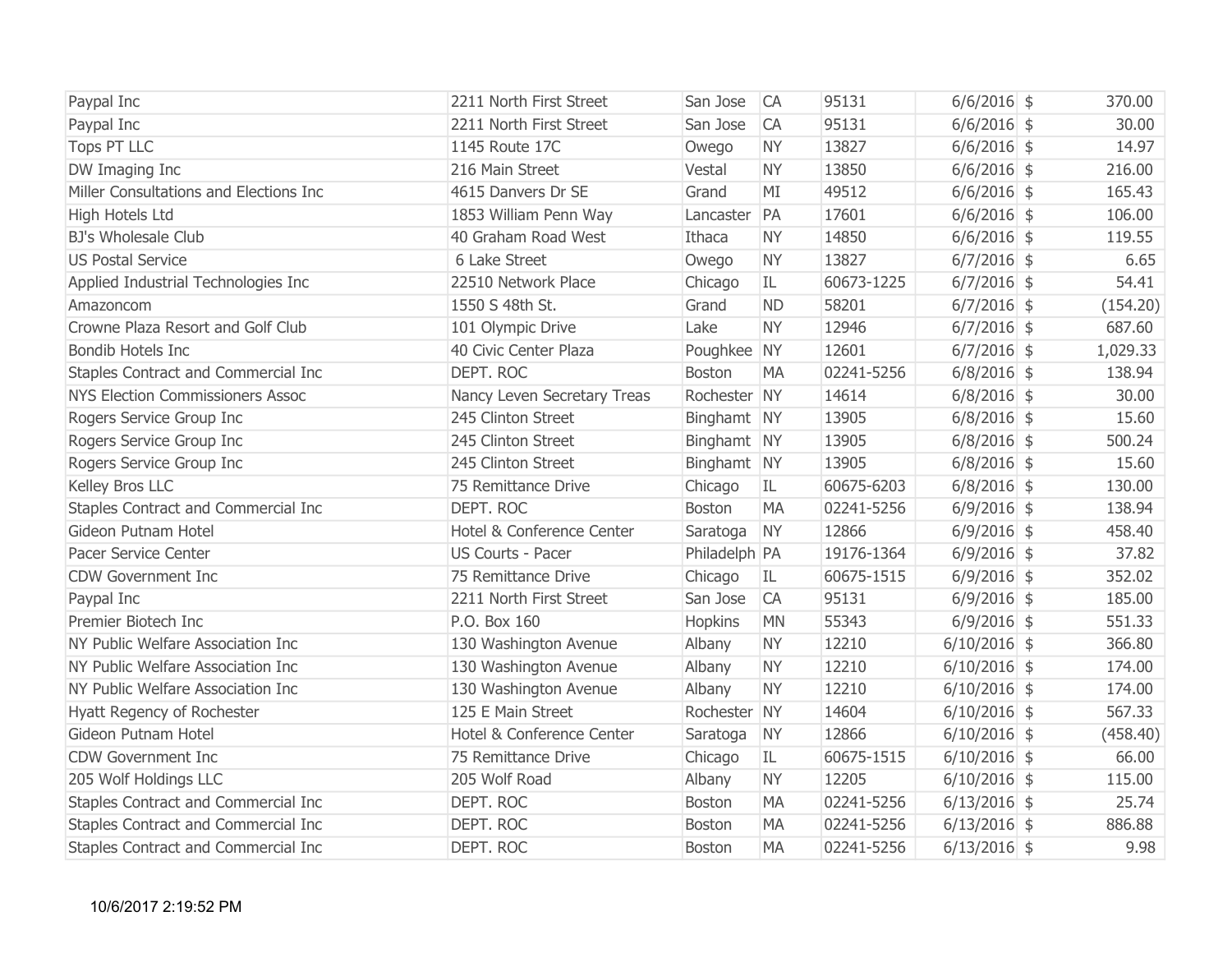| Staples Contract and Commercial Inc | DEPT. ROC                 | <b>Boston</b> | <b>MA</b> | 02241-5256 | $6/13/2016$ \$ | 58.30    |
|-------------------------------------|---------------------------|---------------|-----------|------------|----------------|----------|
| Scott Smith and Son                 | 8 Delphine Street         | Owego         | <b>NY</b> | 13827      | $6/13/2016$ \$ | 12.39    |
| All Star Sports                     | 4 Delphine St.            | Owego         | <b>NY</b> | 13827      | $6/13/2016$ \$ | 30.00    |
| <b>NYS DMV</b>                      | 6 Empire State Plaza      | Albany        | <b>NY</b> | 12228      | $6/13/2016$ \$ | 42.55    |
| Sentinel Offender Services LLC      | 201 Technology Drive      | Irvine        | CA        | 92618-2424 | $6/13/2016$ \$ | 358.45   |
| Staples Contract and Commercial Inc | DEPT. ROC                 | Boston        | <b>MA</b> | 02241-5256 | $6/15/2016$ \$ | 11.58    |
| <b>US Postal Service</b>            | 6 Lake Street             | Owego         | <b>NY</b> | 13827      | $6/15/2016$ \$ | 29.40    |
| Cornell University                  | Div of Financial Affairs  | Ithaca        | <b>NY</b> | 14851-0022 | $6/15/2016$ \$ | 15.00    |
| Weathertap                          | P.O. Box 509              | Crossville    | <b>TN</b> | 38557      | $6/15/2016$ \$ | 338.11   |
| Vistaprint NV                       | Hudsonweg 8, 5928 LW      | Venlo         |           |            | $6/15/2016$ \$ | 68.03    |
| Charlies Inventory Inc              | 3341 Centerpoint Dr       | Grove city OH |           | 43123-1487 | $6/15/2016$ \$ | 78.54    |
| Staples Contract and Commercial Inc | DEPT. ROC                 | <b>Boston</b> | <b>MA</b> | 02241-5256 | $6/16/2016$ \$ |          |
| Staples Contract and Commercial Inc | DEPT. ROC                 | Boston        | <b>MA</b> | 02241-5256 | $6/16/2016$ \$ | 17.05    |
| Staples Contract and Commercial Inc | DEPT. ROC                 | <b>Boston</b> | <b>MA</b> | 02241-5256 | $6/16/2016$ \$ | (138.94) |
| Staples Contract and Commercial Inc | DEPT. ROC                 | Boston        | <b>MA</b> | 02241-5256 | $6/16/2016$ \$ | 104.50   |
| Staples Contract and Commercial Inc | DEPT. ROC                 | <b>Boston</b> | <b>MA</b> | 02241-5256 | $6/16/2016$ \$ | 107.80   |
| Scott Smith and Son                 | 8 Delphine Street         | Owego         | <b>NY</b> | 13827      | $6/16/2016$ \$ | 9.73     |
| NY Public Welfare Association Inc   | 130 Washington Avenue     | Albany        | <b>NY</b> | 12210      | $6/16/2016$ \$ | 183.80   |
| Radisson Inn                        | 175 Jefferson Rd          | Rochester NY  |           | 14623      | $6/16/2016$ \$ | 182.00   |
| New York Safety Program Inc         | 8302 5th Avenue           | Brooklyn      | <b>NY</b> | 11209-4511 | $6/16/2016$ \$ | 163.75   |
| <b>GE Capital</b>                   | P.O. Box 6423333          | Pittsburgh PA |           | 15264-2333 | $6/16/2016$ \$ | 465.36   |
| Home Depot                          | P.O. Box 9055             | Des           | IA        | 50368-9055 | $6/16/2016$ \$ | 525.60   |
| Family Resource Network Inc         | 46 Oneida Street          | Oneonta       | <b>NY</b> | 13820      | $6/16/2016$ \$ | 50.00    |
| Chilis Bar and Grill                | 60 Wolf Road              | Colonie       | <b>NY</b> | 12205-2603 | $6/16/2016$ \$ | 14.03    |
| Staples Contract and Commercial Inc | DEPT. ROC                 | <b>Boston</b> | <b>MA</b> | 02241-5256 | $6/17/2016$ \$ | 499.98   |
| Home Central                        | 151 Central Avenue        | Owego         | <b>NY</b> | 13827      | $6/17/2016$ \$ | 41.98    |
| Home Central                        | 151 Central Avenue        | Owego         | <b>NY</b> | 13827      | $6/17/2016$ \$ | 171.80   |
| <b>CDW Government Inc</b>           | 75 Remittance Drive       | Chicago       | IL        | 60675-1515 | $6/17/2016$ \$ | 172.76   |
| Price Chopper Operating Co Inc      | 501 Duanesburg Road       | Schenecta NY  |           | 12306      | $6/17/2016$ \$ | 36.83    |
| Greyhound Lines Inc                 | 350 North St. Paul Street | <b>Dallas</b> | <b>TX</b> | 75201      | $6/17/2016$ \$ | 363.20   |
| Bondib Hotels Inc                   | 40 Civic Center Plaza     | Poughkee NY   |           | 12601      | $6/17/2016$ \$ | (74.22)  |
| Staples Contract and Commercial Inc | DEPT. ROC                 | <b>Boston</b> | <b>MA</b> | 02241-5256 | $6/20/2016$ \$ | (303.50) |
| Staples Contract and Commercial Inc | DEPT. ROC                 | <b>Boston</b> | <b>MA</b> | 02241-5256 | $6/20/2016$ \$ | 95.55    |
| NY Public Welfare Association Inc   | 130 Washington Avenue     | Albany        | <b>NY</b> | 12210      | $6/20/2016$ \$ | 174.00   |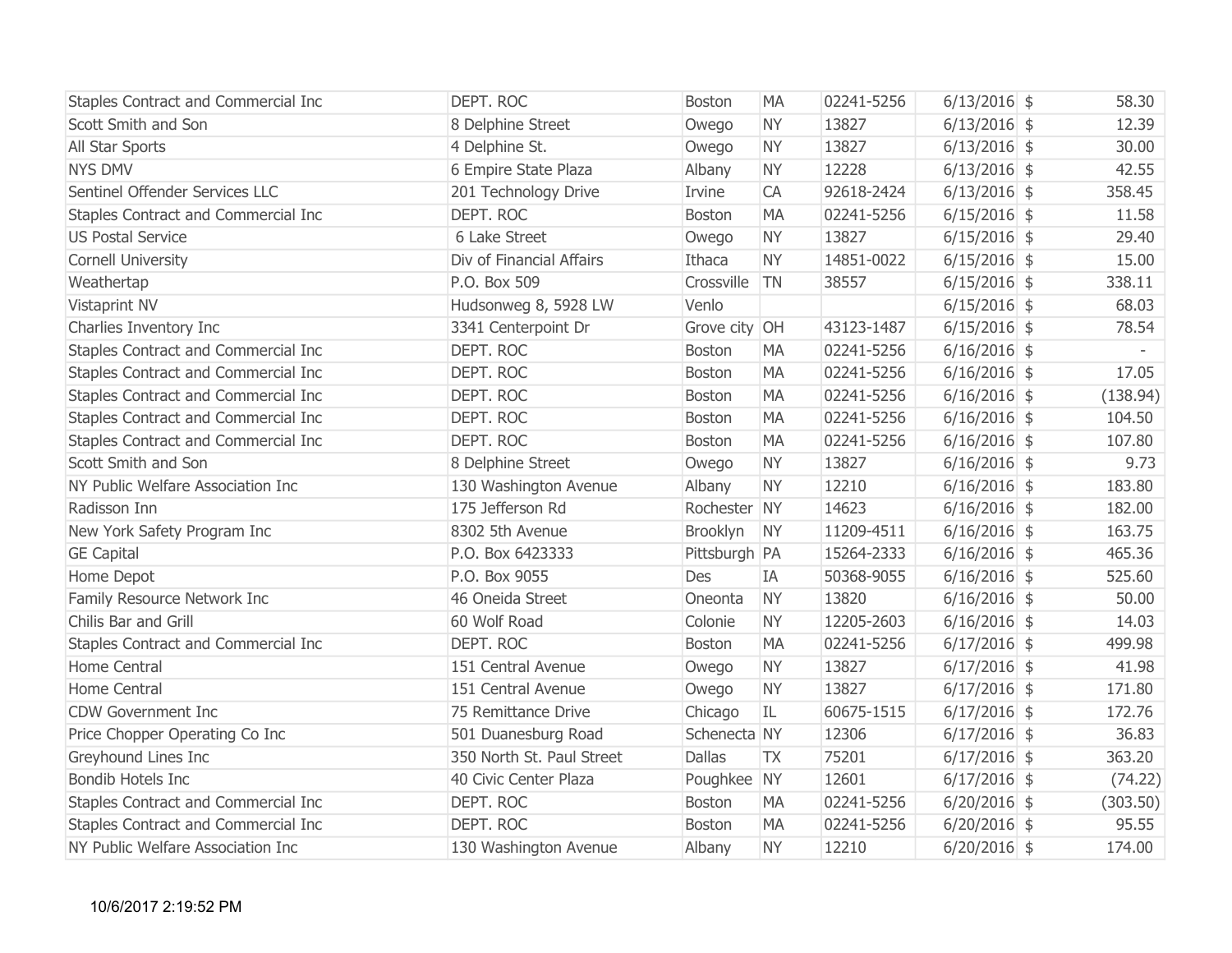| <b>GE Capital</b>                   | P.O. Box 6423333                 | Pittsburgh PA |           | 15264-2333 | $6/20/2016$ \$ | (149.99) |
|-------------------------------------|----------------------------------|---------------|-----------|------------|----------------|----------|
| Clarion Hotel Century House         | 997 New Loudon Rd.               | Latham        | <b>NY</b> | 12110      | $6/20/2016$ \$ | 98.00    |
| Citrix Online LLC                   | 7414 Hollister Avenue            | Goleta        | CA        | 93117      | $6/20/2016$ \$ | 49.00    |
| Mikey Mart Valero                   | 6030 Duanseburg Road             | Duanesbu NY   |           | 12056      | $6/20/2016$ \$ | 31.70    |
| <b>ALM Media LLC</b>                | 120 Broadway, 5th Floor          | New York NY   |           | 10271      | $6/20/2016$ \$ | 875.76   |
| Eventbrite Inc                      | 651 Brannan Street               | San           | CA        | 94107      | $6/21/2016$ \$ | 10.00    |
| Staples Contract and Commercial Inc | DEPT. ROC                        | <b>Boston</b> | <b>MA</b> | 02241-5256 | $6/22/2016$ \$ | (27.56)  |
| Staples Contract and Commercial Inc | DEPT. ROC                        | <b>Boston</b> | <b>MA</b> | 02241-5256 | $6/22/2016$ \$ | 53.90    |
| Turf Western Ave Inc                | 1442 Western Avenue              | Albany        | <b>NY</b> | 12203      | $6/22/2016$ \$ | (27.00)  |
| Canon USA Inc                       | C/O Canon Financial Services     | Chicago       | IL        | 60693-0149 | $6/22/2016$ \$ | 2,381.75 |
| Staples Contract and Commercial Inc | DEPT. ROC                        | <b>Boston</b> | <b>MA</b> | 02241-5256 | $6/23/2016$ \$ | 64.56    |
| Staples Contract and Commercial Inc | DEPT. ROC                        | <b>Boston</b> | <b>MA</b> | 02241-5256 | $6/23/2016$ \$ | 179.40   |
| Verizon                             | <b>Exception Processing Unit</b> | Menands       | <b>NY</b> | 12204-0001 | $6/23/2016$ \$ | 587.01   |
| Verizon Wireless                    | P.O. Box 408                     | <b>Newark</b> | <b>NJ</b> | 07101-0408 | $6/23/2016$ \$ | 2,975.86 |
| Verizon                             | P.O. Box 4820                    | Trenton       | NJ        | 08650-4820 | $6/23/2016$ \$ | 1,240.39 |
| Father Flanagans Boys Home          | P.O. Box 145                     | <b>Boys</b>   | <b>NE</b> | 68010-0145 | $6/23/2016$ \$ | 417.00   |
| <b>Stamps</b>                       | 1990 E. Grand Avenue             | E1            | CA        | 90245      | $6/23/2016$ \$ | 15.99    |
| Oxford Hospitality                  | 4360 Commerce Dr.                | Batavia       | <b>NY</b> | 14048      | $6/24/2016$ \$ | 89.00    |
| Sentinel Offender Services LLC      | 201 Technology Drive             | Irvine        | CA        | 92618-2424 | $6/24/2016$ \$ | 32.32    |
| Staples Contract and Commercial Inc | DEPT. ROC                        | <b>Boston</b> | <b>MA</b> | 02241-5256 | $6/27/2016$ \$ | 22.03    |
| Staples Contract and Commercial Inc | DEPT. ROC                        | Boston        | <b>MA</b> | 02241-5256 | $6/27/2016$ \$ | (4.23)   |
| Staples Contract and Commercial Inc | DEPT. ROC                        | Boston        | <b>MA</b> | 02241-5256 | $6/27/2016$ \$ | 289.91   |
| Ahwaga Paint and Coatings           | 9-11 Lake St.                    | Owego         | <b>NY</b> | 13827      | $6/27/2016$ \$ | 257.75   |
| Albany Hotel TRS LLC                | 40 Lodge Street                  | Albany        | <b>NY</b> | 12207      | $6/27/2016$ \$ | 1,048.80 |
| Lowes                               | P.O. Box 530954                  | Atlanta       | GA        | 30353-0954 | $6/27/2016$ \$ | 598.00   |
| Turf Western Ave Inc                | 1442 Western Avenue              | Albany        | <b>NY</b> | 12203      | $6/27/2016$ \$ | 115.00   |
| Sears Commercial Credit Centrl      | 4740 121st St.                   | Urbandale IA  |           | 50323-2402 | $6/27/2016$ \$ | 199.99   |
| 205 Wolf Holdings LLC               | 205 Wolf Road                    | Albany        | <b>NY</b> | 12205      | $6/27/2016$ \$ | 210.00   |
| Verisma Systems Inc                 | P.O. Box 556                     | Pueblo        | CO        | 81002      | $6/28/2016$ \$ | 23.09    |
| Staples Contract and Commercial Inc | DEPT. ROC                        | Boston        | <b>MA</b> | 02241-5256 | $6/29/2016$ \$ | 38.59    |
| Staples Contract and Commercial Inc | DEPT. ROC                        | <b>Boston</b> | <b>MA</b> | 02241-5256 | $6/29/2016$ \$ | 11.65    |
| Albany Hotel TRS LLC                | 40 Lodge Street                  | Albany        | <b>NY</b> | 12207      | $6/29/2016$ \$ | (64.40)  |
| Lowes                               | P.O. Box 530954                  | Atlanta       | GA        | 30353-0954 | $6/29/2016$ \$ | 1,672.53 |
| T Stone LLC                         | 5394 Willow Place                | Verona        | <b>NY</b> | 13478      | $6/29/2016$ \$ | 133.50   |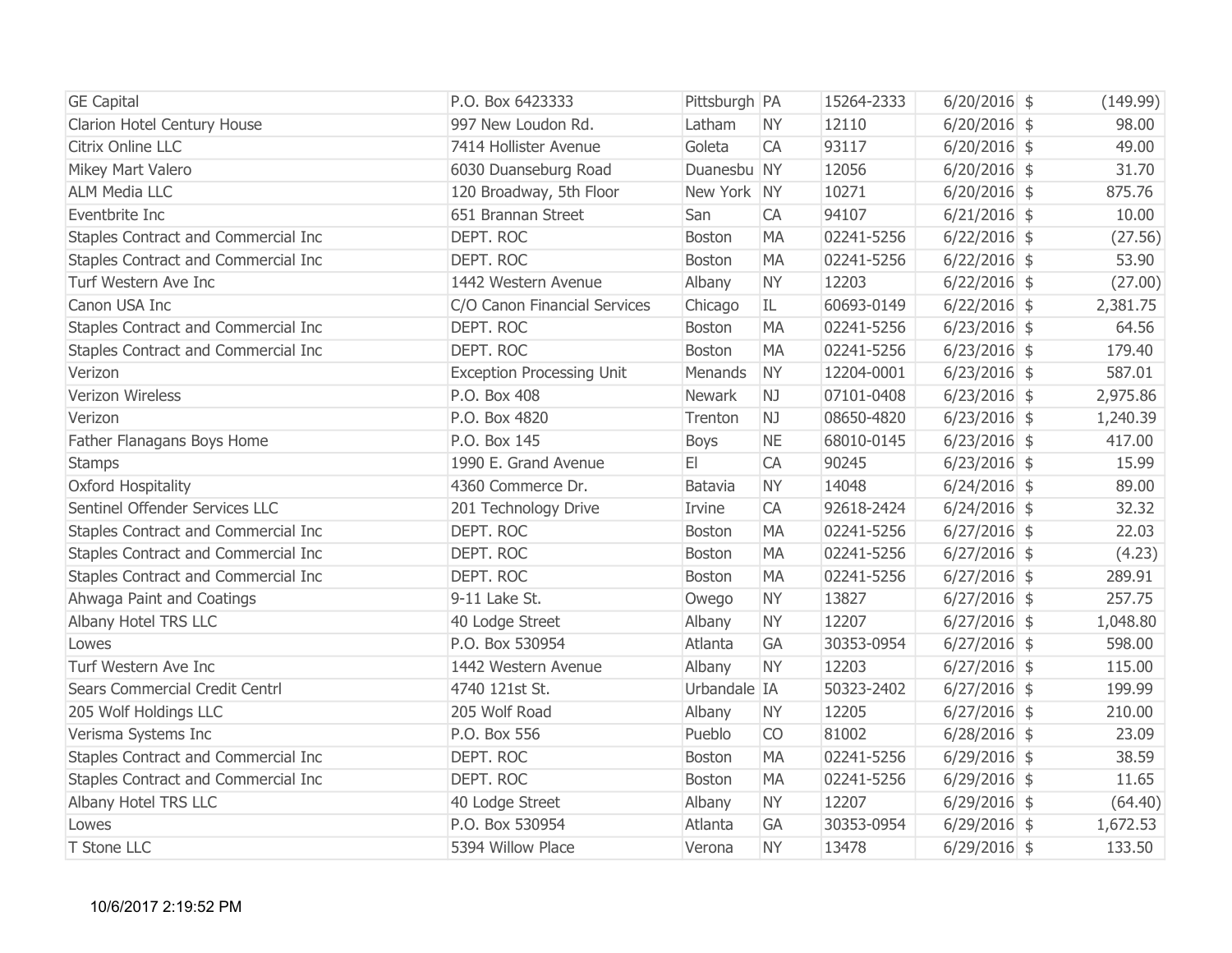| <b>ALM Media LLC</b>                | 120 Broadway, 5th Floor  | New York NY   |           | 10271      | $6/29/2016$ \$ | (431.88) |
|-------------------------------------|--------------------------|---------------|-----------|------------|----------------|----------|
| Turf Western Ave Inc                | 1442 Western Avenue      | Albany        | <b>NY</b> | 12203      | $6/30/2016$ \$ | 172.50   |
| <b>CDW Government Inc</b>           | 75 Remittance Drive      | Chicago       | IL        | 60675-1515 | $6/30/2016$ \$ | 17.80    |
| <b>Time Warner Cable</b>            | P.O. Box 70872           | Charlotte     | <b>NC</b> | 28272-0872 | $6/30/2016$ \$ | 40.43    |
| <b>Cross Country Education</b>      | P.O. Box 200             | Brentwoo      | <b>TN</b> | 37024      | $6/30/2016$ \$ | 207.00   |
| Dewitt Lodging LLC                  | 5908 Widewaters Parkway  | <b>EAST</b>   | <b>NY</b> | 13057      | $6/30/2016$ \$ | 50.00    |
| 4imprint Inc                        | 101 Commerce Street      | Oshkosh       | WI        | 54901      | $6/30/2016$ \$ | 1,057.72 |
| <b>Bondib Hotels Inc</b>            | 40 Civic Center Plaza    | Poughkee NY   |           | 12601      | $6/30/2016$ \$ | (37.11)  |
| Shaan and Dylan LLC                 | 555 Old Bridge Turnpike  | East          | <b>NJ</b> | 08816      | $6/30/2016$ \$ | 107.99   |
| Staples Contract and Commercial Inc | DEPT. ROC                | Boston        | MA        | 02241-5256 | $7/1/2016$ \$  | 48.73    |
| Amazoncom                           | 1550 S 48th St.          | Grand         | <b>ND</b> | 58201      | $7/1/2016$ \$  | (105.00) |
| <b>CDW Government Inc</b>           | 75 Remittance Drive      | Chicago       | IL        | 60675-1515 | $7/1/2016$ \$  | 10.30    |
| <b>Bel USA LLC</b>                  | 12610 Nw 115th Ave       | Medley        | FL        | 33178      | $7/1/2016$ \$  | 287.40   |
| Staples Contract and Commercial Inc | DEPT. ROC                | <b>Boston</b> | <b>MA</b> | 02241-5256 | $7/4/2016$ \$  | 37.95    |
| Scott Smith and Son                 | 8 Delphine Street        | Owego         | <b>NY</b> | 13827      | $7/4/2016$ \$  | 78.75    |
| Carestream Dental LLC               | 307 International Circle | Hunt          | <b>MD</b> | 21030      | $7/4/2016$ \$  | 395.00   |
| 4imprint Inc                        | 101 Commerce Street      | Oshkosh       | WI        | 54901      | $7/4/2016$ \$  | 560.20   |
| <b>NMTC Inc</b>                     | 4403 Allen Road          | Stow          | OH        | 44224      | $7/6/2016$ \$  | 40.00    |
| Matthew Bender and Company Inc      | 9443 Springboro Pike     | Miamisbur OH  |           | 45342-4425 | $7/7/2016$ \$  | 1,087.36 |
| <b>CDW Government Inc</b>           | 75 Remittance Drive      | Chicago       | IL        | 60675-1515 | $7/7/2016$ \$  | 23.13    |
| <b>CDW Government Inc</b>           | 75 Remittance Drive      | Chicago       | IL.       | 60675-1515 | $7/7/2016$ \$  | 79.35    |
| Apple Inc                           | 1 Infinite Loop          | Cupertino CA  |           | 95014      | $7/7/2016$ \$  | 538.00   |
| 4imprint Inc                        | 101 Commerce Street      | Oshkosh       | WI        | 54901      | $7/7/2016$ \$  | 275.96   |
| Paypal Inc                          | 2211 North First Street  | San Jose      | <b>CA</b> | 95131      | $7/7/2016$ \$  | 30.00    |
| Shaan and Dylan LLC                 | 555 Old Bridge Turnpike  | East          | NJ        | 08816      | $7/7/2016$ \$  | (8.00)   |
| Staples Contract and Commercial Inc | DEPT. ROC                | <b>Boston</b> | <b>MA</b> | 02241-5256 | $7/8/2016$ \$  | 91.19    |
| Staples Contract and Commercial Inc | DEPT. ROC                | <b>Boston</b> | <b>MA</b> | 02241-5256 | $7/8/2016$ \$  | 110.90   |
| Albany Hotel TRS LLC                | 40 Lodge Street          | Albany        | <b>NY</b> | 12207      | $7/8/2016$ \$  | (64.40)  |
| Tioga Opportunities Program         | 9 Sheldon Guile Blvd.    | Owego         | <b>NY</b> | 13827      | $7/8/2016$ \$  | 20.00    |
| Staples Contract and Commercial Inc | DEPT. ROC                | <b>Boston</b> | <b>MA</b> | 02241-5256 | $7/11/2016$ \$ | 35.71    |
| Staples Contract and Commercial Inc | DEPT. ROC                | <b>Boston</b> | <b>MA</b> | 02241-5256 | $7/11/2016$ \$ | 553.91   |
| Scott Smith and Son                 | 8 Delphine Street        | Owego         | <b>NY</b> | 13827      | $7/11/2016$ \$ | 20.03    |
| Scott Smith and Son                 | 8 Delphine Street        | Owego         | <b>NY</b> | 13827      | $7/11/2016$ \$ | 33.31    |
| Scott Smith and Son                 | 8 Delphine Street        | Owego         | <b>NY</b> | 13827      | $7/11/2016$ \$ | 16.14    |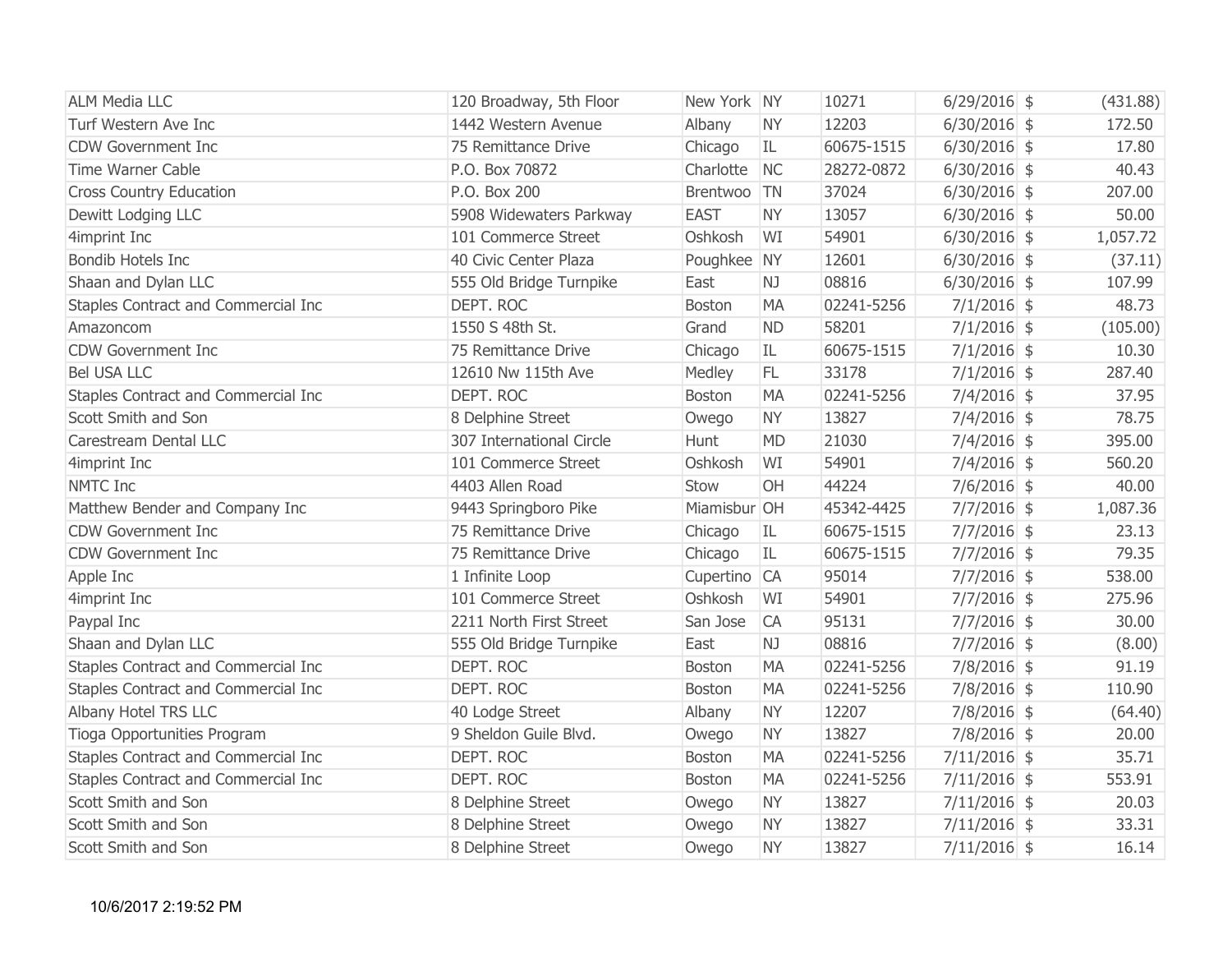| Scott Smith and Son                 | 8 Delphine Street         | Owego         | <b>NY</b> | 13827      | $7/11/2016$ \$ | 17.88    |
|-------------------------------------|---------------------------|---------------|-----------|------------|----------------|----------|
| Rogers Service Group Inc            | 245 Clinton Street        | Binghamt NY   |           | 13905      | $7/11/2016$ \$ | 15.60    |
| Rogers Service Group Inc            | 245 Clinton Street        | Binghamt NY   |           | 13905      | $7/11/2016$ \$ | 15.60    |
| 4imprint Inc                        | 101 Commerce Street       | Oshkosh       | WI        | 54901      | $7/11/2016$ \$ | 288.31   |
| <b>Cellular Connection</b>          | 941 State Route 17C       | Owego         | <b>NY</b> | 13827      | $7/11/2016$ \$ | 61.97    |
| Wal Mart Stores Inc                 | 2405 Vestal Parkway E     | Vestal        | <b>NY</b> | 13850      | $7/12/2016$ \$ | 9,140.99 |
| Rogers Service Group Inc            | 245 Clinton Street        | Binghamt NY   |           | 13905      | $7/12/2016$ \$ | 466.96   |
| Amazoncom                           | 1550 S 48th St.           | Grand         | <b>ND</b> | 58201      | $7/12/2016$ \$ | 32.66    |
| Staples Contract and Commercial Inc | DEPT. ROC                 | <b>Boston</b> | <b>MA</b> | 02241-5256 | $7/13/2016$ \$ | 475.26   |
| Original Italian Pizza Rest         | 25 Lake Street            | Owego         | <b>NY</b> | 13827      | $7/13/2016$ \$ | 126.94   |
| Amazoncom                           | 1550 S 48th St.           | Grand         | <b>ND</b> | 58201      | $7/13/2016$ \$ | 54.39    |
| <b>Starr Uniform Center Inc</b>     | 207 Center Street         | Scranton      | PA        | 18503      | $7/13/2016$ \$ | 825.00   |
| <b>Cellular Connection</b>          | 941 State Route 17C       | Owego         | <b>NY</b> | 13827      | $7/13/2016$ \$ | 57.38    |
| Staples Contract and Commercial Inc | DEPT. ROC                 | <b>Boston</b> | <b>MA</b> | 02241-5256 | $7/14/2016$ \$ | 138.68   |
| Staples Contract and Commercial Inc | DEPT. ROC                 | <b>Boston</b> | <b>MA</b> | 02241-5256 | $7/14/2016$ \$ | 30.86    |
| Staples Contract and Commercial Inc | DEPT. ROC                 | <b>Boston</b> | <b>MA</b> | 02241-5256 | 7/14/2016 \$   | 396.50   |
| Gideon Putnam Hotel                 | Hotel & Conference Center | Saratoga      | <b>NY</b> | 12866      | $7/14/2016$ \$ | 194.36   |
| <b>Stamps</b>                       | 1990 E. Grand Avenue      | E1            | CA        | 90245      | $7/14/2016$ \$ | 51.47    |
| Staples Contract and Commercial Inc | DEPT. ROC                 | <b>Boston</b> | <b>MA</b> | 02241-5256 | $7/15/2016$ \$ | 155.19   |
| Premier Biotech Inc                 | P.O. Box 160              | Hopkins       | <b>MN</b> | 55343      | $7/15/2016$ \$ | 551.46   |
| <b>QPR Institute</b>                | P.O. Box 2867             | Spokane       | <b>WA</b> | 99220      | $7/15/2016$ \$ | 495.00   |
| Staples Contract and Commercial Inc | DEPT. ROC                 | <b>Boston</b> | <b>MA</b> | 02241-5256 | $7/18/2016$ \$ | 276.10   |
| Amazoncom                           | 1550 S 48th St.           | Grand         | <b>ND</b> | 58201      | $7/18/2016$ \$ | 31.95    |
| Advantage Media Group Inc           | 10 Speirs Street          | Westbroo ME   |           | 04092      | $7/18/2016$ \$ | 79.00    |
| Citrix Online LLC                   | 7414 Hollister Avenue     | Goleta        | CA        | 93117      | $7/19/2016$ \$ | 49.00    |
| Vistaprint NV                       | Hudsonweg 8, 5928 LW      | Venlo         |           |            | $7/19/2016$ \$ | 32.99    |
| <b>Cellular Connection</b>          | 941 State Route 17C       | Owego         | <b>NY</b> | 13827      | $7/19/2016$ \$ | (61.97)  |
| FRW Beaver Hollow Management LLC    | 1083 Pit Road             | Java          | <b>NY</b> | 14082      | $7/19/2016$ \$ | 150.00   |
| Sentinel Offender Services LLC      | 201 Technology Drive      | Irvine        | CA        | 92618-2424 | $7/20/2016$ \$ | 340.50   |
| Reneotech Inc                       | 8400 River Road           | North         | NJ        | 07047      | $7/20/2016$ \$ | 39.95    |
| FRW Beaver Hollow Management LLC    | 1083 Pit Road             | Java          | <b>NY</b> | 14082      | $7/20/2016$ \$ | 150.00   |
| Staples Contract and Commercial Inc | DEPT. ROC                 | <b>Boston</b> | <b>MA</b> | 02241-5256 | $7/21/2016$ \$ | 88.04    |
| Ted Clarks Busy Market Inc          | 118 Broad Street          | Waverly       | <b>NY</b> | 14892      | $7/21/2016$ \$ | 25.00    |
| Spa Hotel II LLC                    | 11 Excelsior Avenue       | Saratoga      | <b>NY</b> | 12866      | $7/21/2016$ \$ | 338.00   |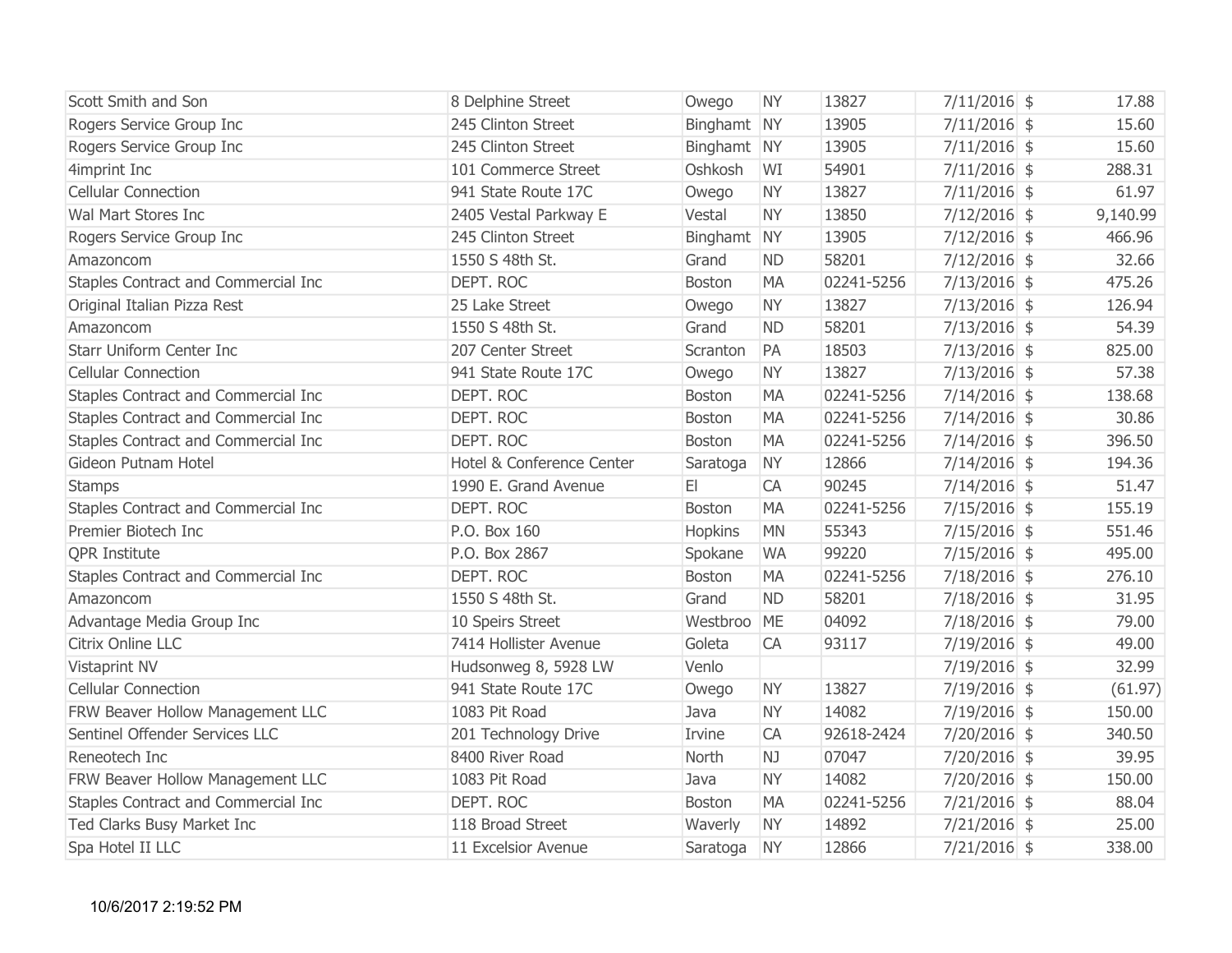| Staples Contract and Commercial Inc      | DEPT. ROC                        | <b>Boston</b> | <b>MA</b>      | 02241-5256 | $7/22/2016$ \$ | 816.91   |
|------------------------------------------|----------------------------------|---------------|----------------|------------|----------------|----------|
| Staples Contract and Commercial Inc      | DEPT. ROC                        | <b>Boston</b> | <b>MA</b>      | 02241-5256 | $7/22/2016$ \$ | 165.90   |
| Holiday Inn                              | 232 Broadway                     | Saratoga      | <b>NY</b>      | 12866      | $7/22/2016$ \$ | 372.00   |
| Wal Mart Stores Inc                      | 2405 Vestal Parkway E            | Vestal        | <b>NY</b>      | 13850      | $7/22/2016$ \$ | 11.91    |
| Spa Hotel II LLC                         | 11 Excelsior Avenue              | Saratoga      | <b>NY</b>      | 12866      | $7/22/2016$ \$ | 749.86   |
| <b>Stamps</b>                            | 1990 E. Grand Avenue             | E1            | CA             | 90245      | $7/22/2016$ \$ | 50.00    |
| <b>BRE RPIME Properties LLC</b>          | 534 Broadway                     | Saratoga      | <b>NY</b>      | 12866      | $7/22/2016$ \$ | 749.86   |
| Staples Contract and Commercial Inc      | DEPT. ROC                        | <b>Boston</b> | <b>MA</b>      | 02241-5256 | $7/25/2016$ \$ | 448.72   |
| All Star Sports                          | 4 Delphine St.                   | Owego         | <b>NY</b>      | 13827      | $7/25/2016$ \$ | 60.00    |
| Holiday Inn                              | 232 Broadway                     | Saratoga      | <b>NY</b>      | 12866      | $7/25/2016$ \$ | 558.00   |
| Hampton Inn                              | 417 7th North Street             | Liverpool     | <b>NY</b>      | 13088      | $7/25/2016$ \$ | 150.00   |
| Fedex Kinkos Office and Print Services   | P.O. Box 672085                  | <b>Dallas</b> | <b>TX</b>      | 75267-2085 | $7/25/2016$ \$ | 119.59   |
| Fedex Kinkos Office and Print Services   | P.O. Box 672085                  | <b>Dallas</b> | <b>TX</b>      | 75267-2085 | $7/25/2016$ \$ | 130.21   |
| <b>Stamps</b>                            | 1990 E. Grand Avenue             | E1            | CA             | 90245      | $7/25/2016$ \$ | 15.99    |
| <b>QPR Institute</b>                     | P.O. Box 2867                    | Spokane       | <b>WA</b>      | 99220      | $7/25/2016$ \$ | 495.00   |
| <b>US Postal Service</b>                 | 6 Lake Street                    | Owego         | <b>NY</b>      | 13827      | $7/26/2016$ \$ | 4.66     |
| Canon USA Inc                            | C/O Canon Financial Services     | Chicago       | IL             | 60693-0149 | $7/26/2016$ \$ | 2,630.63 |
| TW Telecom                               | P.O. Box 172567                  | Denver        | CO             | 80217-2567 | $7/26/2016$ \$ | 3,265.35 |
| 4imprint Inc                             | 101 Commerce Street              | Oshkosh       | WI             | 54901      | $7/26/2016$ \$ | 241.11   |
| Staples Contract and Commercial Inc      | DEPT. ROC                        | <b>Boston</b> | <b>MA</b>      | 02241-5256 | $7/27/2016$ \$ | 386.75   |
| Staples Contract and Commercial Inc      | DEPT. ROC                        | Boston        | <b>MA</b>      | 02241-5256 | $7/27/2016$ \$ | 70.92    |
| Verizon                                  | <b>Exception Processing Unit</b> | Menands       | <b>NY</b>      | 12204-0001 | $7/27/2016$ \$ | 593.01   |
| <b>CDW Government Inc</b>                | 75 Remittance Drive              | Chicago       | IL             | 60675-1515 | $7/27/2016$ \$ | 183.40   |
| Verizon Wireless                         | P.O. Box 408                     | <b>Newark</b> | N <sub>J</sub> | 07101-0408 | $7/27/2016$ \$ | 2,778.78 |
| Printing For Less Inc                    | 100 PFL Way                      | Livingston MT |                | 59047      | $7/27/2016$ \$ | 582.16   |
| <b>KJDE</b>                              | P.O. Box 160                     | Syracuse      | <b>NY</b>      | 13206-0160 | $7/27/2016$ \$ | 1,343.60 |
| Mirabito Holdings Inc                    | 49 Court St - The Metrocenter    | Binghamt NY   |                | 13902      | $7/27/2016$ \$ | 2.00     |
| Shiv Saikrupa Inc                        | 23 S Main Street                 | Newark        | <b>NY</b>      | 13811      | $7/27/2016$ \$ | 2.10     |
| Staples Contract and Commercial Inc      | DEPT. ROC                        | <b>Boston</b> | <b>MA</b>      | 02241-5256 | 7/28/2016 \$   | (284.99) |
| <b>Broome Community College</b>          | P.O. Box 1017                    | Binghamt NY   |                | 13902      | 7/28/2016 \$   | 275.00   |
| Mirabito Holdings Inc                    | 49 Court St - The Metrocenter    | Binghamt NY   |                | 13902      | $7/28/2016$ \$ | 2.01     |
| <b>Brother International Corporation</b> | Box 200193                       | Pittsburgh PA |                | 15251-0193 | $7/28/2016$ \$ | 40.94    |
| Shiv Saikrupa Inc                        | 23 S Main Street                 | Newark        | <b>NY</b>      | 13811      | $7/28/2016$ \$ | 2.00     |
| Xtra Mart 10118                          | 3 N Main Street                  | <b>Newark</b> | <b>NY</b>      | 13811      | 7/28/2016 \$   | 1.79     |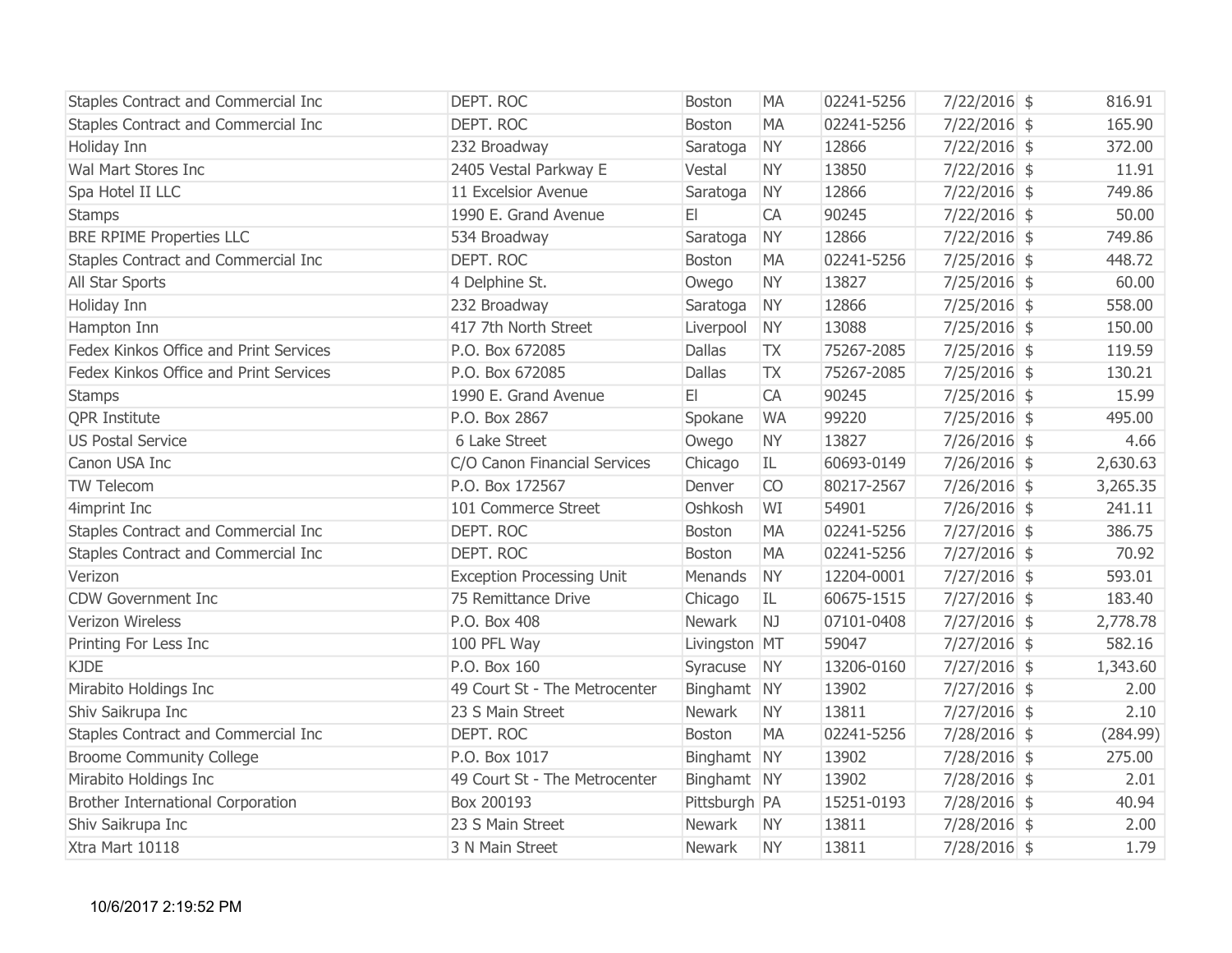| NYS Association of Counties            | 111 Pine Street             | Albany         | <b>NY</b> | 12207      | $8/1/2016$ \$ | 170.00     |
|----------------------------------------|-----------------------------|----------------|-----------|------------|---------------|------------|
| Scott Smith and Son                    | 8 Delphine Street           | Owego          | <b>NY</b> | 13827      | $8/1/2016$ \$ | 3.64       |
| Ye Olde Country Florist                | 86 Main Street              | Owego          | <b>NY</b> | 13827      | $8/1/2016$ \$ | 82.50      |
| Hampton Inn                            | 417 7th North Street        | Liverpool      | <b>NY</b> | 13088      | $8/1/2016$ \$ | 150.00     |
| NFNY Hotel Management LLC              | 300 Third Street            | Niagara        | <b>NY</b> | 14303      | $8/1/2016$ \$ | 471.96     |
| Paypal Inc                             | 2211 North First Street     | San Jose       | <b>CA</b> | 95131      | $8/1/2016$ \$ | 4,065.11   |
| <b>Target Corporation</b>              | 1000 Nicollet Mall-TPN 9471 | Minneapol MN   |           | 55403      | $8/1/2016$ \$ | 73.77      |
| Xtra Mart 10118                        | 3 N Main Street             | <b>Newark</b>  | <b>NY</b> | 13811      | $8/1/2016$ \$ | 1.89       |
| Sample Media Group LLC                 | 201 N. Lehigh Ave.          | Sayre          | PA        | 18840      | $8/2/2016$ \$ | 26.28      |
| Wal Mart Stores Inc                    | 2405 Vestal Parkway E       | Vestal         | <b>NY</b> | 13850      | $8/2/2016$ \$ | (9,140.99) |
| Verisma Systems Inc                    | P.O. Box 556                | Pueblo         | CO        | 81002      | $8/2/2016$ \$ | 21.69      |
| Staples Contract and Commercial Inc    | DEPT. ROC                   | <b>Boston</b>  | <b>MA</b> | 02241-5256 | $8/3/2016$ \$ | 111.73     |
| Staples Contract and Commercial Inc    | DEPT. ROC                   | <b>Boston</b>  | <b>MA</b> | 02241-5256 | $8/3/2016$ \$ | 523.25     |
| Scott Smith and Son                    | 8 Delphine Street           | Owego          | <b>NY</b> | 13827      | $8/3/2016$ \$ | 98.34      |
| Fedex Kinkos Office and Print Services | P.O. Box 672085             | <b>Dallas</b>  | <b>TX</b> | 75267-2085 | $8/3/2016$ \$ | (8.86)     |
| <b>WNY Lodging LLC</b>                 | 120 Church Street           | <b>Buffalo</b> | <b>NY</b> | 14202      | $8/3/2016$ \$ | 280.00     |
| Trendy Wall Designs com                | PO Box 371221               | Las Vegas NV   |           | 89137      | $8/3/2016$ \$ | 74.75      |
| Edgewood Resort and Conference Center  | 22467 Edgewood Park Rd      | Alexandria NY  |           | 13607      | $8/3/2016$ \$ | 650.00     |
| Matthew Bender and Company Inc         | 9443 Springboro Pike        | Miamisbur OH   |           | 45342-4425 | $8/4/2016$ \$ | 1,087.36   |
| <b>NYS Association of Counties</b>     | 111 Pine Street             | Albany         | <b>NY</b> | 12207      | $8/4/2016$ \$ | 170.00     |
| Staples Contract and Commercial Inc    | DEPT. ROC                   | <b>Boston</b>  | <b>MA</b> | 02241-5256 | $8/4/2016$ \$ | 52.08      |
| <b>US Postal Service</b>               | 6 Lake Street               | Owego          | <b>NY</b> | 13827      | $8/4/2016$ \$ | 43.52      |
| NYS Trooper Foundation Troop C         | 3 Airport Park Blvd.        | Latham         | <b>NY</b> | 12110      | $8/4/2016$ \$ | 1,500.00   |
| Paypal Inc                             | 2211 North First Street     | San Jose       | <b>CA</b> | 95131      | $8/4/2016$ \$ | 30.00      |
| Staples Contract and Commercial Inc    | DEPT. ROC                   | <b>Boston</b>  | <b>MA</b> | 02241-5256 | $8/5/2016$ \$ | 195.84     |
| Staples Contract and Commercial Inc    | DEPT. ROC                   | <b>Boston</b>  | <b>MA</b> | 02241-5256 | $8/5/2016$ \$ | 8.79       |
| Home Central                           | 151 Central Avenue          | Owego          | <b>NY</b> | 13827      | $8/5/2016$ \$ | 8.27       |
| <b>US Postal Service</b>               | 6 Lake Street               | Owego          | <b>NY</b> | 13827      | $8/5/2016$ \$ | 75.14      |
| Original Italian Pizza Rest            | 25 Lake Street              | Owego          | <b>NY</b> | 13827      | $8/5/2016$ \$ | 119.94     |
| Paypal Inc                             | 2211 North First Street     | San Jose       | <b>CA</b> | 95131      | $8/5/2016$ \$ | 19.98      |
| Vistaprint NV                          | Hudsonweg 8, 5928 LW        | Venlo          |           |            | $8/5/2016$ \$ | 126.99     |
| <b>NMTC</b> Inc                        | 4403 Allen Road             | Stow           | OH        | 44224      | $8/5/2016$ \$ | 43.20      |
| Staples Contract and Commercial Inc    | DEPT. ROC                   | <b>Boston</b>  | MA        | 02241-5256 | $8/8/2016$ \$ | 76.61      |
| Staples Contract and Commercial Inc    | DEPT. ROC                   | <b>Boston</b>  | <b>MA</b> | 02241-5256 | $8/8/2016$ \$ | 163.40     |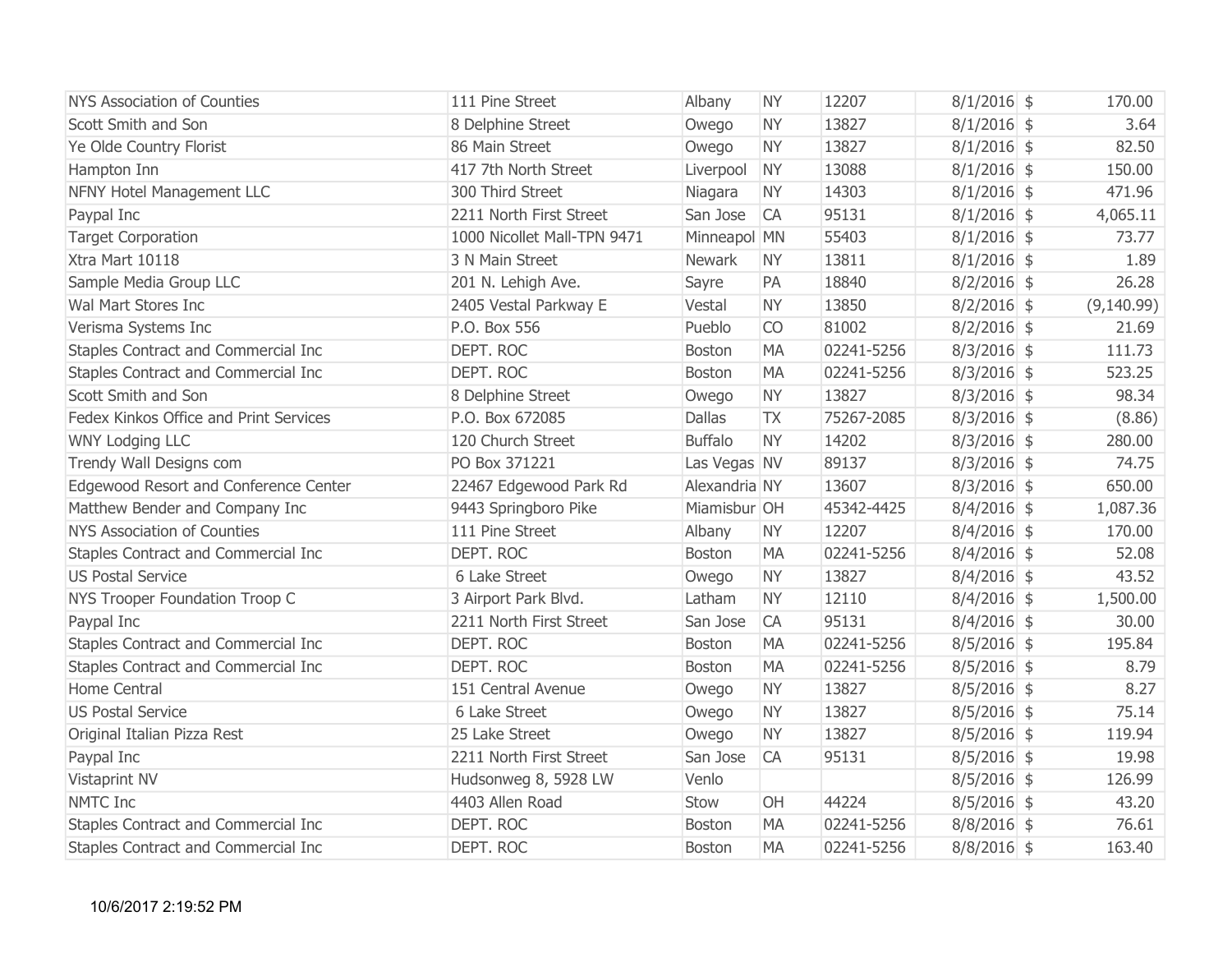| <b>Research Foundation</b>          | Gene Hester Video Library NYS | Albany        | <b>NY</b> | 12203      | $8/8/2016$ \$  | 150.00   |
|-------------------------------------|-------------------------------|---------------|-----------|------------|----------------|----------|
| Wal Mart Stores Inc                 | 2405 Vestal Parkway E         | Vestal        | <b>NY</b> | 13850      | $8/8/2016$ \$  | 34.13    |
| Rogers Service Group Inc            | 245 Clinton Street            | Binghamt NY   |           | 13905      | $8/8/2016$ \$  | 15.60    |
| Rogers Service Group Inc            | 245 Clinton Street            | Binghamt NY   |           | 13905      | $8/8/2016$ \$  | 482.56   |
| Rogers Service Group Inc            | 245 Clinton Street            | Binghamt NY   |           | 13905      | $8/8/2016$ \$  | 15.60    |
| <b>CDW Government Inc</b>           | 75 Remittance Drive           | Chicago       | IL        | 60675-1515 | $8/8/2016$ \$  | 192.00   |
| Staples Contract and Commercial Inc | DEPT. ROC                     | Boston        | <b>MA</b> | 02241-5256 | $8/10/2016$ \$ | 385.63   |
| Staples Contract and Commercial Inc | DEPT. ROC                     | <b>Boston</b> | <b>MA</b> | 02241-5256 | $8/10/2016$ \$ | 25.29    |
| Scott Smith and Son                 | 8 Delphine Street             | Owego         | <b>NY</b> | 13827      | $8/10/2016$ \$ | 10.31    |
| <b>Vistaprint NV</b>                | Hudsonweg 8, 5928 LW          | Venlo         |           |            | $8/10/2016$ \$ | 140.99   |
| <b>NYS Association of Counties</b>  | 111 Pine Street               | Albany        | <b>NY</b> | 12207      | $8/11/2016$ \$ | 170.00   |
| Staples Contract and Commercial Inc | DEPT. ROC                     | <b>Boston</b> | <b>MA</b> | 02241-5256 | $8/11/2016$ \$ | 152.66   |
| Original Italian Pizza Rest         | 25 Lake Street                | Owego         | <b>NY</b> | 13827      | $8/11/2016$ \$ | 17.99    |
| <b>CVS Pharmacy</b>                 | 39 Park Street                | Owego         | <b>NY</b> | 13827      | $8/11/2016$ \$ | 8.12     |
| <b>US EPA</b>                       | Lead Users Fee                | St Louis      | <b>MO</b> | 63197-9000 | $8/11/2016$ \$ | 410.00   |
| Vistaprint NV                       | Hudsonweg 8, 5928 LW          | Venlo         |           |            | $8/11/2016$ \$ | 59.49    |
| Staples Contract and Commercial Inc | DEPT. ROC                     | <b>Boston</b> | <b>MA</b> | 02241-5256 | $8/12/2016$ \$ | 32.64    |
| Staples Contract and Commercial Inc | DEPT. ROC                     | <b>Boston</b> | <b>MA</b> | 02241-5256 | $8/12/2016$ \$ | 146.60   |
| Staples Contract and Commercial Inc | DEPT. ROC                     | Boston        | <b>MA</b> | 02241-5256 | $8/12/2016$ \$ | 151.14   |
| Lowes                               | P.O. Box 530954               | Atlanta       | GA        | 30353-0954 | $8/12/2016$ \$ | 2,657.17 |
| Snipercraft Inc                     | 6232 Apple Rd.                | Sebring       | FL.       | 33875-6167 | $8/12/2016$ \$ | 625.00   |
| Redwood Toxicology Lab Inc          | P.O. Box 5680                 | Santa         | CA        | 95402      | $8/12/2016$ \$ | 212.00   |
| <b>NMTC Inc</b>                     | 4403 Allen Road               | Stow          | OH        | 44224      | $8/12/2016$ \$ | (3.20)   |
| Staples Contract and Commercial Inc | DEPT. ROC                     | <b>Boston</b> | <b>MA</b> | 02241-5256 | $8/15/2016$ \$ | 296.34   |
| Albany Parking Authority            | 25 Orange Street              | Albany        | <b>NY</b> | 12207      | $8/15/2016$ \$ | 9.00     |
| Hampton Inn                         | 417 7th North Street          | Liverpool     | <b>NY</b> | 13088      | $8/15/2016$ \$ | 200.49   |
| Home Central                        | 151 Central Avenue            | Owego         | <b>NY</b> | 13827      | $8/16/2016$ \$ | 14.99    |
| Staples Contract and Commercial Inc | DEPT. ROC                     | Boston        | <b>MA</b> | 02241-5256 | $8/17/2016$ \$ | 64.74    |
| Cornell University                  | Div of Financial Affairs      | Ithaca        | <b>NY</b> | 14851-0022 | $8/17/2016$ \$ | 190.00   |
| The Gap Inc                         | c/o Tax Department            | San           | <b>CA</b> | 94105      | $8/17/2016$ \$ | 2,100.00 |
| <b>GE Capital</b>                   | P.O. Box 6423333              | Pittsburgh PA |           | 15264-2333 | $8/17/2016$ \$ | 4,200.00 |
| Price Chopper Operating Co Inc      | 501 Duanesburg Road           | Schenecta NY  |           | 12306      | $8/17/2016$ \$ | 38.76    |
| <b>HWH Corporation</b>              | 2096 Moscow Road              | Moscow        | IA        | 52760      | $8/17/2016$ \$ | 2,315.78 |
| Vistaprint NV                       | Hudsonweg 8, 5928 LW          | Venlo         |           |            | $8/18/2016$ \$ | 35.97    |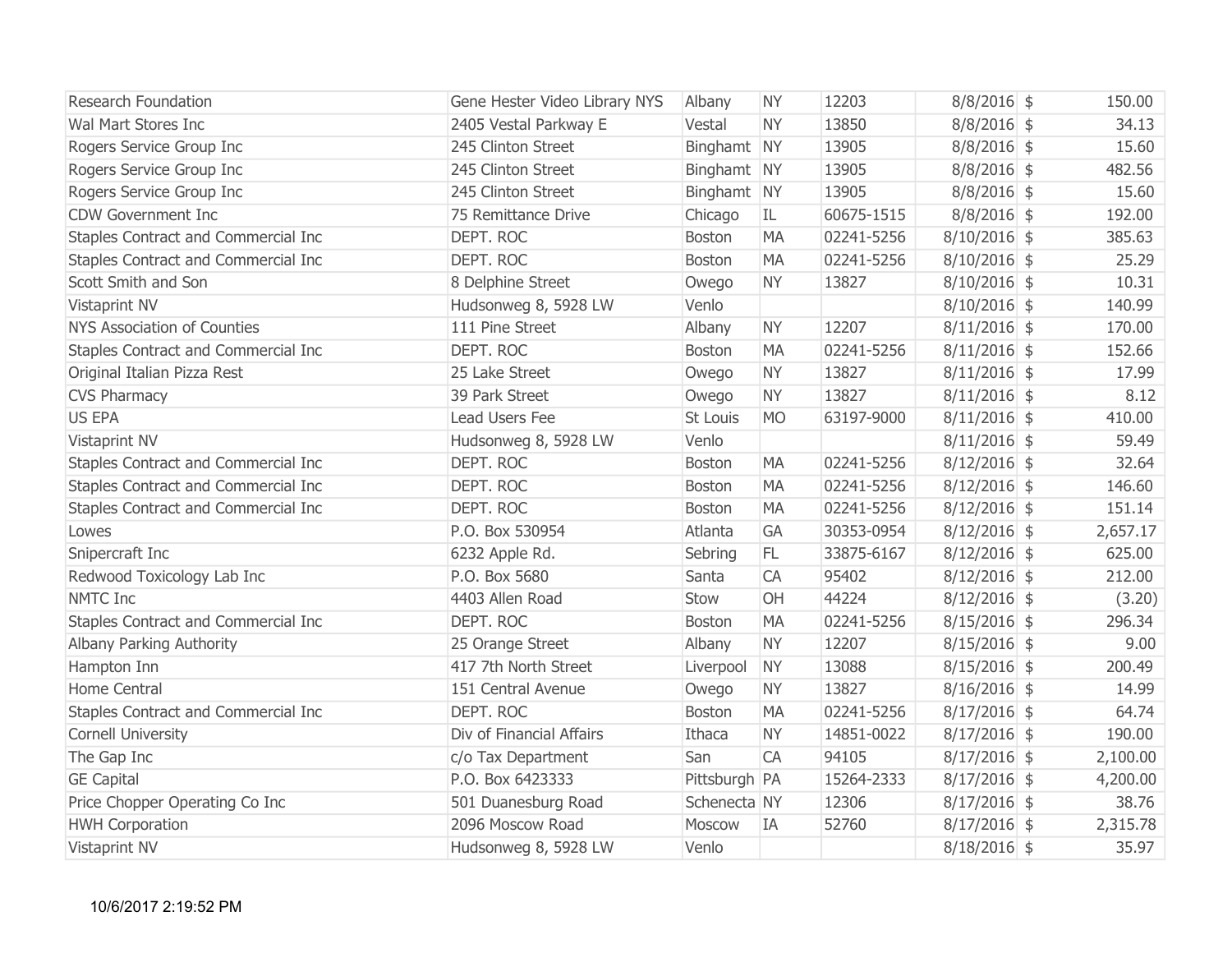| Staples Contract and Commercial Inc | DEPT. ROC                | <b>Boston</b>  | <b>MA</b> | 02241-5256 | $8/19/2016$ \$ | 212.52   |
|-------------------------------------|--------------------------|----------------|-----------|------------|----------------|----------|
| <b>Broome Community College</b>     | P.O. Box 1017            | Binghamt NY    |           | 13902      | $8/19/2016$ \$ | 279.90   |
| Price Chopper Operating Co Inc      | 501 Duanesburg Road      | Schenecta NY   |           | 12306      | $8/19/2016$ \$ | 31.32    |
| Michaels Stores Inc                 | 2317 Vestal Parkway East | Vestal         | <b>NY</b> | 13850      | $8/19/2016$ \$ | 99.78    |
| Citrix Online LLC                   | 7414 Hollister Avenue    | Goleta         | CA        | 93117      | $8/19/2016$ \$ | 49.00    |
| <b>OSC Sports Inc</b>               | 5 Bradley Drive          | Westbroo       | ME        | 04092      | $8/19/2016$ \$ | 634.34   |
| Staples Contract and Commercial Inc | DEPT. ROC                | <b>Boston</b>  | <b>MA</b> | 02241-5256 | $8/22/2016$ \$ | 79.21    |
| Staples Contract and Commercial Inc | DEPT. ROC                | <b>Boston</b>  | <b>MA</b> | 02241-5256 | $8/22/2016$ \$ | 97.91    |
| Albany Hotel TRS LLC                | 40 Lodge Street          | Albany         | <b>NY</b> | 12207      | $8/22/2016$ \$ | $\sim$   |
| Albany Parking Authority            | 25 Orange Street         | Albany         | <b>NY</b> | 12207      | $8/22/2016$ \$ | 18.35    |
| Channing Bete Company Inc           | P.O. Box 3538            | South          | <b>MA</b> | 01373-3538 | $8/22/2016$ \$ | 109.45   |
| Comfort Inn                         | 99 Miller Road           | Castleton      | <b>NY</b> | 12033      | $8/22/2016$ \$ | 87.00    |
| Tioga Downs Racetrack LLC           | 2384 West River Road     | <b>Nichols</b> | <b>NY</b> | 13812      | $8/22/2016$ \$ | 583.45   |
| 205 Wolf Holdings LLC               | 205 Wolf Road            | Albany         | <b>NY</b> | 12205      | $8/22/2016$ \$ | 102.00   |
| 4imprint Inc                        | 101 Commerce Street      | Oshkosh        | WI        | 54901      | $8/22/2016$ \$ | 183.80   |
| M and S Hotels LLC                  | 10111 Niagara Falls Blvd | Niagara        | <b>NY</b> | 14305      | $8/22/2016$ \$ | 114.00   |
| <b>HWP Development LLC</b>          | 89 Six Flags Drive       | Queensbu NY    |           | 12804      | $8/22/2016$ \$ | 300.00   |
| <b>Stamps</b>                       | 1990 E. Grand Avenue     | E1             | CA        | 90245      | $8/23/2016$ \$ | 15.99    |
| Staples Contract and Commercial Inc | DEPT. ROC                | <b>Boston</b>  | <b>MA</b> | 02241-5256 | $8/24/2016$ \$ | 280.32   |
| Staples Contract and Commercial Inc | DEPT. ROC                | Boston         | <b>MA</b> | 02241-5256 | $8/24/2016$ \$ | 193.10   |
| Amazoncom                           | 1550 S 48th St.          | Grand          | <b>ND</b> | 58201      | $8/24/2016$ \$ | 46.65    |
| Amazon Inc                          | Billing Dept.            | Seattle        | <b>WA</b> | 98108      | $8/24/2016$ \$ | 49.86    |
| Evenflo Co Inc                      | P.O. Box 392497          | Pittsburgh PA  |           | 15251-9497 | $8/24/2016$ \$ | 3,237.34 |
| Staples Contract and Commercial Inc | DEPT. ROC                | <b>Boston</b>  | <b>MA</b> | 02241-5256 | $8/25/2016$ \$ | 36.90    |
| Time Warner Cable                   | P.O. Box 70872           | Charlotte      | <b>NC</b> | 28272-0872 | $8/25/2016$ \$ | 80.86    |
| Sentinel Offender Services LLC      | 201 Technology Drive     | Irvine         | CA        | 92618-2424 | $8/25/2016$ \$ | 324.60   |
| Staples Contract and Commercial Inc | DEPT. ROC                | Boston         | <b>MA</b> | 02241-5256 | $8/26/2016$ \$ | 242.48   |
| Staples Contract and Commercial Inc | DEPT. ROC                | Boston         | <b>MA</b> | 02241-5256 | $8/26/2016$ \$ | 158.93   |
| Staples Contract and Commercial Inc | DEPT. ROC                | <b>Boston</b>  | <b>MA</b> | 02241-5256 | $8/26/2016$ \$ | 1,608.53 |
| Staples Contract and Commercial Inc | DEPT. ROC                | <b>Boston</b>  | <b>MA</b> | 02241-5256 | $8/26/2016$ \$ | 23.66    |
| Vera House Inc                      | P.O. Box 365             | Syracuse       | <b>NY</b> | 13209      | $8/26/2016$ \$ | 50.00    |
| Paypal Inc                          | 2211 North First Street  | San Jose       | CA        | 95131      | $8/26/2016$ \$ | 1,375.89 |
| Premier Biotech Inc                 | P.O. Box 160             | Hopkins        | <b>MN</b> | 55343      | $8/26/2016$ \$ | 551.51   |
| Staples Contract and Commercial Inc | DEPT. ROC                | <b>Boston</b>  | <b>MA</b> | 02241-5256 | $8/29/2016$ \$ | 69.51    |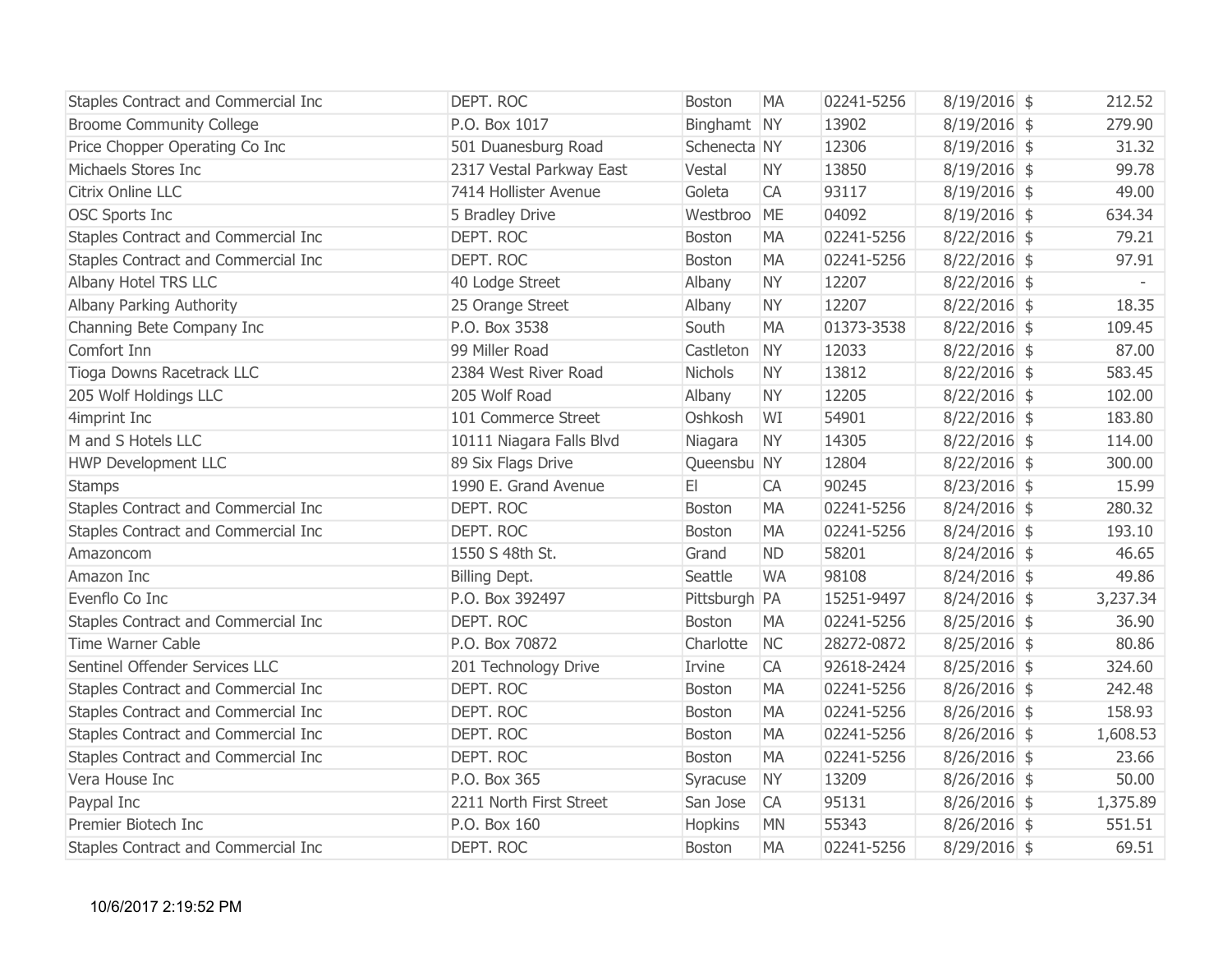| Staples Contract and Commercial Inc     | DEPT. ROC                        | <b>Boston</b> | <b>MA</b> | 02241-5256 | $8/29/2016$ \$ | 233.60   |
|-----------------------------------------|----------------------------------|---------------|-----------|------------|----------------|----------|
| Tioga Farm and Home Inc                 | 38 West Avenue                   | Owego         | <b>NY</b> | 13827      | $8/29/2016$ \$ | 8.94     |
| <b>US Postal Service</b>                | 6 Lake Street                    | Owego         | <b>NY</b> | 13827      | $8/29/2016$ \$ | 6.45     |
| Bennedums Locksmiths Inc                | 350 State St. at Eldredge        | Binghamt NY   |           | 13901-2389 | 8/29/2016 \$   | 25.50    |
| Amazoncom                               | 1550 S 48th St.                  | Grand         | <b>ND</b> | 58201      | $8/29/2016$ \$ | 46.72    |
| <b>CDW Government Inc</b>               | 75 Remittance Drive              | Chicago       | IL        | 60675-1515 | $8/29/2016$ \$ | 211.47   |
| Hampton Inn                             | 417 7th North Street             | Liverpool     | <b>NY</b> | 13088      | $8/29/2016$ \$ | 200.00   |
| <b>US Postal Service</b>                | 6 Lake Street                    | Owego         | <b>NY</b> | 13827      | $8/30/2016$ \$ | 29.15    |
| <b>CDW Government Inc</b>               | 75 Remittance Drive              | Chicago       | IL        | 60675-1515 | $8/30/2016$ \$ | 531.24   |
| Valley Flower Shoppe                    | 201 Broad Street                 | Waverly       | <b>NY</b> | 14892      | $8/30/2016$ \$ | 56.00    |
| Staples Contract and Commercial Inc     | DEPT. ROC                        | <b>Boston</b> | <b>MA</b> | 02241-5256 | $8/31/2016$ \$ | 56.35    |
| <b>CDW Government Inc</b>               | 75 Remittance Drive              | Chicago       | IL        | 60675-1515 | $8/31/2016$ \$ | 33.75    |
| All in One Poster Company Inc           | 8521 Whitaker Street             | <b>Buena</b>  | CA        | 90621      | $8/31/2016$ \$ | 190.05   |
| Staples Contract and Commercial Inc     | DEPT. ROC                        | Boston        | <b>MA</b> | 02241-5256 | $9/1/2016$ \$  | 43.84    |
| Canon USA Inc                           | C/O Canon Financial Services     | Chicago       | IL        | 60693-0149 | $9/1/2016$ \$  | 2,975.49 |
| Family Service Society Inc              | 280 Princeton Ave. Ext.          | Corning       | <b>NY</b> | 14830      | $9/1/2016$ \$  | 99.00    |
| <b>Binghamton University Foundation</b> | <b>Binghamton University</b>     | Binghamt NY   |           | 13902-6000 | $9/1/2016$ \$  | 30.00    |
| <b>NMTC Inc</b>                         | 4403 Allen Road                  | Stow          | OH        | 44224      | $9/1/2016$ \$  | 43.20    |
| Staples Contract and Commercial Inc     | DEPT. ROC                        | <b>Boston</b> | <b>MA</b> | 02241-5256 | $9/2/2016$ \$  | 30.41    |
| Staples Contract and Commercial Inc     | DEPT. ROC                        | <b>Boston</b> | <b>MA</b> | 02241-5256 | $9/2/2016$ \$  | 72.75    |
| Verizon                                 | <b>Exception Processing Unit</b> | Menands       | <b>NY</b> | 12204-0001 | $9/2/2016$ \$  | 587.08   |
| Verizon Wireless                        | P.O. Box 408                     | <b>Newark</b> | NJ        | 07101-0408 | $9/2/2016$ \$  | 3,051.08 |
| Verizon                                 | P.O. Box 4820                    | Trenton       | NJ        | 08650-4820 | $9/2/2016$ \$  | 1,240.39 |
| TW Telecom                              | P.O. Box 172567                  | Denver        | CO        | 80217-2567 | $9/2/2016$ \$  | 3,271.53 |
| <b>Stanford University</b>              | <b>Patient Educ Res Center</b>   | Palo Alto     | CA        | 94304      | $9/2/2016$ \$  | 500.00   |
| Staples Contract and Commercial Inc     | DEPT. ROC                        | <b>Boston</b> | <b>MA</b> | 02241-5256 | $9/5/2016$ \$  | (158.51) |
| Staples Contract and Commercial Inc     | DEPT. ROC                        | <b>Boston</b> | <b>MA</b> | 02241-5256 | $9/5/2016$ \$  | 68.75    |
| Staples Contract and Commercial Inc     | DEPT. ROC                        | <b>Boston</b> | <b>MA</b> | 02241-5256 | $9/5/2016$ \$  | 22.35    |
| Scott Smith and Son                     | 8 Delphine Street                | Owego         | <b>NY</b> | 13827      | $9/5/2016$ \$  | 128.28   |
| Hampton Inn                             | 417 7th North Street             | Liverpool     | <b>NY</b> | 13088      | $9/5/2016$ \$  | 150.00   |
| Paypal Inc                              | 2211 North First Street          | San Jose      | <b>CA</b> | 95131      | $9/5/2016$ \$  | 530.00   |
| Paypal Inc                              | 2211 North First Street          | San Jose      | <b>CA</b> | 95131      | $9/5/2016$ \$  | 30.00    |
| Matthew Bender and Company Inc          | 9443 Springboro Pike             | Miamisbur OH  |           | 45342-4425 | $9/7/2016$ \$  | 1,087.36 |
| Eventbrite Inc                          | 651 Brannan Street               | San           | CA        | 94107      | $9/8/2016$ \$  | 180.00   |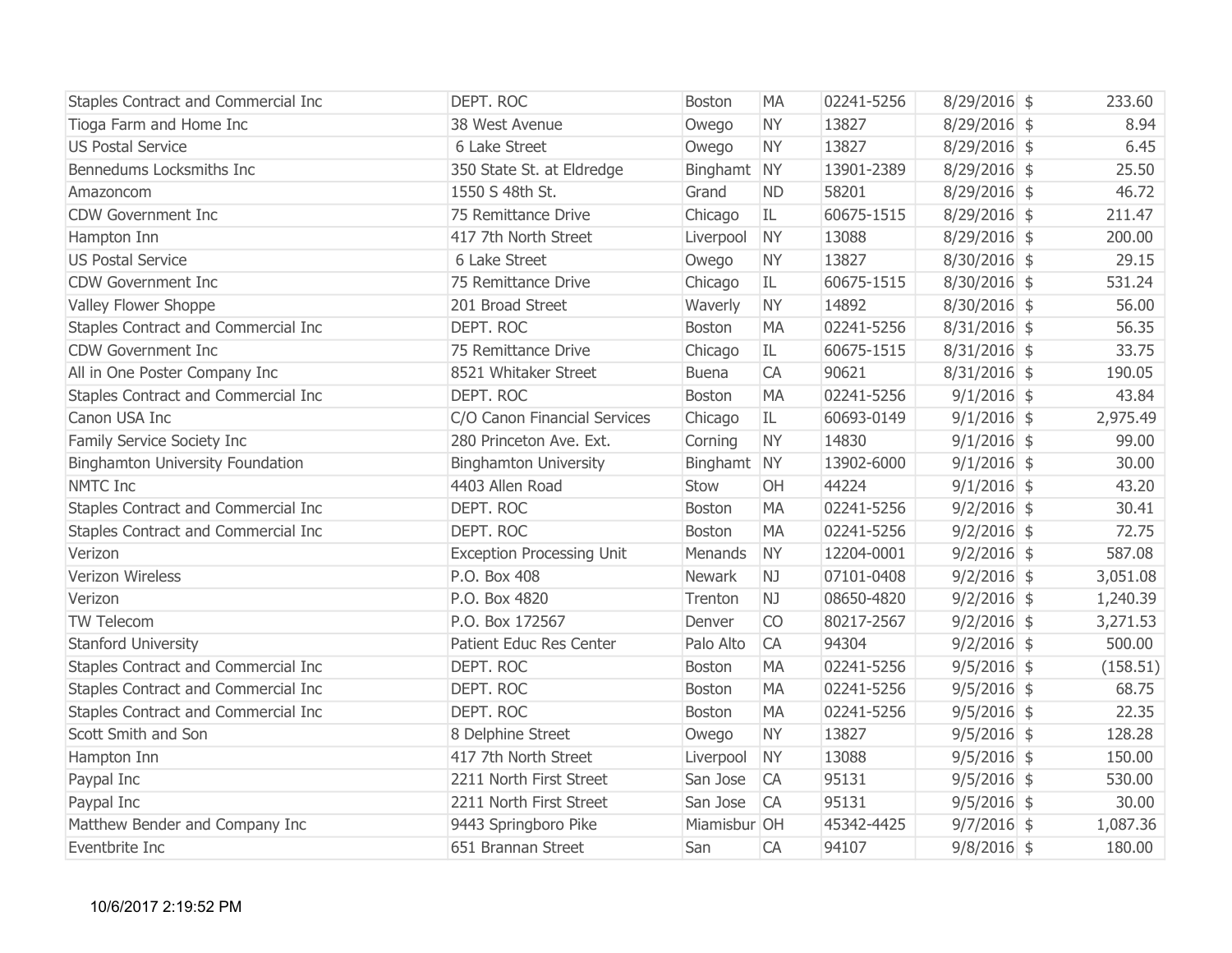| <b>United States Postal Service</b>            | 2825 Lone Oak Pkwy.         | Eagan         | <b>MN</b> | 55121-1551 | $9/8/2016$ \$  | 290.25   |
|------------------------------------------------|-----------------------------|---------------|-----------|------------|----------------|----------|
| Staples Contract and Commercial Inc            | DEPT, ROC                   | <b>Boston</b> | <b>MA</b> | 02241-5256 | $9/9/2016$ \$  | 83.24    |
| <b>CDW Government Inc</b>                      | 75 Remittance Drive         | Chicago       | IL        | 60675-1515 | $9/9/2016$ \$  | 672.00   |
| Price Chopper Operating Co Inc                 | 501 Duanesburg Road         | Schenecta NY  |           | 12306      | $9/9/2016$ \$  | (1.22)   |
| 123Signup Association Management Solutions Inc | 2480 North First Street     | San Jose      | CA        | 95131      | $9/9/2016$ \$  | 200.00   |
| Red Robin International Inc                    | 6312 S. Fiddler's Green Cir | Greenwoo CO   |           | 80111      | $9/9/2016$ \$  | 17.38    |
| Staples Contract and Commercial Inc            | DEPT. ROC                   | <b>Boston</b> | <b>MA</b> | 02241-5256 | $9/12/2016$ \$ | 130.51   |
| Staples Contract and Commercial Inc            | DEPT. ROC                   | <b>Boston</b> | <b>MA</b> | 02241-5256 | $9/12/2016$ \$ | 591.32   |
| Staples Contract and Commercial Inc            | DEPT. ROC                   | <b>Boston</b> | <b>MA</b> | 02241-5256 | $9/12/2016$ \$ | 162.26   |
| Turf Western Ave Inc                           | 1442 Western Avenue         | Albany        | <b>NY</b> | 12203      | $9/12/2016$ \$ | 230.00   |
| Clarion Hotel Century House                    | 997 New Loudon Rd.          | Latham        | <b>NY</b> | 12110      | $9/12/2016$ \$ | 98.00    |
| Mikey Mart Valero                              | 6030 Duanseburg Road        | Duanesbu NY   |           | 12056      | $9/12/2016$ \$ | 11.00    |
| Rogers Service Group Inc                       | 245 Clinton Street          | Binghamt NY   |           | 13905      | $9/13/2016$ \$ | 15.60    |
| Rogers Service Group Inc                       | 245 Clinton Street          | Binghamt NY   |           | 13905      | $9/13/2016$ \$ | 451.36   |
| Rogers Service Group Inc                       | 245 Clinton Street          | Binghamt NY   |           | 13905      | $9/13/2016$ \$ | 15.60    |
| <b>CDW Government Inc</b>                      | 75 Remittance Drive         | Chicago       | IL        | 60675-1515 | $9/13/2016$ \$ | 131.91   |
| Gannett CNY Newspapers                         | P.O. Box 822802             | Philadelph PA |           | 19182-2808 | $9/13/2016$ \$ | 41.79    |
| <b>NYS Defenders Association</b>               | 194 Washington Ave.         | Albany        | <b>NY</b> | 12210-2314 | $9/13/2016$ \$ | 125.00   |
| Paypal Inc                                     | 2211 North First Street     | San Jose      | <b>CA</b> | 95131      | $9/13/2016$ \$ | 120.40   |
| Scott Smith and Son                            | 8 Delphine Street           | Owego         | <b>NY</b> | 13827      | $9/14/2016$ \$ | 6.67     |
| Scott Smith and Son                            | 8 Delphine Street           | Owego         | <b>NY</b> | 13827      | $9/14/2016$ \$ | 7.03     |
| Amazoncom                                      | 1550 S 48th St.             | Grand         | <b>ND</b> | 58201      | $9/14/2016$ \$ | 50.48    |
| Bed Bath and Beyond Inc                        | 650 Liberty Ave.            | Union         | NJ        | 07083      | $9/14/2016$ \$ | 279.99   |
| Albany Hotel TRS LLC                           | 40 Lodge Street             | Albany        | <b>NY</b> | 12207      | $9/15/2016$ \$ | 131.10   |
| All Star Sports                                | 4 Delphine St.              | Owego         | <b>NY</b> | 13827      | $9/15/2016$ \$ | 933.00   |
| New York Safety Program Inc                    | 8302 5th Avenue             | Brooklyn      | <b>NY</b> | 11209-4511 | $9/15/2016$ \$ | 426.00   |
| <b>CDW Government Inc</b>                      | 75 Remittance Drive         | Chicago       | IL        | 60675-1515 | $9/15/2016$ \$ | 115.95   |
| Reneotech Inc                                  | 8400 River Road             | North         | NJ        | 07047      | $9/15/2016$ \$ | 288.00   |
| <b>NYS Association of Counties</b>             | 111 Pine Street             | Albany        | <b>NY</b> | 12207      | $9/16/2016$ \$ | (170.00) |
| Albany Hotel TRS LLC                           | 40 Lodge Street             | Albany        | <b>NY</b> | 12207      | $9/16/2016$ \$ | (16.10)  |
| Gideon Putnam Hotel                            | Hotel & Conference Center   | Saratoga      | <b>NY</b> | 12866      | $9/16/2016$ \$ | 149.64   |
| Price Chopper Operating Co Inc                 | 501 Duanesburg Road         | Schenecta NY  |           | 12306      | $9/16/2016$ \$ | 37.58    |
| <b>Tops PT LLC</b>                             | 1145 Route 17C              | Owego         | <b>NY</b> | 13827      | $9/16/2016$ \$ | 75.35    |
| Staples Contract and Commercial Inc            | DEPT. ROC                   | <b>Boston</b> | <b>MA</b> | 02241-5256 | $9/19/2016$ \$ | 506.59   |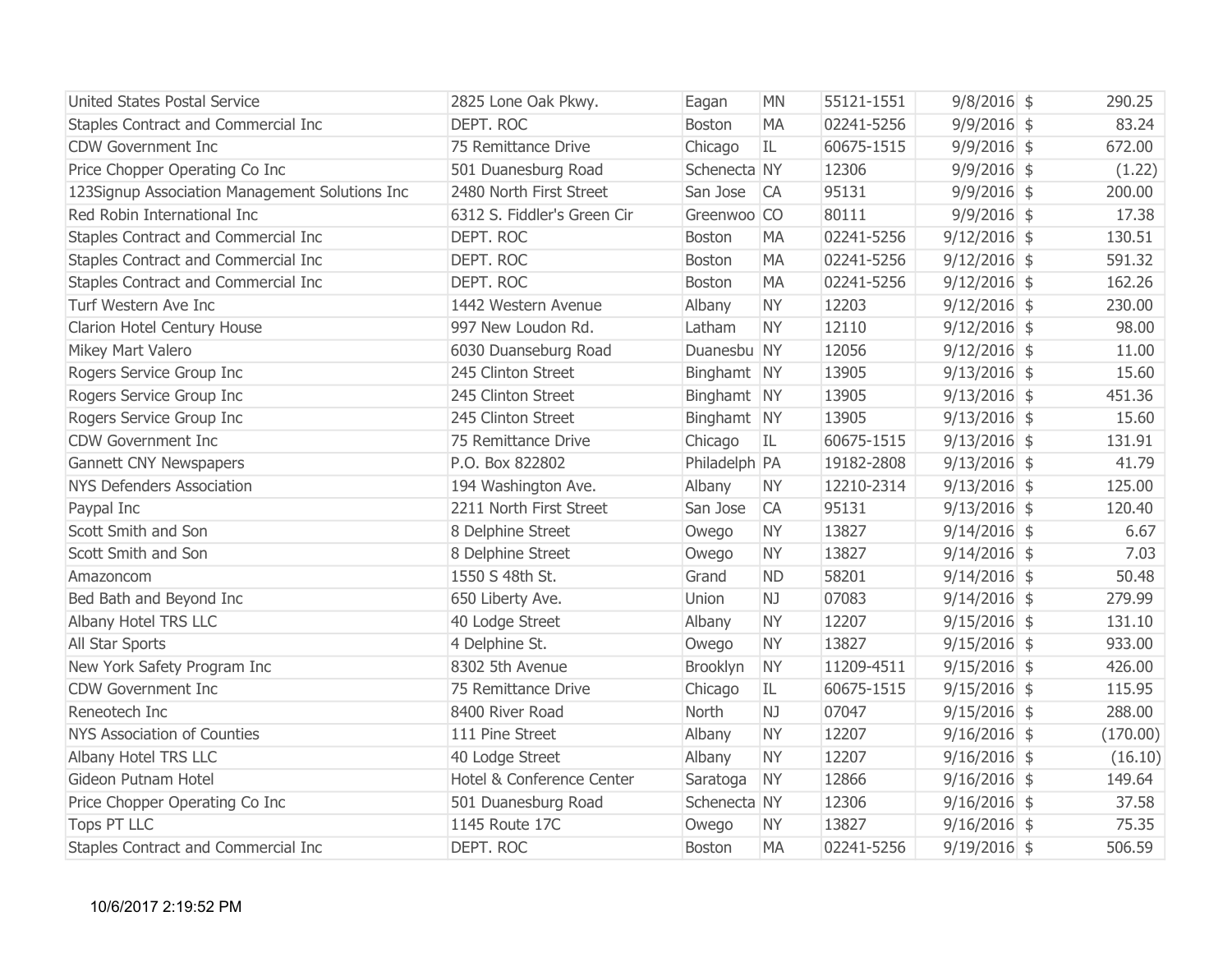| Staples Contract and Commercial Inc            | DEPT. ROC                 | <b>Boston</b> | <b>MA</b> | 02241-5256 | $9/19/2016$ \$ | 97.10   |
|------------------------------------------------|---------------------------|---------------|-----------|------------|----------------|---------|
| Albany Parking Authority                       | 25 Orange Street          | Albany        | <b>NY</b> | 12207      | $9/19/2016$ \$ | 9.00    |
| Amazoncom                                      | 1550 S 48th St.           | Grand         | <b>ND</b> | 58201      | $9/19/2016$ \$ | 162.21  |
| Hampton Inn                                    | 417 7th North Street      | Liverpool     | <b>NY</b> | 13088      | $9/19/2016$ \$ | 50.00   |
| Greyhound Lines Inc                            | 350 North St. Paul Street | <b>Dallas</b> | <b>TX</b> | 75201      | $9/19/2016$ \$ | 289.00  |
| Tops PT LLC                                    | 1145 Route 17C            | Owego         | <b>NY</b> | 13827      | $9/19/2016$ \$ | 34.99   |
| C T Hotels LLC                                 | 909 Linden Ave            | Rochester NY  |           | 14625      | $9/19/2016$ \$ | 648.42  |
| Amazoncom                                      | 1550 S 48th St.           | Grand         | <b>ND</b> | 58201      | $9/20/2016$ \$ | 162.78  |
| NMTC Inc                                       | 4403 Allen Road           | Stow          | OH        | 44224      | $9/20/2016$ \$ | (3.20)  |
| Staples Contract and Commercial Inc            | DEPT. ROC                 | <b>Boston</b> | <b>MA</b> | 02241-5256 | $9/21/2016$ \$ | 203.35  |
| <b>CDW Government Inc</b>                      | 75 Remittance Drive       | Chicago       | IL        | 60675-1515 | $9/21/2016$ \$ | 336.98  |
| Citrix Online LLC                              | 7414 Hollister Avenue     | Goleta        | CA        | 93117      | $9/21/2016$ \$ | 468.00  |
| Vistaprint NV                                  | Hudsonweg 8, 5928 LW      | Venlo         |           |            | $9/21/2016$ \$ | 81.94   |
| M and S Hotels LLC                             | 10111 Niagara Falls Blvd  | Niagara       | <b>NY</b> | 14305      | $9/21/2016$ \$ | 91.00   |
| Kuhlmann Enterprises Inc                       | 2102 West Quail Avenue    | Phoenix       | <b>AZ</b> | 85027      | $9/21/2016$ \$ | 127.95  |
| Concordia Supply Company Inc                   | 10299 Trademark Street    | Rancho        | <b>CA</b> | 91730      | $9/21/2016$ \$ | 54.89   |
| C T Hotels LLC                                 | 909 Linden Ave            | Rochester NY  |           | 14625      | $9/21/2016$ \$ | (42.42) |
| Staples Contract and Commercial Inc            | DEPT. ROC                 | <b>Boston</b> | <b>MA</b> | 02241-5256 | $9/22/2016$ \$ | 488.30  |
| Staples Contract and Commercial Inc            | DEPT. ROC                 | Boston        | <b>MA</b> | 02241-5256 | $9/22/2016$ \$ | 69.53   |
| Home Central                                   | 151 Central Avenue        | Owego         | <b>NY</b> | 13827      | $9/22/2016$ \$ | 4.99    |
| Amazoncom                                      | 1550 S 48th St.           | Grand         | <b>ND</b> | 58201      | $9/22/2016$ \$ | 130.71  |
| Premier Biotech Inc                            | P.O. Box 160              | Hopkins       | <b>MN</b> | 55343      | $9/22/2016$ \$ | 901.93  |
| Staples Contract and Commercial Inc            | DEPT. ROC                 | <b>Boston</b> | <b>MA</b> | 02241-5256 | $9/23/2016$ \$ | 617.00  |
| Staples Contract and Commercial Inc            | DEPT. ROC                 | <b>Boston</b> | <b>MA</b> | 02241-5256 | $9/23/2016$ \$ | 377.88  |
| Dental Hygienists Assoc of the State of NY Inc | PO Box 16041              | Albany        | <b>NY</b> | 12212      | $9/23/2016$ \$ | 225.00  |
| Paypal Inc                                     | 2211 North First Street   | San Jose      | <b>CA</b> | 95131      | $9/23/2016$ \$ | 50.00   |
| <b>Stamps</b>                                  | 1990 E. Grand Avenue      | E1            | <b>CA</b> | 90245      | $9/23/2016$ \$ | 15.99   |
| Dandy Mini Marts Inc                           | 101 N. Main Street        | Athens        | PA        | 18810      | $9/23/2016$ \$ | 23.00   |
| Staples Contract and Commercial Inc            | DEPT. ROC                 | <b>Boston</b> | <b>MA</b> | 02241-5256 | $9/26/2016$ \$ | 121.75  |
| Staples Contract and Commercial Inc            | DEPT. ROC                 | Boston        | <b>MA</b> | 02241-5256 | $9/26/2016$ \$ | 35.25   |
| Staples Contract and Commercial Inc            | DEPT. ROC                 | <b>Boston</b> | <b>MA</b> | 02241-5256 | $9/26/2016$ \$ | 257.25  |
| Bennedums Locksmiths Inc                       | 350 State St. at Eldredge | Binghamt NY   |           | 13901-2389 | $9/26/2016$ \$ | 156.61  |
| Turf Western Ave Inc                           | 1442 Western Avenue       | Albany        | <b>NY</b> | 12203      | $9/26/2016$ \$ | 230.00  |
| Hampton Inn                                    | 417 7th North Street      | Liverpool NY  |           | 13088      | $9/26/2016$ \$ | 200.00  |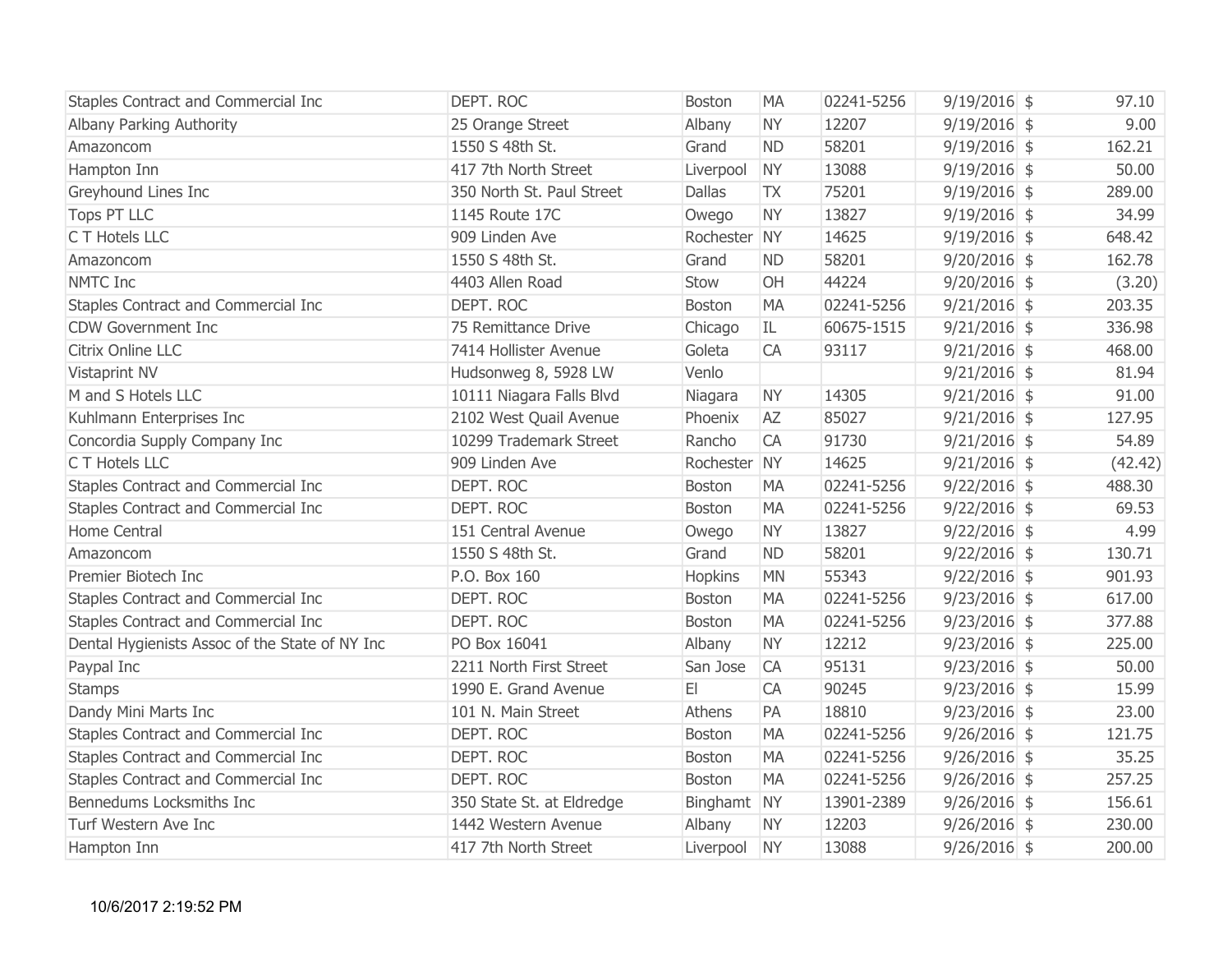| <b>NFNY Hotel Management LLC</b>    | 300 Third Street                 | Niagara       | <b>NY</b> | 14303      | $9/26/2016$ \$ | 481.00   |
|-------------------------------------|----------------------------------|---------------|-----------|------------|----------------|----------|
| <b>NFNY Hotel Management LLC</b>    | 300 Third Street                 | Niagara       | <b>NY</b> | 14303      | $9/26/2016$ \$ | 481.00   |
| Genesee Grande Hotel                | 505 East Fayette Street          | Syracuse      | <b>NY</b> | 13202      | $9/26/2016$ \$ | 300.00   |
| Staples Contract and Commercial Inc | DEPT. ROC                        | <b>Boston</b> | <b>MA</b> | 02241-5256 | $9/28/2016$ \$ | 69.58    |
| Unicorn Electronics Inc             | 1 Valley Plaza                   | Johnson       | <b>NY</b> | 13790-1056 | $9/28/2016$ \$ | 97.71    |
| Ewing Two Inc                       | 429 W Vernon Ave                 | Linwood       | NJ        | 08221      | $9/28/2016$ \$ | 3,975.00 |
| Staples Contract and Commercial Inc | DEPT. ROC                        | Boston        | <b>MA</b> | 02241-5256 | $9/29/2016$ \$ | 89.99    |
| <b>Cornell University</b>           | Div of Financial Affairs         | Ithaca        | <b>NY</b> | 14851-0022 | $9/29/2016$ \$ | 165.00   |
| Turf Western Ave Inc                | 1442 Western Avenue              | Albany        | <b>NY</b> | 12203      | $9/29/2016$ \$ | 57.50    |
| Radha Krishna Corp                  | 454 James Street                 | Syracuse      | <b>NY</b> | 13203      | $9/29/2016$ \$ | 80.00    |
| Northeast ARC Users Group           | 1 Mill Street                    | Burlington VT |           | 05401      | $9/29/2016$ \$ | 375.00   |
| Staples Contract and Commercial Inc | DEPT. ROC                        | Boston        | <b>MA</b> | 02241-5256 | $9/30/2016$ \$ | 518.63   |
| Staples Contract and Commercial Inc | DEPT. ROC                        | <b>Boston</b> | <b>MA</b> | 02241-5256 | $9/30/2016$ \$ | 112.70   |
| <b>US Postal Service</b>            | 6 Lake Street                    | Owego         | <b>NY</b> | 13827      | $9/30/2016$ \$ | 22.95    |
| Bennedums Locksmiths Inc            | 350 State St. at Eldredge        | Binghamt NY   |           | 13901-2389 | $9/30/2016$ \$ | 34.05    |
| Partners In Safety Inc              | 800 North Street                 | Middletow NY  |           | 10940      | $9/30/2016$ \$ | 133.00   |
| Time Warner Cable                   | P.O. Box 70872                   | Charlotte     | <b>NC</b> | 28272-0872 | $9/30/2016$ \$ | 40.74    |
| Scout Sea Crest Management LLC      | 350 Quaker Road                  | $\mathsf{N}$  | <b>MA</b> | 02556      | $9/30/2016$ \$ | 176.72   |
| Looseleaf Law Publications Inc      | Box 650042                       | Fresh         | <b>NY</b> | 11365      | $10/3/2016$ \$ | 186.50   |
| Canon USA Inc                       | C/O Canon Financial Services     | Chicago       | IL        | 60693-0149 | $10/3/2016$ \$ | 2,709.13 |
| Verizon Wireless                    | P.O. Box 408                     | <b>Newark</b> | <b>NJ</b> | 07101-0408 | $10/3/2016$ \$ | 2,797.55 |
| <b>TW Telecom</b>                   | P.O. Box 172567                  | Denver        | CO        | 80217-2567 | $10/3/2016$ \$ | 3,358.98 |
| Doubletree Hotel Syracuse           | 6301 Route 298                   | East          | <b>NY</b> | 13057      | $10/3/2016$ \$ | 100.00   |
| 205 Wolf Holdings LLC               | 205 Wolf Road                    | Albany        | <b>NY</b> | 12205      | $10/3/2016$ \$ | 230.00   |
| <b>Dunkin Donuts</b>                | 3000 Vestal Parkway East         | Vestal        | <b>NY</b> | 13850      | $10/3/2016$ \$ | 47.96    |
| All Star Sports                     | 4 Delphine St.                   | Owego         | <b>NY</b> | 13827      | $10/4/2016$ \$ | 30.00    |
| Verizon                             | <b>Exception Processing Unit</b> | Menands       | <b>NY</b> | 12204-0001 | $10/4/2016$ \$ | 587.99   |
| Unicorn Electronics Inc             | 1 Valley Plaza                   | Johnson       | <b>NY</b> | 13790-1056 | $10/4/2016$ \$ | 8.95     |
| Verizon                             | P.O. Box 4820                    | Trenton       | NJ        | 08650-4820 | $10/4/2016$ \$ | 1,240.39 |
| Matthew Bender and Company Inc      | 9443 Springboro Pike             | Miamisbur OH  |           | 45342-4425 | $10/5/2016$ \$ | 1,087.36 |
| Staples Contract and Commercial Inc | DEPT. ROC                        | Boston        | <b>MA</b> | 02241-5256 | $10/5/2016$ \$ | 79.99    |
| Scott Smith and Son                 | 8 Delphine Street                | Owego         | <b>NY</b> | 13827      | $10/5/2016$ \$ | 84.07    |
| Lowes                               | P.O. Box 530954                  | Atlanta       | GA        | 30353-0954 | $10/5/2016$ \$ | 798.31   |
| Paypal Inc                          | 2211 North First Street          | San Jose      | <b>CA</b> | 95131      | $10/5/2016$ \$ | 30.00    |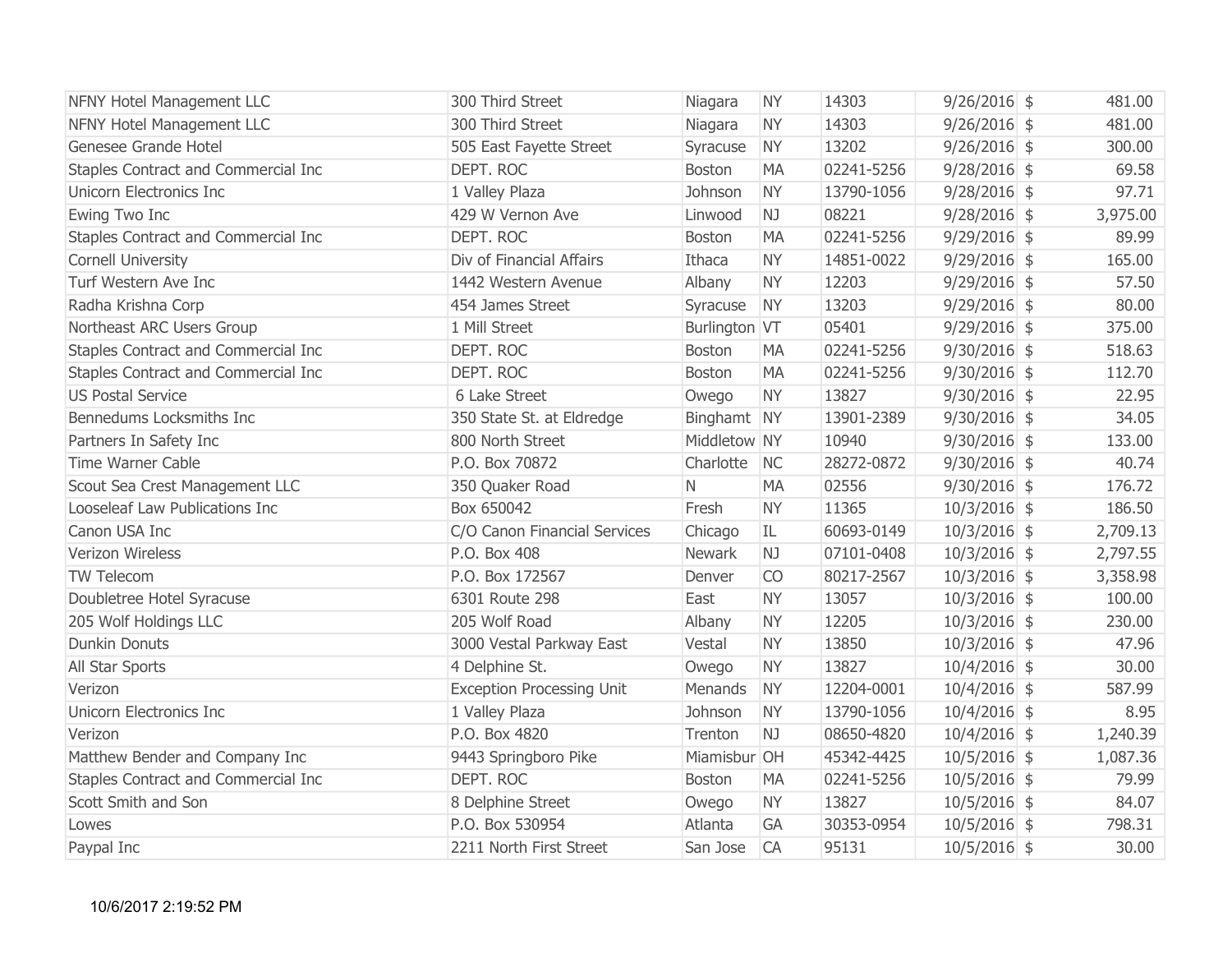| <b>NMTC</b> Inc                     | 4403 Allen Road              | Stow          | OH        | 44224      | $10/5/2016$ \$  | 43.20    |      |
|-------------------------------------|------------------------------|---------------|-----------|------------|-----------------|----------|------|
| Fuddy Duddy's                       | 27 Lake Street               | Owego         | <b>NY</b> | 13827      | $10/5/2016$ \$  | 40.00    |      |
| Staples Contract and Commercial Inc | DEPT. ROC                    | Boston        | <b>MA</b> | 02241-5256 | $10/6/2016$ \$  |          | 9.02 |
| Williams Business Machines LLC      | 135 Ridge Road               | Vestal        | <b>NY</b> | 13850      | $10/6/2016$ \$  | 164.00   |      |
| <b>NPELRA</b>                       | 1012 South Coast Highway     | Oceanside CA  |           | 92054      | $10/6/2016$ \$  | 215.00   |      |
| Family Dollar Inc                   | P.O. Box 1017                | Charlotte     | <b>NC</b> | 28201-1017 | $10/6/2016$ \$  | 63.90    |      |
| <b>NMTC</b> Inc                     | 4403 Allen Road              | Stow          | OH        | 44224      | $10/6/2016$ \$  | 21.60    |      |
| Staples Contract and Commercial Inc | DEPT. ROC                    | <b>Boston</b> | <b>MA</b> | 02241-5256 | $10/7/2016$ \$  | 270.40   |      |
| Staples Contract and Commercial Inc | DEPT. ROC                    | Boston        | <b>MA</b> | 02241-5256 | $10/7/2016$ \$  | 625.66   |      |
| Staples Contract and Commercial Inc | DEPT. ROC                    | <b>Boston</b> | <b>MA</b> | 02241-5256 | $10/7/2016$ \$  | (203.35) |      |
| Scott Smith and Son                 | 8 Delphine Street            | Owego         | <b>NY</b> | 13827      | $10/7/2016$ \$  |          | 3.77 |
| Turf Western Ave Inc                | 1442 Western Avenue          | Albany        | <b>NY</b> | 12203      | $10/7/2016$ \$  | 345.00   |      |
| Canon USA Inc                       | C/O Canon Financial Services | Chicago       | IL        | 60693-0149 | $10/7/2016$ \$  | (183.00) |      |
| <b>CDW Government Inc</b>           | 75 Remittance Drive          | Chicago       | IL        | 60675-1515 | $10/7/2016$ \$  | 42.96    |      |
| Staples Contract and Commercial Inc | DEPT. ROC                    | <b>Boston</b> | <b>MA</b> | 02241-5256 | $10/10/2016$ \$ | 29.93    |      |
| Scott Smith and Son                 | 8 Delphine Street            | Owego         | <b>NY</b> | 13827      | $10/10/2016$ \$ | 11.70    |      |
| NYS Office of General Services      | Attn Cashier                 | Albany        | <b>NY</b> | 12220-0117 | $10/10/2016$ \$ | 375.00   |      |
| Rogers Service Group Inc            | 245 Clinton Street           | Binghamt NY   |           | 13905      | $10/10/2016$ \$ | 15.60    |      |
| Rogers Service Group Inc            | 245 Clinton Street           | Binghamt NY   |           | 13905      | $10/10/2016$ \$ | 466.96   |      |
| Rogers Service Group Inc            | 245 Clinton Street           | Binghamt NY   |           | 13905      | $10/10/2016$ \$ | 15.60    |      |
| Rogers Service Group Inc            | 245 Clinton Street           | Binghamt NY   |           | 13905      | $10/10/2016$ \$ | 15.60    |      |
| <b>CDW Government Inc</b>           | 75 Remittance Drive          | Chicago       | IL        | 60675-1515 | $10/10/2016$ \$ | 98.62    |      |
| Clarion Hotel Century House         | 997 New Loudon Rd.           | Latham        | <b>NY</b> | 12110      | $10/10/2016$ \$ | 115.00   |      |
| Canandaigua Lodging Group Llc       | 382 E 2nd Street             | Corning       | <b>NY</b> | 14830      | $10/10/2016$ \$ | 182.00   |      |
| Genesee Grande Hotel                | 1060 E Genesee Street        | Syracuse      | <b>NY</b> | 13210      | $10/11/2016$ \$ | (150.00) |      |
| James Ross                          | 1551 Upper North Ave.        | Owego         | <b>NY</b> | 13827      | $10/12/2016$ \$ | 28.68    |      |
| Staples Contract and Commercial Inc | DEPT, ROC                    | <b>Boston</b> | <b>MA</b> | 02241-5256 | $10/13/2016$ \$ | 42.98    |      |
| <b>CDW Government Inc</b>           | 75 Remittance Drive          | Chicago       | IL        | 60675-1515 | $10/13/2016$ \$ | 127.80   |      |
| Eventbrite Inc                      | 651 Brannan Street           | San           | CA        | 94107      | $10/13/2016$ \$ | 40.00    |      |
| Paypal Inc                          | 2211 North First Street      | San Jose      | <b>CA</b> | 95131      | $10/13/2016$ \$ | 71.95    |      |
| United Health Services Inc          | P.O. Box 5214                | Binghamt NY   |           | 13902      | $10/14/2016$ \$ | 670.52   |      |
| Bennedums Locksmiths Inc            | 350 State St. at Eldredge    | Binghamt NY   |           | 13901-2389 | $10/14/2016$ \$ | 18.90    |      |
| All Star Sports                     | 4 Delphine St.               | Owego         | <b>NY</b> | 13827      | $10/14/2016$ \$ | 28.00    |      |
| Michaels Stores Inc                 | 2317 Vestal Parkway East     | Vestal        | <b>NY</b> | 13850      | $10/14/2016$ \$ | 185.93   |      |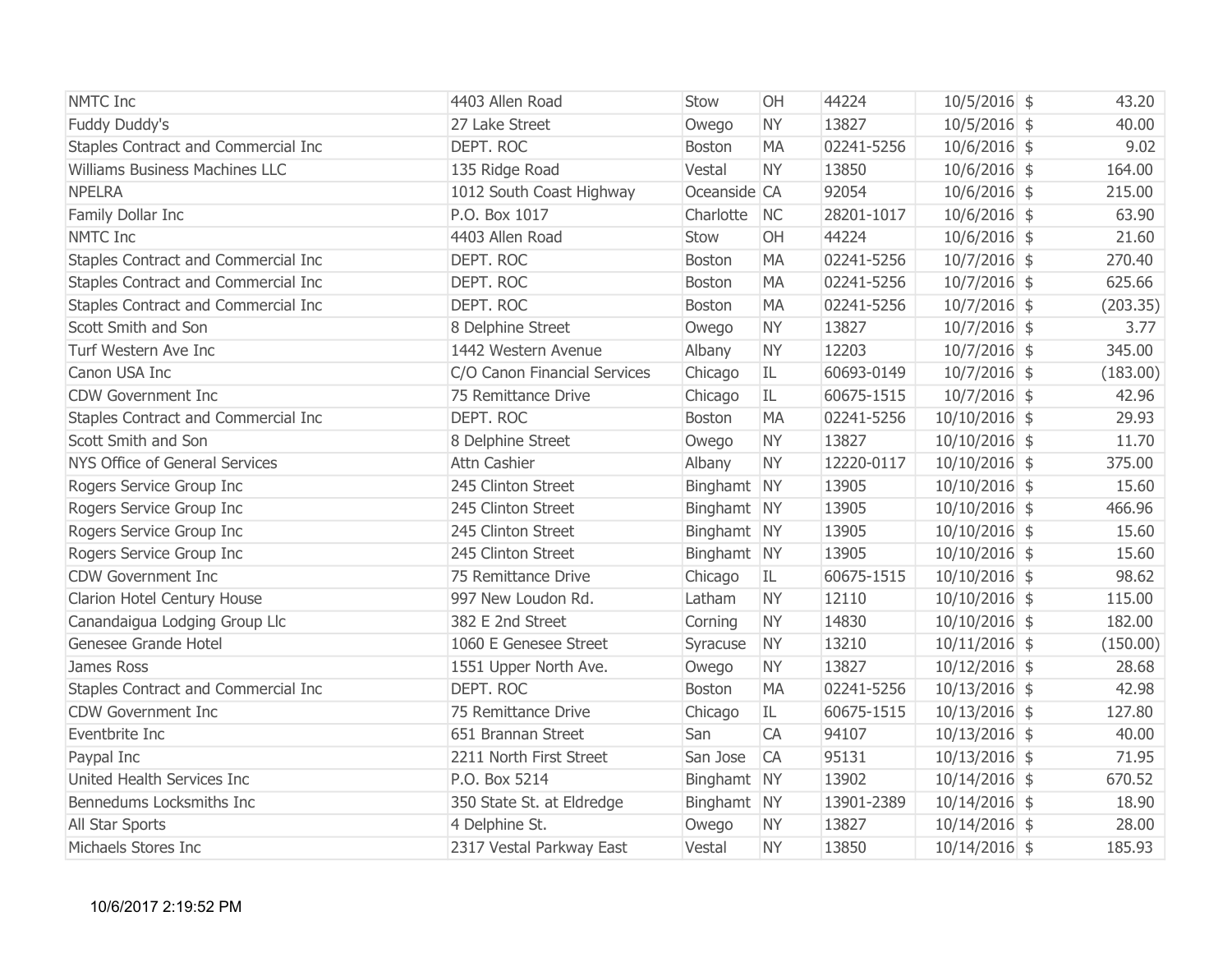| Staples Contract and Commercial Inc | DEPT. ROC                   | <b>Boston</b>    | <b>MA</b> | 02241-5256 | $10/17/2016$ \$ | 246.18   |
|-------------------------------------|-----------------------------|------------------|-----------|------------|-----------------|----------|
| Staples Contract and Commercial Inc | DEPT. ROC                   | Boston           | <b>MA</b> | 02241-5256 | $10/17/2016$ \$ | 1,082.11 |
| Staples Contract and Commercial Inc | DEPT. ROC                   | <b>Boston</b>    | <b>MA</b> | 02241-5256 | $10/17/2016$ \$ | 27.00    |
| New York Safety Program Inc         | 8302 5th Avenue             | Brooklyn         | <b>NY</b> | 11209-4511 | $10/17/2016$ \$ | 406.00   |
| Amazoncom                           | 1550 S 48th St.             | Grand            | <b>ND</b> | 58201      | $10/17/2016$ \$ | 69.91    |
| Hampton Inn                         | 417 7th North Street        | Liverpool        | <b>NY</b> | 13088      | $10/17/2016$ \$ | 204.00   |
| James Ross                          | 1551 Upper North Ave.       | Owego            | <b>NY</b> | 13827      | $10/17/2016$ \$ | 19.53    |
| AFP 107 Corp                        | 40 Lodge Street             | Albany           | <b>NY</b> | 12207      | $10/17/2016$ \$ | 131.00   |
| Sample Media Group LLC              | 201 N. Lehigh Ave.          | Sayre            | PA        | 18840      | $10/18/2016$ \$ | 16.60    |
| <b>NYS Bar Association</b>          | One Elk Street              | Albany           | <b>NY</b> | 12207      | $10/18/2016$ \$ | 275.00   |
| <b>CDW Government Inc</b>           | 75 Remittance Drive         | Chicago          | IL        | 60675-1515 | $10/18/2016$ \$ | 137.04   |
| Home Central                        | 151 Central Avenue          | Owego            | <b>NY</b> | 13827      | $10/19/2016$ \$ | 3.59     |
| Lisann Party Corp                   | 2024 West Henrietta Rd      | Rochester NY     |           | 14623      | $10/19/2016$ \$ | 60.33    |
| Staples Contract and Commercial Inc | DEPT. ROC                   | Boston           | <b>MA</b> | 02241-5256 | $10/20/2016$ \$ | 186.88   |
| Staples Contract and Commercial Inc | DEPT. ROC                   | Boston           | <b>MA</b> | 02241-5256 | $10/20/2016$ \$ | 392.43   |
| NYS Office of General Services      | Attn Cashier                | Albany           | <b>NY</b> | 12220-0117 | $10/20/2016$ \$ | 287.00   |
| Broome Co Bar Association           | 53 Chenango Street          | Binghamt NY      |           | 13901      | $10/20/2016$ \$ | 155.00   |
| Home Depot                          | P.O. Box 9055               | Des              | IA        | 50368-9055 | $10/20/2016$ \$ | 1,106.96 |
| James Ross                          | 1551 Upper North Ave.       | Owego            | <b>NY</b> | 13827      | $10/20/2016$ \$ | 33.50    |
| Staples Contract and Commercial Inc | DEPT. ROC                   | Boston           | <b>MA</b> | 02241-5256 | $10/21/2016$ \$ | 111.11   |
| Staples Contract and Commercial Inc | DEPT. ROC                   | Boston           | <b>MA</b> | 02241-5256 | $10/21/2016$ \$ | 231.28   |
| Staples Contract and Commercial Inc | DEPT. ROC                   | <b>Boston</b>    | <b>MA</b> | 02241-5256 | $10/21/2016$ \$ | 20.22    |
| NYS Office of General Services      | Attn Cashier                | Albany           | <b>NY</b> | 12220-0117 | $10/21/2016$ \$ | 375.00   |
| MorphoTrust USA LLC                 | 296 Concord Road, Suite 300 | <b>Billerica</b> | <b>MA</b> | 01821      | $10/21/2016$ \$ | 87.25    |
| Price Chopper Operating Co Inc      | 501 Duanesburg Road         | Schenecta NY     |           | 12306      | $10/21/2016$ \$ | 35.25    |
| Clarion Hotel Century House         | 997 New Loudon Rd.          | Latham           | <b>NY</b> | 12110      | $10/21/2016$ \$ | 98.00    |
| Comfort Inn North Syracuse          | 6701 Buckley Road           | North            | <b>NY</b> | 13212      | $10/21/2016$ \$ | 230.52   |
| Owego Pharmacy Inc                  | 1135 State Route 17C        | Owego            | <b>NY</b> | 13827      | $10/21/2016$ \$ | 668.85   |
| Scout Sea Crest Management LLC      | 350 Quaker Road             | $\mathsf{N}$     | <b>MA</b> | 02556      | $10/21/2016$ \$ | 353.44   |
| Auburn Community Hotel LP           | 74 State Street             | Auburn           | <b>NY</b> | 13021      | $10/21/2016$ \$ | 178.00   |
| Staples Contract and Commercial Inc | DEPT. ROC                   | Boston           | <b>MA</b> | 02241-5256 | $10/24/2016$ \$ | 104.37   |
| Staples Contract and Commercial Inc | DEPT. ROC                   | Boston           | <b>MA</b> | 02241-5256 | $10/24/2016$ \$ | 385.26   |
| Staples Contract and Commercial Inc | DEPT. ROC                   | Boston           | <b>MA</b> | 02241-5256 | $10/24/2016$ \$ | 272.28   |
| Lowes                               | P.O. Box 530954             | Atlanta          | GA        | 30353-0954 | $10/24/2016$ \$ | 1,535.05 |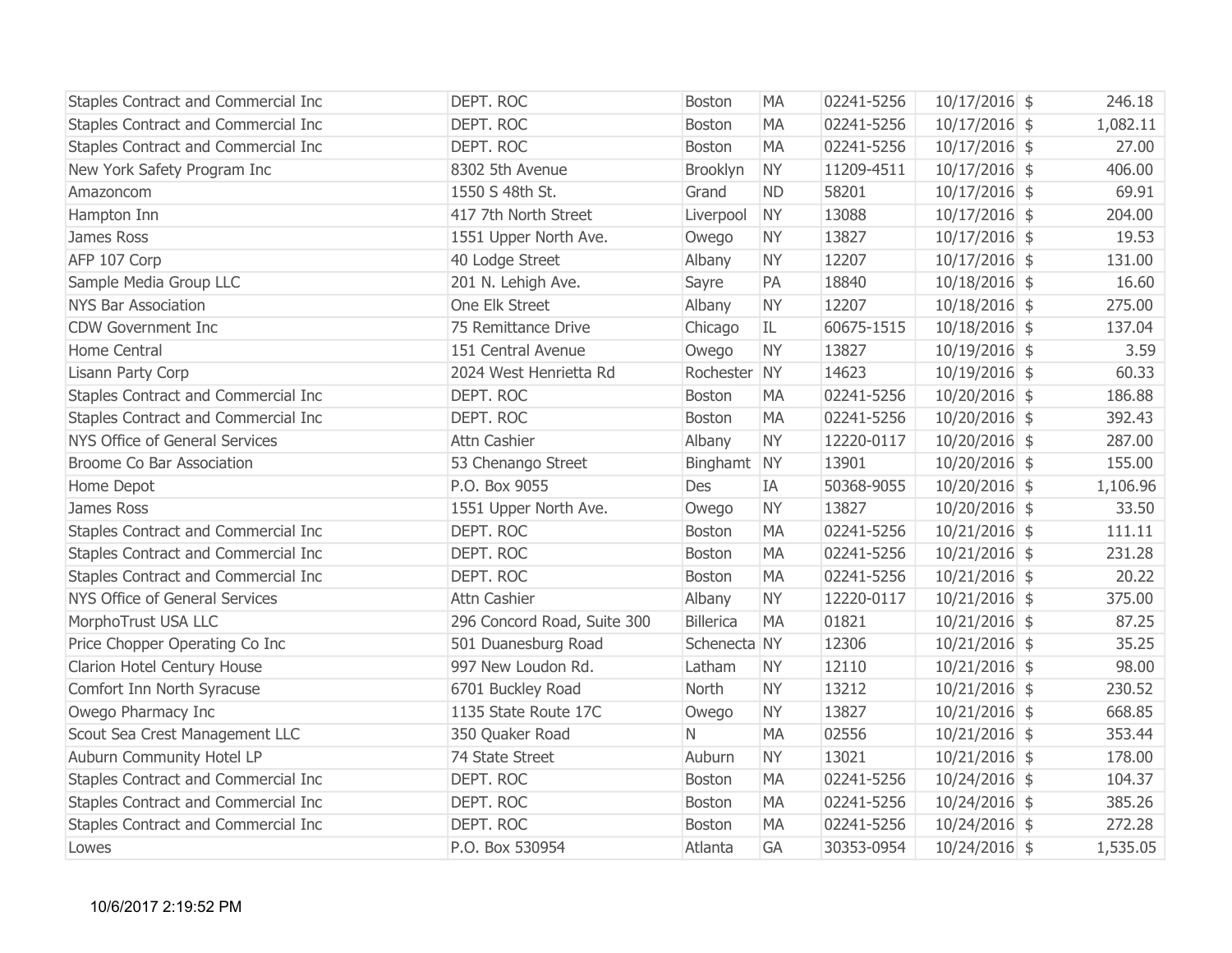| Valu Home Centers Inc                 | 45 S. Rossler Ave.           | <b>Buffalo</b> | <b>NY</b> | 14206-3417 | $10/24/2016$ \$ | 9.99     |
|---------------------------------------|------------------------------|----------------|-----------|------------|-----------------|----------|
| Turf Western Ave Inc                  | 1442 Western Avenue          | Albany         | <b>NY</b> | 12203      | 10/24/2016 \$   | 345.00   |
| Price Chopper Operating Co Inc        | 501 Duanesburg Road          | Schenecta NY   |           | 12306      | 10/24/2016 \$   | 192.55   |
| Comfort Inn North Syracuse            | 6701 Buckley Road            | North          | <b>NY</b> | 13212      | $10/24/2016$ \$ | 26.79    |
| Richfield Syracuse Hotel Partners LLC | 701 East Genesee Street      | Syracuse       | <b>NY</b> | 13210      | $10/24/2016$ \$ | 163.50   |
| Mid State Development Corp            | P.O. Box 860                 | Vernon         | <b>NY</b> | 13476      | 10/24/2016 \$   | 158.00   |
| National Government Services Inc      | 8115 Knue Road               | Indianapol IN  |           | 46250      | 10/24/2016 \$   | 554.00   |
| <b>Stamps</b>                         | 1990 E. Grand Avenue         | E1             | <b>CA</b> | 90245      | $10/24/2016$ \$ | 15.99    |
| Subway RLW Inc                        | 588 Jones Road               | Vestal         | <b>NY</b> | 13850      | $10/24/2016$ \$ | 91.15    |
| <b>US Postal Service</b>              | 6 Lake Street                | Owego          | <b>NY</b> | 13827      | $10/25/2016$ \$ | 6.47     |
| Canon USA Inc                         | C/O Canon Financial Services | Chicago        | IL        | 60693-0149 | 10/25/2016 \$   | 3,259.63 |
| TW Telecom                            | P.O. Box 172567              | Denver         | <b>CO</b> | 80217-2567 | $10/25/2016$ \$ | 6,433.55 |
| Staples Contract and Commercial Inc   | DEPT. ROC                    | Boston         | <b>MA</b> | 02241-5256 | $10/26/2016$ \$ | 117.98   |
| Staples Contract and Commercial Inc   | DEPT. ROC                    | <b>Boston</b>  | <b>MA</b> | 02241-5256 | $10/26/2016$ \$ | 45.40    |
| Verizon Wireless                      | P.O. Box 408                 | <b>Newark</b>  | NJ        | 07101-0408 | $10/26/2016$ \$ | 2,879.92 |
| Verizon                               | P.O. Box 4820                | Trenton        | NJ        | 08650-4820 | 10/26/2016 \$   | 1,066.54 |
| Channing Bete Company Inc             | P.O. Box 3538                | South          | <b>MA</b> | 01373-3538 | $10/26/2016$ \$ | 29.20    |
| Institute For Brain Potential         | 782 Vista Grande Avenue      | Los Altos      | <b>CA</b> | 94924      | $10/26/2016$ \$ | 75.00    |
| <b>NMTC Inc</b>                       | 4403 Allen Road              | Stow           | OH        | 44224      | $10/26/2016$ \$ | (4.80)   |
| Staples Contract and Commercial Inc   | DEPT. ROC                    | <b>Boston</b>  | <b>MA</b> | 02241-5256 | $10/27/2016$ \$ | 24.84    |
| Staples Contract and Commercial Inc   | DEPT. ROC                    | Boston         | <b>MA</b> | 02241-5256 | $10/27/2016$ \$ | 4.49     |
| United Health Services Inc            | P.O. Box 5214                | Binghamt NY    |           | 13902      | $10/27/2016$ \$ | 471.40   |
| Bennedums Locksmiths Inc              | 350 State St. at Eldredge    | Binghamt NY    |           | 13901-2389 | $10/27/2016$ \$ | 15.20    |
| Lowes                                 | P.O. Box 530954              | Atlanta        | GA        | 30353-0954 | $10/27/2016$ \$ | 368.98   |
| <b>CDW Government Inc</b>             | 75 Remittance Drive          | Chicago        | IL        | 60675-1515 | $10/27/2016$ \$ | 7,456.41 |
| Harbor Freight Tools USA Inc          | 26541 Agoura Road            | Calabasas CA   |           | 91302      | $10/27/2016$ \$ | 257.96   |
| Inn On The Lake                       | 770 South Main Street        | Canandaig NY   |           | 14424      | 10/28/2016 \$   | 356.00   |
| Sentinel Offender Services LLC        | 201 Technology Drive         | Irvine         | CA        | 92618-2424 | $10/28/2016$ \$ | 800.00   |
| Grimaldis Luna Park                   | 6430 Yorktown Circle         | East           | <b>NY</b> | 13205      | $10/28/2016$ \$ | 35.03    |
| <b>Evolution Consulting LLC</b>       | 49 Court Street              | Binghamt NY    |           | 13901      | $10/28/2016$ \$ | 87.25    |
| Rivers Edge Owego LLC                 | 1100 State Route 17C         | Owego          | <b>NY</b> | 13827      | 10/28/2016 \$   | 699.30   |
| Staples Contract and Commercial Inc   | DEPT. ROC                    | <b>Boston</b>  | <b>MA</b> | 02241-5256 | $10/31/2016$ \$ | 152.01   |
| Staples Contract and Commercial Inc   | DEPT. ROC                    | <b>Boston</b>  | <b>MA</b> | 02241-5256 | $10/31/2016$ \$ | 773.68   |
| Genesee Grande Hotel                  | 1060 E Genesee Street        | Syracuse       | <b>NY</b> | 13210      | $10/31/2016$ \$ | 659.86   |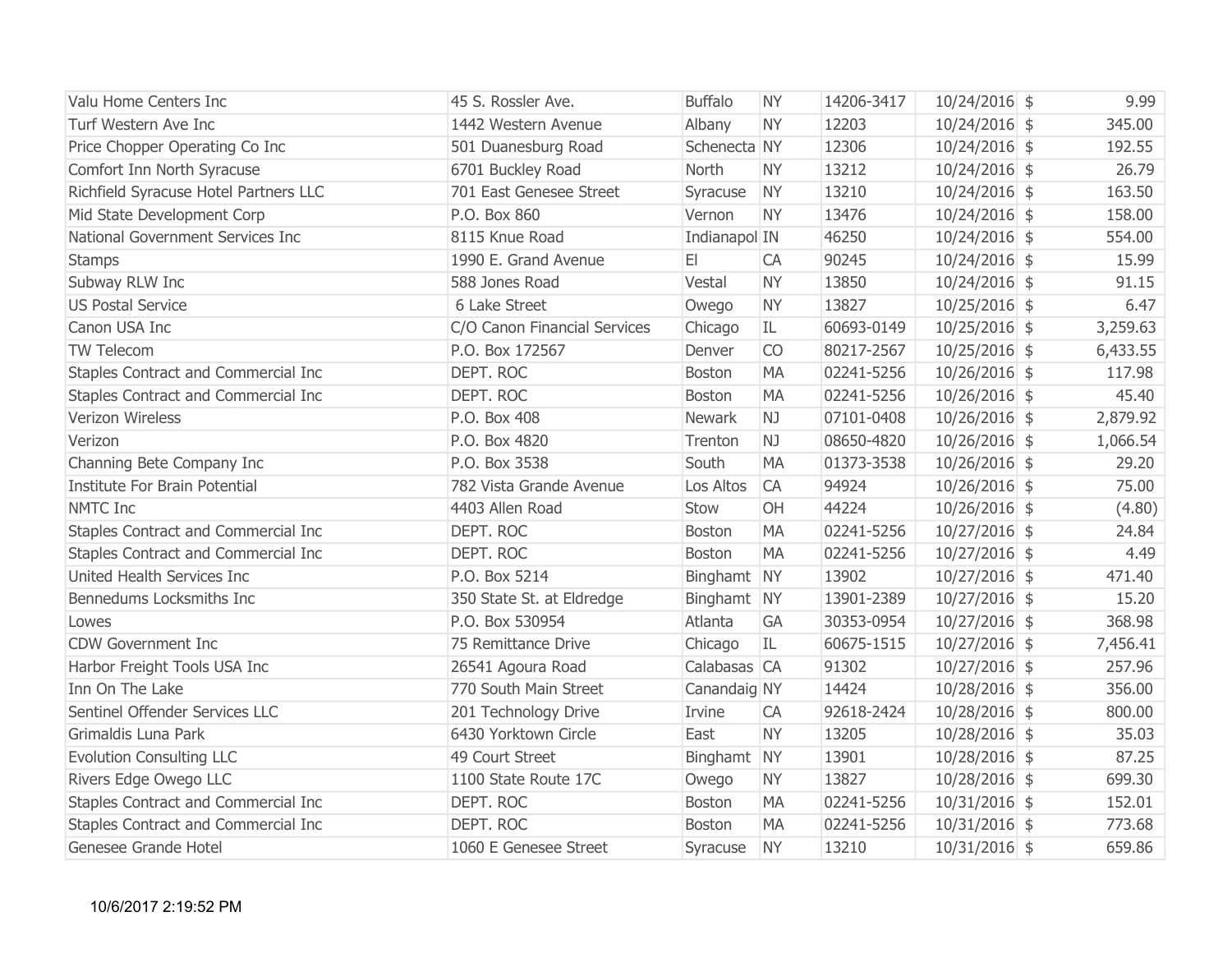| <b>Time Warner Cable</b>                     | P.O. Box 70872            | Charlotte     | NC        | 28272-0872 | $10/31/2016$ \$ | 40.43    |
|----------------------------------------------|---------------------------|---------------|-----------|------------|-----------------|----------|
| Deluxe Business Checks and Solutions         | P.O. Box 742572           | Cincinnati OH |           | 45274-2572 | $10/31/2016$ \$ | 166.66   |
| John Pidcoe                                  | 173 Front Street          | Owego         | <b>NY</b> | 13827      | $10/31/2016$ \$ | 348.00   |
| Premier Biotech Inc                          | P.O. Box 160              | Hopkins       | <b>MN</b> | 55343      | $10/31/2016$ \$ | 901.93   |
| <b>Tramz Hotels</b>                          | 776 Mountain Boulevard    | Watchung NJ   |           | 07069      | $10/31/2016$ \$ | 75.00    |
| True North Albany Extended Stay LLC          | 22 Holland Ave            | Albany        | <b>NY</b> | 12209      | $10/31/2016$ \$ | 696.00   |
| <b>CDW Government Inc</b>                    | 75 Remittance Drive       | Chicago       | IL.       | 60675-1515 | $11/1/2016$ \$  | 74.20    |
| <b>NYS DMV</b>                               | 6 Empire State Plaza      | Albany        | <b>NY</b> | 12228      | $11/1/2016$ \$  | 10.00    |
| Staples Contract and Commercial Inc          | DEPT. ROC                 | <b>Boston</b> | MA        | 02241-5256 | $11/2/2016$ \$  | 344.90   |
| <b>US Postal Service</b>                     | 6 Lake Street             | Owego         | <b>NY</b> | 13827      | $11/2/2016$ \$  | 8.40     |
| All Star Sports                              | 4 Delphine St.            | Owego         | <b>NY</b> | 13827      | $11/2/2016$ \$  | 56.00    |
| Genesee Grande Hotel                         | 1060 E Genesee Street     | Syracuse      | <b>NY</b> | 13210      | $11/2/2016$ \$  | 65.00    |
| Staples Contract and Commercial Inc          | DEPT. ROC                 | <b>Boston</b> | <b>MA</b> | 02241-5256 | $11/3/2016$ \$  | 120.90   |
| Scott Smith and Son                          | 8 Delphine Street         | Owego         | <b>NY</b> | 13827      | $11/3/2016$ \$  | 112.72   |
| Amazoncom                                    | 1550 S 48th St.           | Grand         | <b>ND</b> | 58201      | $11/3/2016$ \$  | 725.06   |
| Comfort Inn North Syracuse                   | 6701 Buckley Road         | North         | <b>NY</b> | 13212      | $11/3/2016$ \$  | 265.52   |
| Greyhound Lines Inc                          | 350 North St. Paul Street | <b>Dallas</b> | <b>TX</b> | 75201      | $11/3/2016$ \$  | 80.00    |
| Fuddy Duddy's                                | 27 Lake Street            | Owego         | <b>NY</b> | 13827      | $11/3/2016$ \$  | 40.00    |
| Staples Contract and Commercial Inc          | DEPT. ROC                 | <b>Boston</b> | <b>MA</b> | 02241-5256 | $11/4/2016$ \$  | 83.42    |
| Staples Contract and Commercial Inc          | DEPT. ROC                 | <b>Boston</b> | <b>MA</b> | 02241-5256 | $11/4/2016$ \$  | 32.58    |
| <b>US Postal Service</b>                     | 6 Lake Street             | Owego         | <b>NY</b> | 13827      | $11/4/2016$ \$  | 6.47     |
| Wal Mart Stores Inc                          | 2405 Vestal Parkway E     | Vestal        | <b>NY</b> | 13850      | $11/4/2016$ \$  | 445.42   |
| NYS Floodplain and Stormwater Managers Assoc | P.O. Box 1673             | Albany        | <b>NY</b> | 12201-1673 | $11/4/2016$ \$  | 30.00    |
| Paypal Inc                                   | 2211 North First Street   | San Jose      | <b>CA</b> | 95131      | $11/4/2016$ \$  | 30.00    |
| NMTC Inc                                     | 4403 Allen Road           | Stow          | <b>OH</b> | 44224      | $11/4/2016$ \$  | 20.00    |
| Cynthia Marie Jones                          | 71 Virginia Ave           | Johnson       | <b>NY</b> | 13790      | $11/4/2016$ \$  | 20.50    |
| Town Tavern LLC                              | PO Box 83                 | Erin          | <b>NY</b> | 14838      | $11/4/2016$ \$  | 26.60    |
| Matthew Bender and Company Inc               | 9443 Springboro Pike      | Miamisbur OH  |           | 45342-4425 | $11/7/2016$ \$  | 1,087.36 |
| Staples Contract and Commercial Inc          | DEPT. ROC                 | Boston        | <b>MA</b> | 02241-5256 | $11/7/2016$ \$  | (116.72) |
| Staples Contract and Commercial Inc          | DEPT. ROC                 | <b>Boston</b> | MA        | 02241-5256 | $11/7/2016$ \$  | 62.36    |
| John D Hitchings                             | 88 North Avenue           | Owego         | <b>NY</b> | 13827      | $11/7/2016$ \$  | 5.79     |
| All Star Sports                              | 4 Delphine St.            | Owego         | <b>NY</b> | 13827      | $11/7/2016$ \$  | 30.00    |
| Olums                                        | 3701 Vestal Parkway East  | Vestal        | <b>NY</b> | 13850      | $11/7/2016$ \$  | 359.98   |
| Turf Western Ave Inc                         | 1442 Western Avenue       | Albany        | <b>NY</b> | 12203      | $11/7/2016$ \$  | 57.50    |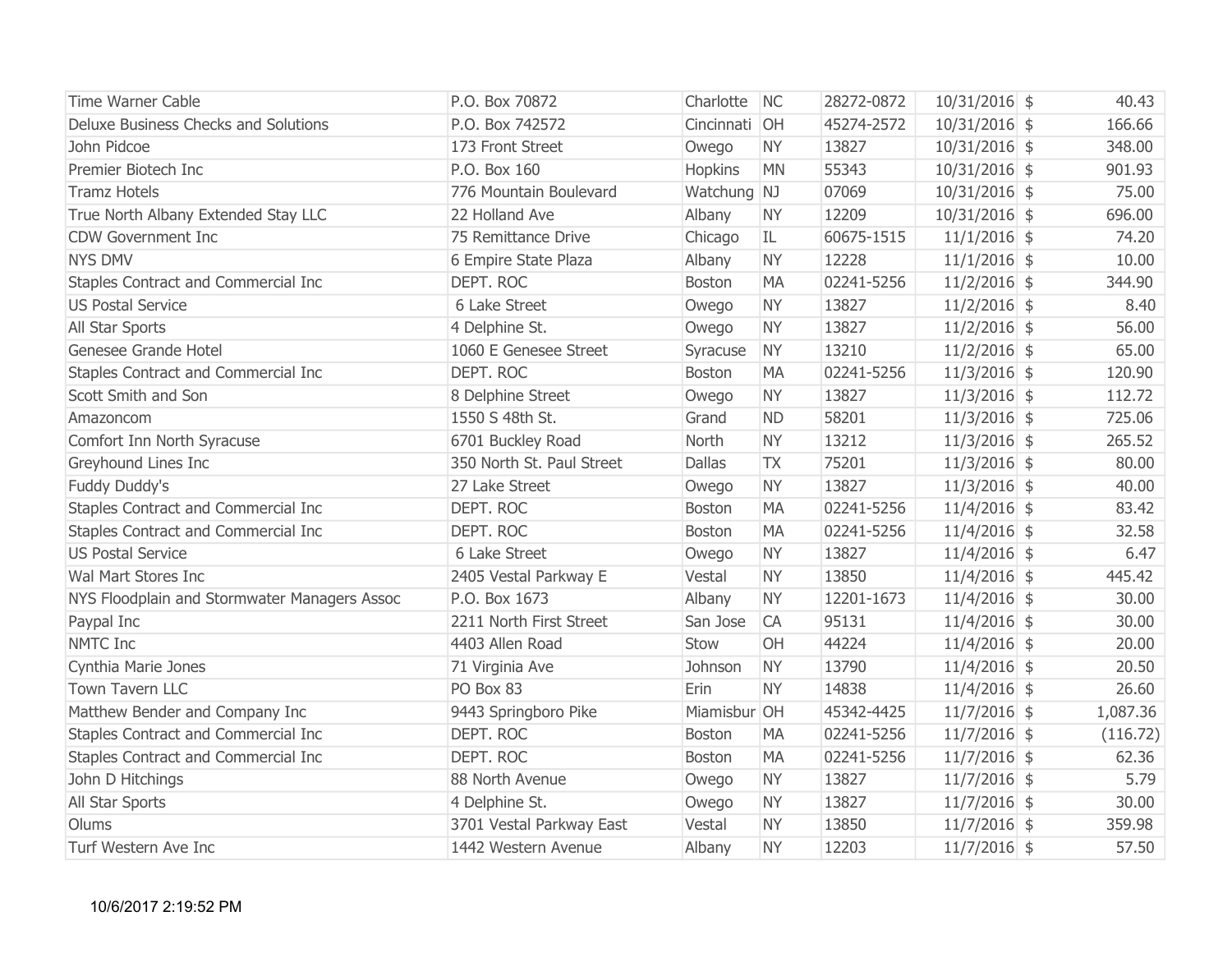| Hampton Inn                         | 417 7th North Street  | Liverpool     | <b>NY</b> | 13088      | $11/7/2016$ \$  | (101.00) |
|-------------------------------------|-----------------------|---------------|-----------|------------|-----------------|----------|
| Clarion Hotel Century House         | 997 New Loudon Rd.    | Latham        | <b>NY</b> | 12110      | $11/7/2016$ \$  | 98.00    |
| James Ross                          | 1551 Upper North Ave. | Owego         | <b>NY</b> | 13827      | $11/7/2016$ \$  | 17.10    |
| Springhill Suites By Marriott       | 8 California Avenue   | Colonie       | <b>NY</b> | 12205      | $11/7/2016$ \$  | 115.00   |
| <b>NMTC</b> Inc                     | 4403 Allen Road       | Stow          | OH        | 44224      | $11/7/2016$ \$  | 20.00    |
| <b>Garrett Electronics Inc</b>      | 1881 W. State Street  | Garland       | <b>TX</b> | 75042      | $11/7/2016$ \$  | 245.00   |
| Rogers Service Group Inc            | 245 Clinton Street    | Binghamt NY   |           | 13905      | $11/8/2016$ \$  | 15.60    |
| Rogers Service Group Inc            | 245 Clinton Street    | Binghamt NY   |           | 13905      | $11/8/2016$ \$  | 466.96   |
| Rogers Service Group Inc            | 245 Clinton Street    | Binghamt NY   |           | 13905      | $11/8/2016$ \$  | 15.60    |
| <b>CVS Pharmacy</b>                 | 39 Park Street        | Owego         | <b>NY</b> | 13827      | $11/8/2016$ \$  | 10.53    |
| <b>CCE of Tompkins County</b>       | 615 Willow Ave.       | Ithaca        | <b>NY</b> | 14850      | $11/8/2016$ \$  | 150.00   |
| Genesee Grande Hotel                | 1060 E Genesee Street | Syracuse      | <b>NY</b> | 13210      | $11/9/2016$ \$  | (65.00)  |
| Staples Contract and Commercial Inc | DEPT. ROC             | <b>Boston</b> | <b>MA</b> | 02241-5256 | $11/10/2016$ \$ | 305.91   |
| Staples Contract and Commercial Inc | DEPT. ROC             | Boston        | <b>MA</b> | 02241-5256 | $11/10/2016$ \$ | 89.09    |
| Staples Contract and Commercial Inc | DEPT. ROC             | Boston        | <b>MA</b> | 02241-5256 | $11/10/2016$ \$ | 49.33    |
| Staples Contract and Commercial Inc | DEPT. ROC             | <b>Boston</b> | <b>MA</b> | 02241-5256 | $11/11/2016$ \$ | 734.98   |
| Scott Smith and Son                 | 8 Delphine Street     | Owego         | <b>NY</b> | 13827      | $11/11/2016$ \$ | 18.36    |
| Scott Smith and Son                 | 8 Delphine Street     | Owego         | <b>NY</b> | 13827      | $11/11/2016$ \$ | 63.99    |
| Staples Contract and Commercial Inc | DEPT. ROC             | <b>Boston</b> | MA        | 02241-5256 | $11/14/2016$ \$ | 89.31    |
| <b>ACCO Brands Corporation</b>      | 101 Oneil Road        | Sidney        | <b>NY</b> | 13838      | $11/14/2016$ \$ | 136.63   |
| Pitney Bowes Inc                    | P.O. Box 371896       | Pittsburgh PA |           | 15250-7896 | $11/15/2016$ \$ | 166.98   |
| Staples Contract and Commercial Inc | DEPT. ROC             | Boston        | <b>MA</b> | 02241-5256 | $11/16/2016$ \$ | 47.69    |
| Lourdes Memorial Hospital           | 169 Riverside Drive   | Binghamt NY   |           | 13905      | $11/16/2016$ \$ | 210.00   |
| <b>Gannett CNY Newspapers</b>       | P.O. Box 822802       | Philadelph PA |           | 19182-2808 | $11/16/2016$ \$ | 40.00    |
| Sentinel Offender Services LLC      | 201 Technology Drive  | Irvine        | CA        | 92618-2424 | $11/16/2016$ \$ | 65.40    |
| Red Roof Inn                        | 188 Wolf Road         | Albany        | <b>NY</b> | 12205      | $11/17/2016$ \$ | 74.99    |
| Price Chopper Operating Co Inc      | 501 Duanesburg Road   | Schenecta NY  |           | 12306      | $11/17/2016$ \$ | 43.35    |
| James Ross                          | 1551 Upper North Ave. | Owego         | <b>NY</b> | 13827      | $11/17/2016$ \$ | 22.72    |
| Staples Contract and Commercial Inc | DEPT. ROC             | <b>Boston</b> | MA        | 02241-5256 | $11/18/2016$ \$ | 34.16    |
| NY Public Welfare Association Inc   | 130 Washington Avenue | Albany        | <b>NY</b> | 12210      | $11/18/2016$ \$ | 174.00   |
| NY Public Welfare Association Inc   | 130 Washington Avenue | Albany        | <b>NY</b> | 12210      | $11/18/2016$ \$ | 174.00   |
| Lowes                               | P.O. Box 530954       | Atlanta       | GA        | 30353-0954 | $11/18/2016$ \$ | 1,120.00 |
| Red Roof Inn                        | 188 Wolf Road         | Albany        | <b>NY</b> | 12205      | $11/18/2016$ \$ | 69.99    |
| Amazon Inc                          | Billing Dept.         | Seattle       | <b>WA</b> | 98108      | $11/18/2016$ \$ | 319.37   |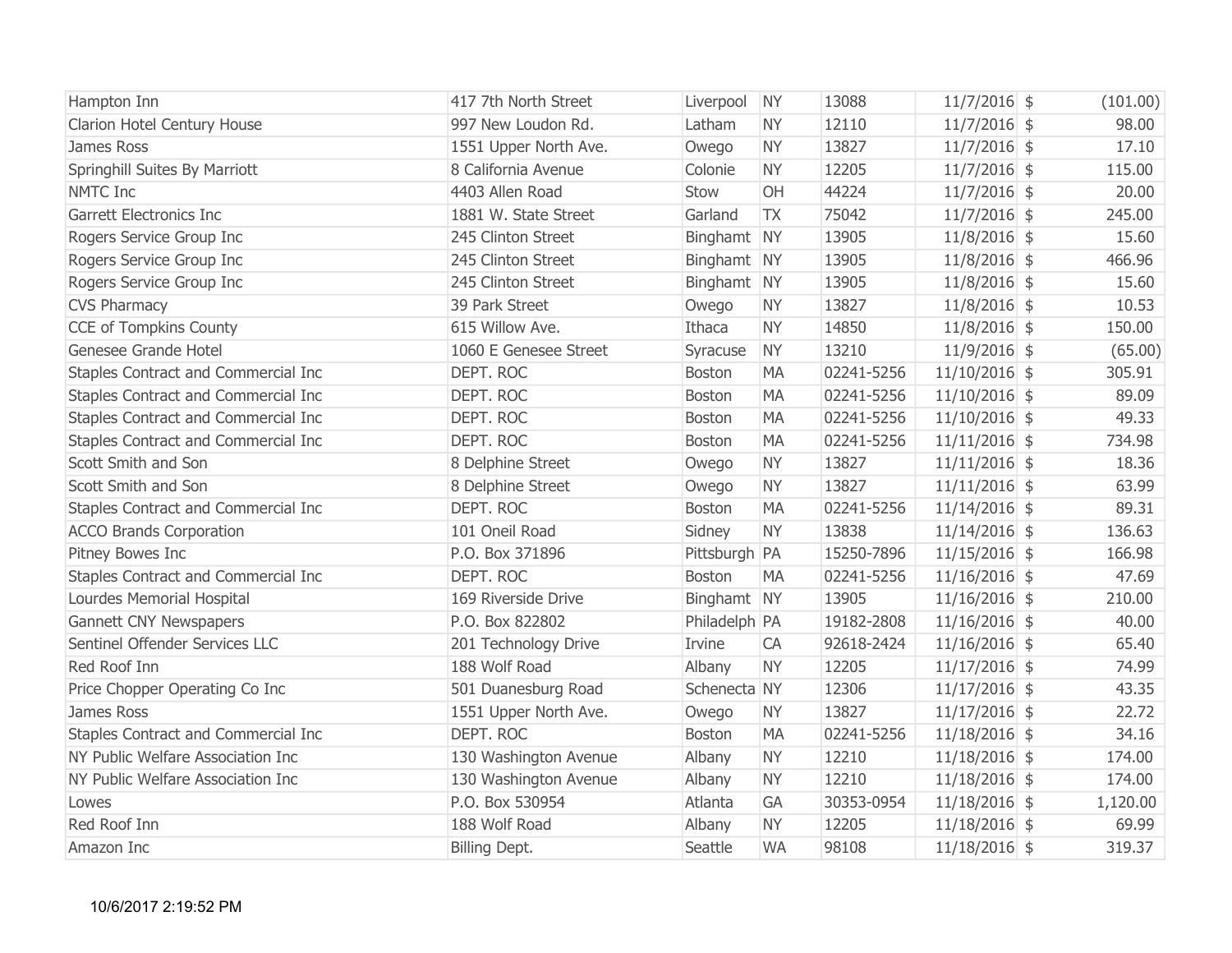| Staples Contract and Commercial Inc | DEPT. ROC                    | <b>Boston</b> | <b>MA</b> | 02241-5256 | $11/21/2016$ \$ | 71.20    |
|-------------------------------------|------------------------------|---------------|-----------|------------|-----------------|----------|
| Staples Contract and Commercial Inc | DEPT. ROC                    | Boston        | <b>MA</b> | 02241-5256 | $11/21/2016$ \$ | 231.28   |
| Staples Contract and Commercial Inc | DEPT. ROC                    | <b>Boston</b> | <b>MA</b> | 02241-5256 | $11/21/2016$ \$ | 1,150.30 |
| Fedex                               | P.O. Box 371461              | Pittsburgh PA |           | 15250-7461 | $11/21/2016$ \$ | 55.14    |
| NFNY Hotel Management LLC           | 300 Third Street             | Niagara       | <b>NY</b> | 14303      | $11/21/2016$ \$ | 110.34   |
| Springhill Suites By Marriott       | 8 California Avenue          | Colonie       | <b>NY</b> | 12205      | $11/21/2016$ \$ | 116.00   |
| Home Central                        | 151 Central Avenue           | Owego         | <b>NY</b> | 13827      | $11/22/2016$ \$ | 7.96     |
| NYS Office of General Services      | <b>Attn Cashier</b>          | Albany        | <b>NY</b> | 12220-0117 | $11/22/2016$ \$ | 375.00   |
| Tool Experts Inc                    | 438 Old Highway 70           | Harriman      | <b>TN</b> | 37748      | $11/22/2016$ \$ | 55.66    |
| Staples Contract and Commercial Inc | DEPT. ROC                    | Boston        | <b>MA</b> | 02241-5256 | $11/23/2016$ \$ | 70.63    |
| Staples Contract and Commercial Inc | DEPT. ROC                    | Boston        | <b>MA</b> | 02241-5256 | $11/23/2016$ \$ | 29.28    |
| All Star Sports                     | 4 Delphine St.               | Owego         | <b>NY</b> | 13827      | $11/23/2016$ \$ | 60.00    |
| <b>CDW Government Inc</b>           | 75 Remittance Drive          | Chicago       | IL        | 60675-1515 | $11/23/2016$ \$ | 26.22    |
| <b>Stamps</b>                       | 1990 E. Grand Avenue         | E             | CA        | 90245      | $11/23/2016$ \$ | 15.99    |
| Matthew Bender and Company Inc      | 9443 Springboro Pike         | Miamisbur OH  |           | 45342-4425 | $11/25/2016$ \$ | 334.40   |
| Staples Contract and Commercial Inc | DEPT. ROC                    | <b>Boston</b> | <b>MA</b> | 02241-5256 | $11/25/2016$ \$ | 16.30    |
| Staples Contract and Commercial Inc | DEPT. ROC                    | Boston        | <b>MA</b> | 02241-5256 | $11/25/2016$ \$ | 7.11     |
| Amazoncom                           | 1550 S 48th St.              | Grand         | <b>ND</b> | 58201      | $11/25/2016$ \$ | 1,100.79 |
| Amazoncom                           | 1550 S 48th St.              | Grand         | <b>ND</b> | 58201      | $11/29/2016$ \$ | (81.54)  |
| Skinder Strauss Associates          | P.O. Box 1027                | Summit        | NJ        | 07902-1027 | $11/29/2016$ \$ | 112.00   |
| Newegg Inc                          | 9997 Rose Hills Road         | Whittier      | CA        | 90601      | $11/29/2016$ \$ | 32.29    |
| Staples Contract and Commercial Inc | DEPT. ROC                    | <b>Boston</b> | <b>MA</b> | 02241-5256 | $11/30/2016$ \$ | 99.74    |
| <b>US Postal Service</b>            | 6 Lake Street                | Owego         | <b>NY</b> | 13827      | $11/30/2016$ \$ | 58.00    |
| Best Buy                            | Attn.: Mike Schwartz-Logist. | Richfield     | <b>MN</b> | 55423-3645 | $11/30/2016$ \$ | 31.49    |
| Staples Contract and Commercial Inc | DEPT. ROC                    | Boston        | <b>MA</b> | 02241-5256 | $12/1/2016$ \$  | 299.22   |
| Staples Contract and Commercial Inc | DEPT. ROC                    | Boston        | <b>MA</b> | 02241-5256 | $12/1/2016$ \$  | 49.16    |
| United Health Services Inc          | P.O. Box 5214                | Binghamt NY   |           | 13902      | $12/1/2016$ \$  | 450.00   |
| Amazon Inc                          | Billing Dept.                | Seattle       | <b>WA</b> | 98108      | $12/1/2016$ \$  | 24.27    |
| <b>Stamps</b>                       | 1990 E. Grand Avenue         | E             | <b>CA</b> | 90245      | $12/1/2016$ \$  | 50.00    |
| Staples Contract and Commercial Inc | DEPT. ROC                    | <b>Boston</b> | <b>MA</b> | 02241-5256 | $12/2/2016$ \$  | 196.08   |
| The Saratoga Hilton                 | 534 Broadway                 | Saratoga      | <b>NY</b> | 12866      | $12/2/2016$ \$  | 304.13   |
| Canon USA Inc                       | C/O Canon Financial Services | Chicago       | IL        | 60693-0149 | $12/2/2016$ \$  | 3,029.48 |
| Unicorn Electronics Inc             | 1 Valley Plaza               | Johnson       | <b>NY</b> | 13790-1056 | $12/2/2016$ \$  | 37.07    |
| TW Telecom                          | P.O. Box 172567              | Denver        | <b>CO</b> | 80217-2567 | $12/2/2016$ \$  | 3,423.16 |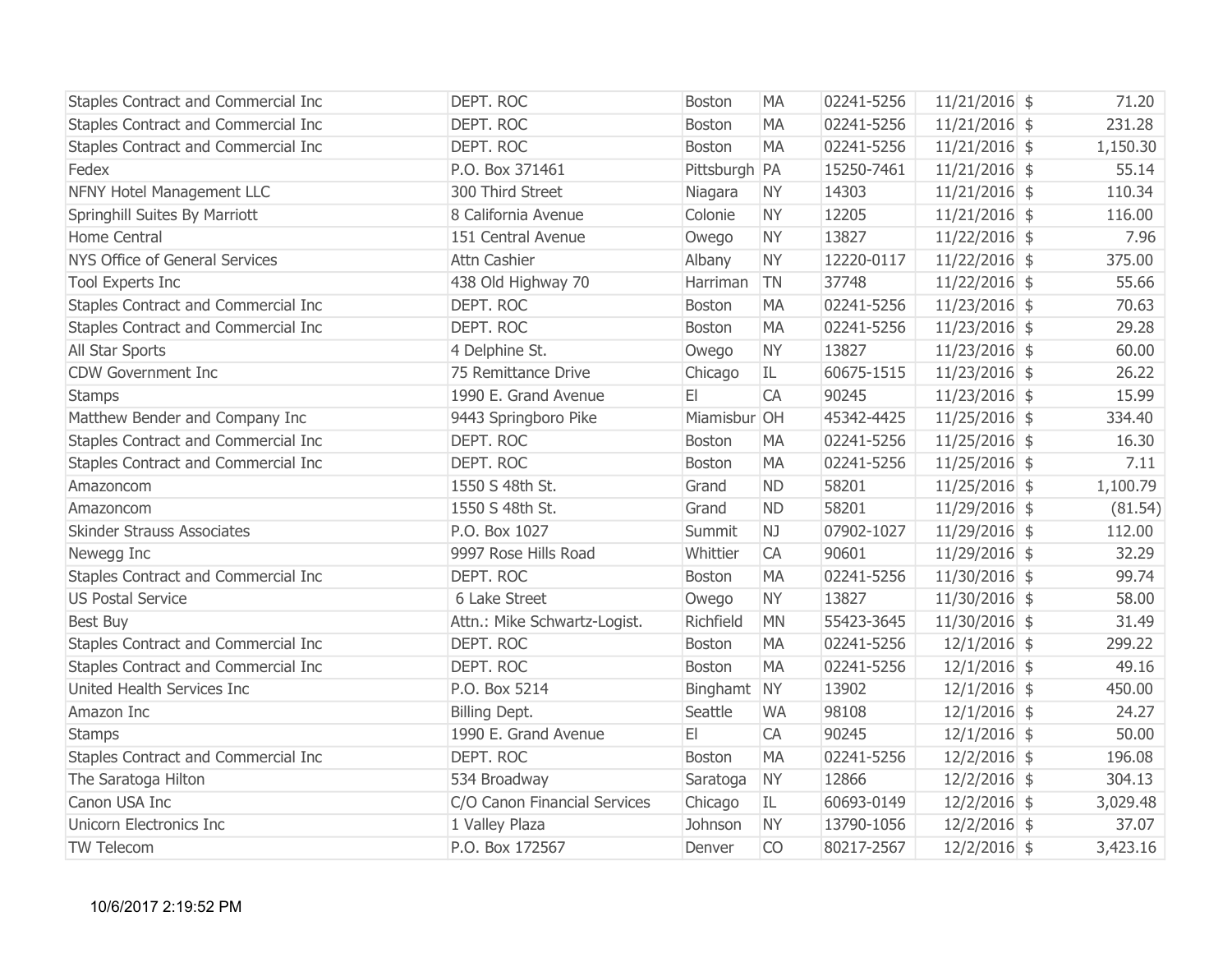| Redwood Toxicology Lab Inc           | P.O. Box 5680                    | Santa         | <b>CA</b> | 95402      | $12/2/2016$ \$  | 150.00   |
|--------------------------------------|----------------------------------|---------------|-----------|------------|-----------------|----------|
| w2005 Fargo Hotels Pool D Reality LP | 1383 Washington Ave              | Albany        | <b>NY</b> | 12206      | $12/2/2016$ \$  | 54.50    |
| Staples Contract and Commercial Inc  | DEPT. ROC                        | <b>Boston</b> | <b>MA</b> | 02241-5256 | $12/5/2016$ \$  | 871.55   |
| Scott Smith and Son                  | 8 Delphine Street                | Owego         | <b>NY</b> | 13827      | $12/5/2016$ \$  | 95.69    |
| Verizon                              | <b>Exception Processing Unit</b> | Menands       | <b>NY</b> | 12204-0001 | $12/5/2016$ \$  | 963.98   |
| Verizon Wireless                     | P.O. Box 408                     | Newark        | NJ        | 07101-0408 | $12/5/2016$ \$  | 2,830.02 |
| Verizon                              | P.O. Box 4820                    | Trenton       | NJ        | 08650-4820 | $12/5/2016$ \$  | 877.79   |
| <b>NYS Defenders Association</b>     | 194 Washington Ave.              | Albany        | <b>NY</b> | 12210-2314 | $12/5/2016$ \$  | 225.00   |
| Go Daddy Software Inc                | 14455 N Hayden Road              | Scottsdale AZ |           | 85260      | $12/5/2016$ \$  | 749.97   |
| Paypal Inc                           | 2211 North First Street          | San Jose      | <b>CA</b> | 95131      | $12/5/2016$ \$  | 414.99   |
| Paypal Inc                           | 2211 North First Street          | San Jose      | <b>CA</b> | 95131      | $12/5/2016$ \$  | 30.00    |
| Matthew Bender and Company Inc       | 9443 Springboro Pike             | Miamisbur OH  |           | 45342-4425 | $12/6/2016$ \$  | 1,087.36 |
| NMTC Inc                             | 4403 Allen Road                  | Stow          | OH        | 44224      | $12/6/2016$ \$  | 40.00    |
| Staples Contract and Commercial Inc  | DEPT. ROC                        | <b>Boston</b> | <b>MA</b> | 02241-5256 | $12/7/2016$ \$  | 23.02    |
| Staples Contract and Commercial Inc  | DEPT. ROC                        | Boston        | <b>MA</b> | 02241-5256 | $12/7/2016$ \$  | (27.20)  |
| Rogers Service Group Inc             | 245 Clinton Street               | Binghamt NY   |           | 13905      | $12/7/2016$ \$  | 15.60    |
| Rogers Service Group Inc             | 245 Clinton Street               | Binghamt NY   |           | 13905      | $12/7/2016$ \$  | 728.00   |
| Rogers Service Group Inc             | 245 Clinton Street               | Binghamt NY   |           | 13905      | $12/7/2016$ \$  | 553.28   |
| Rogers Service Group Inc             | 245 Clinton Street               | Binghamt NY   |           | 13905      | $12/7/2016$ \$  | 15.60    |
| Amazoncom                            | 1550 S 48th St.                  | Grand         | <b>ND</b> | 58201      | $12/7/2016$ \$  | 35.95    |
| <b>CDW Government Inc</b>            | 75 Remittance Drive              | Chicago       | IL        | 60675-1515 | $12/7/2016$ \$  | 683.27   |
| NYS Thruway Authority                | P.O. Box 15185                   | Albany        | <b>NY</b> | 12212-5185 | $12/7/2016$ \$  | 100.00   |
| Premier Biotech Inc                  | P.O. Box 160                     | Hopkins       | <b>MN</b> | 55343      | $12/7/2016$ \$  | 901.93   |
| Staples Contract and Commercial Inc  | DEPT. ROC                        | Boston        | <b>MA</b> | 02241-5256 | $12/8/2016$ \$  | (22.95)  |
| Staples Contract and Commercial Inc  | DEPT. ROC                        | <b>Boston</b> | <b>MA</b> | 02241-5256 | $12/8/2016$ \$  | 193.26   |
| <b>Fred Pryor Seminars</b>           | P.O. Box 219468                  | Kansas        | <b>MO</b> | 64121-9468 | $12/8/2016$ \$  | 159.00   |
| Staples Contract and Commercial Inc  | DEPT. ROC                        | <b>Boston</b> | <b>MA</b> | 02241-5256 | $12/9/2016$ \$  | 173.26   |
| <b>Fred Pryor Seminars</b>           | P.O. Box 219468                  | Kansas        | <b>MO</b> | 64121-9468 | $12/9/2016$ \$  | 159.00   |
| Wal Mart Stores Inc                  | 2405 Vestal Parkway E            | Vestal        | <b>NY</b> | 13850      | $12/9/2016$ \$  | 57.63    |
| Newegg Inc                           | 9997 Rose Hills Road             | Whittier      | <b>CA</b> | 90601      | $12/9/2016$ \$  | 548.45   |
| Vibrant Technologies Inc             | 6031 Culligan Way                | Minnetonk MN  |           | 55345      | $12/9/2016$ \$  | 457.00   |
| Staples Contract and Commercial Inc  | DEPT. ROC                        | <b>Boston</b> | <b>MA</b> | 02241-5256 | $12/12/2016$ \$ | 37.59    |
| <b>CDW Government Inc</b>            | 75 Remittance Drive              | Chicago       | IL        | 60675-1515 | $12/12/2016$ \$ | 48.75    |
| Best Buy                             | Attn.: Mike Schwartz-Logist.     | Richfield     | <b>MN</b> | 55423-3645 | $12/12/2016$ \$ | 1,899.95 |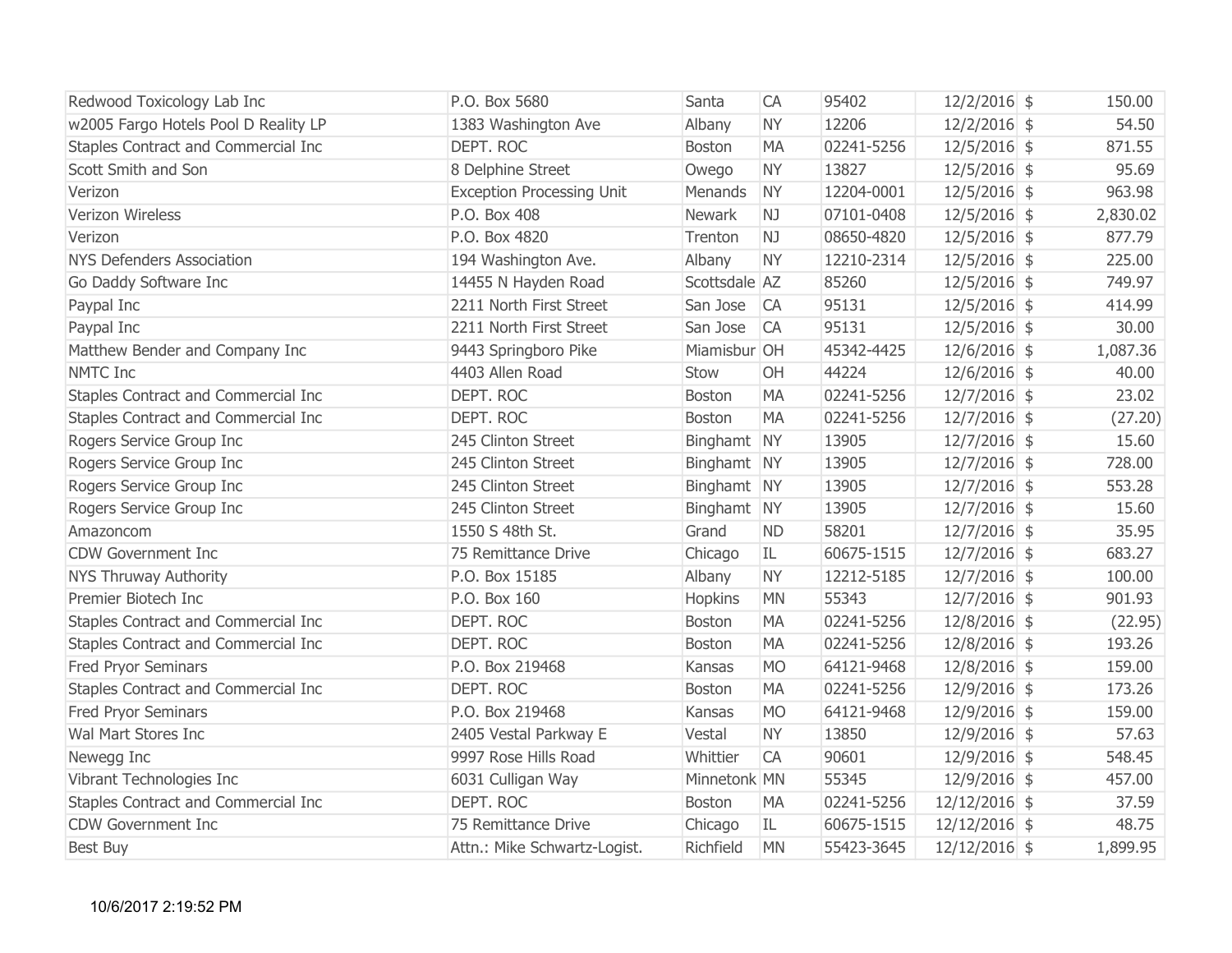| Hach Company                        | 2207 Collection Center Drive | Chicago       | IL        | 60693      | 12/12/2016 \$   | 54.29    |
|-------------------------------------|------------------------------|---------------|-----------|------------|-----------------|----------|
| Springhill Suites By Marriott       | 8 California Avenue          | Colonie       | <b>NY</b> | 12205      | $12/12/2016$ \$ | 116.00   |
| <b>NYS Association of Counties</b>  | 111 Pine Street              | Albany        | <b>NY</b> | 12207      | 12/14/2016 \$   | 195.00   |
| Staples Contract and Commercial Inc | DEPT. ROC                    | Boston        | <b>MA</b> | 02241-5256 | $12/14/2016$ \$ | (136.50) |
| Sample Media Group LLC              | 201 N. Lehigh Ave.           | Sayre         | PA        | 18840      | $12/14/2016$ \$ | 37.93    |
| Scott Smith and Son                 | 8 Delphine Street            | Owego         | <b>NY</b> | 13827      | 12/14/2016 \$   | 9.06     |
| New York Safety Program Inc         | 8302 5th Avenue              | Brooklyn      | <b>NY</b> | 11209-4511 | $12/14/2016$ \$ | 238.00   |
| <b>Gannett CNY Newspapers</b>       | P.O. Box 822802              | Philadelph PA |           | 19182-2808 | $12/14/2016$ \$ | 17.00    |
| Staples Contract and Commercial Inc | DEPT. ROC                    | <b>Boston</b> | <b>MA</b> | 02241-5256 | $12/15/2016$ \$ | 25.41    |
| <b>Moore Medical LLC</b>            | P.O. Box 99718               | Chicago       | IL        | 60696      | $12/15/2016$ \$ | 206.83   |
| All State International Inc         | One Commerce Dr.             | Cranford      | NJ        | 07016-3571 | $12/15/2016$ \$ | 122.80   |
| New York Safety Program Inc         | 8302 5th Avenue              | Brooklyn      | <b>NY</b> | 11209-4511 | $12/15/2016$ \$ | 393.75   |
| Sentinel Offender Services LLC      | 201 Technology Drive         | Irvine        | <b>CA</b> | 92618-2424 | $12/15/2016$ \$ | 163.50   |
| Staples Contract and Commercial Inc | DEPT. ROC                    | <b>Boston</b> | <b>MA</b> | 02241-5256 | $12/16/2016$ \$ | 30.48    |
| Staples Contract and Commercial Inc | DEPT. ROC                    | Boston        | <b>MA</b> | 02241-5256 | $12/16/2016$ \$ | 9.49     |
| Staples Contract and Commercial Inc | DEPT. ROC                    | Boston        | <b>MA</b> | 02241-5256 | 12/16/2016 \$   | 88.74    |
| Staples Contract and Commercial Inc | DEPT. ROC                    | <b>Boston</b> | <b>MA</b> | 02241-5256 | $12/16/2016$ \$ | 32.87    |
| Amazon Inc                          | Billing Dept.                | Seattle       | <b>WA</b> | 98108      | $12/16/2016$ \$ | 24.27    |
| 4imprint Inc                        | 101 Commerce Street          | Oshkosh       | WI        | 54901      | $12/16/2016$ \$ | 560.20   |
| High Hotels Ltd                     | 1853 William Penn Way        | Lancaster     | PA        | 17601      | $12/16/2016$ \$ | 218.00   |
| Staples Contract and Commercial Inc | DEPT. ROC                    | Boston        | <b>MA</b> | 02241-5256 | 12/19/2016 \$   | 533.99   |
| Staples Contract and Commercial Inc | DEPT. ROC                    | Boston        | <b>MA</b> | 02241-5256 | 12/19/2016 \$   | 163.31   |
| Staples Contract and Commercial Inc | DEPT. ROC                    | <b>Boston</b> | <b>MA</b> | 02241-5256 | $12/19/2016$ \$ | 5.11     |
| Staples Contract and Commercial Inc | DEPT. ROC                    | Boston        | <b>MA</b> | 02241-5256 | $12/19/2016$ \$ | 92.63    |
| Time Warner Cable                   | PO Box 70872                 | Charlotte     | <b>NC</b> | 28272-0872 | $12/19/2016$ \$ | 2,500.00 |
| <b>US Postal Service</b>            | 6 Lake Street                | Owego         | <b>NY</b> | 13827      | 12/20/2016 \$   | 94.00    |
| Staples Contract and Commercial Inc | DEPT. ROC                    | <b>Boston</b> | <b>MA</b> | 02241-5256 | $12/21/2016$ \$ | 528.42   |
| United Health Services Inc          | P.O. Box 5214                | Binghamt NY   |           | 13902      | $12/21/2016$ \$ | 1,295.35 |
| Bennedums Locksmiths Inc            | 350 State St. at Eldredge    | Binghamt NY   |           | 13901-2389 | $12/21/2016$ \$ | 43.90    |
| Staples Contract and Commercial Inc | DEPT. ROC                    | Boston        | <b>MA</b> | 02241-5256 | $12/22/2016$ \$ | 102.81   |
| Staples Contract and Commercial Inc | DEPT. ROC                    | <b>Boston</b> | <b>MA</b> | 02241-5256 | 12/22/2016 \$   | 203.77   |
| Staples Contract and Commercial Inc | DEPT. ROC                    | <b>Boston</b> | <b>MA</b> | 02241-5256 | 12/22/2016 \$   | 23.84    |
| Home Central                        | 151 Central Avenue           | Owego         | <b>NY</b> | 13827      | 12/22/2016 \$   | 0.79     |
| <b>US Postal Service</b>            | 6 Lake Street                | Owego         | <b>NY</b> | 13827      | 12/22/2016 \$   | 290.25   |